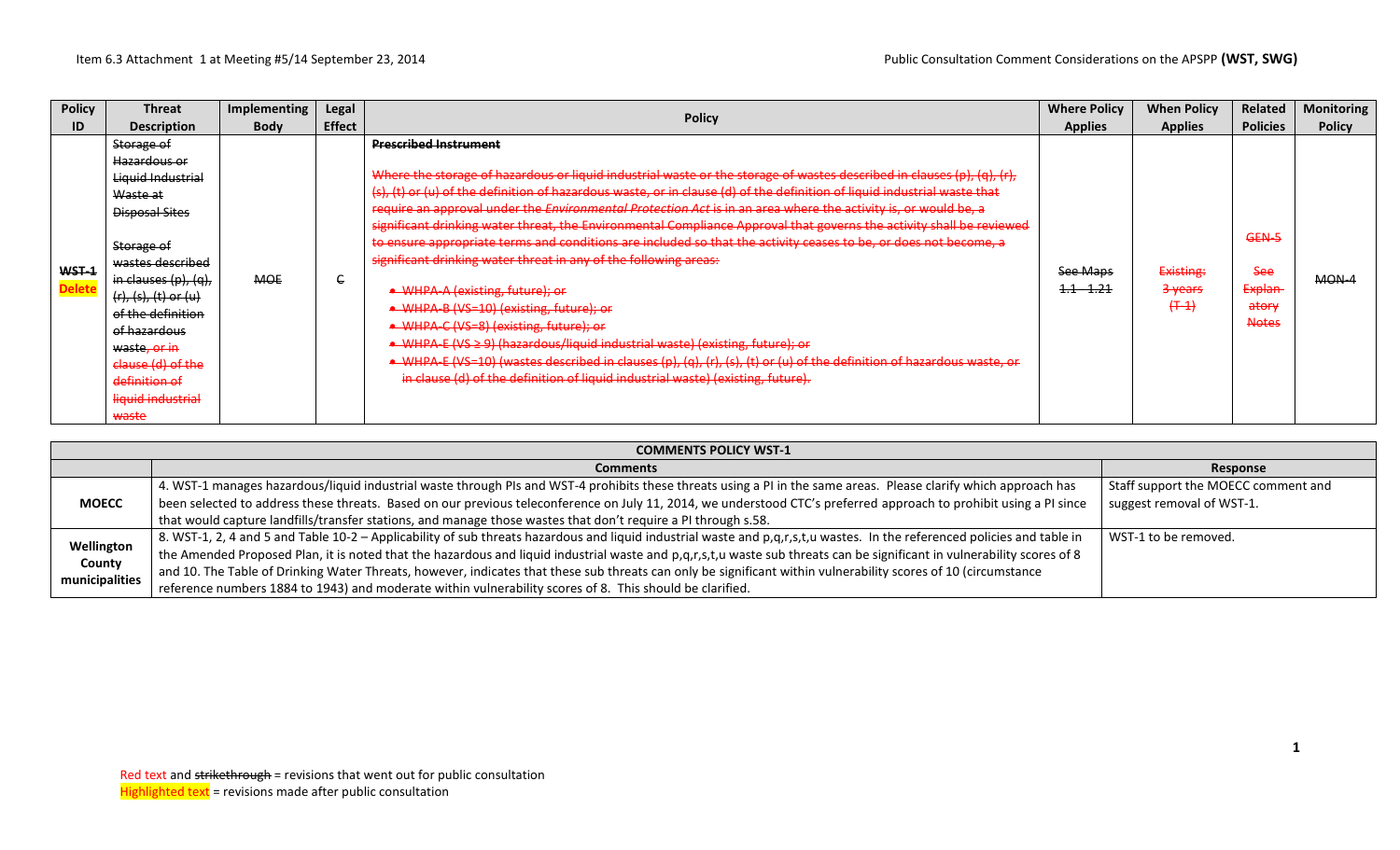| <b>Policy</b>                     | <b>Threat</b>                                                                                                                                                                                                                                                                                         | Implementing                                    | <b>Legal</b>       | <b>Policy</b>                                                                                                                                                                                                                                                                                                                                                                                                                                                                                                                                                                                                                                                                                                                                                                                                                                                                                                                                                                                                                                                                                                                                                                                                                                                                                                                                                                                                                                                                                                                                                                                                                                                                 | <b>Where Policy</b>      | <b>When Policy</b>                                                                                                                                                                           | Related                                                          | <b>Monitoring</b>  |
|-----------------------------------|-------------------------------------------------------------------------------------------------------------------------------------------------------------------------------------------------------------------------------------------------------------------------------------------------------|-------------------------------------------------|--------------------|-------------------------------------------------------------------------------------------------------------------------------------------------------------------------------------------------------------------------------------------------------------------------------------------------------------------------------------------------------------------------------------------------------------------------------------------------------------------------------------------------------------------------------------------------------------------------------------------------------------------------------------------------------------------------------------------------------------------------------------------------------------------------------------------------------------------------------------------------------------------------------------------------------------------------------------------------------------------------------------------------------------------------------------------------------------------------------------------------------------------------------------------------------------------------------------------------------------------------------------------------------------------------------------------------------------------------------------------------------------------------------------------------------------------------------------------------------------------------------------------------------------------------------------------------------------------------------------------------------------------------------------------------------------------------------|--------------------------|----------------------------------------------------------------------------------------------------------------------------------------------------------------------------------------------|------------------------------------------------------------------|--------------------|
| ID                                | <b>Description</b>                                                                                                                                                                                                                                                                                    | <b>Body</b>                                     | <b>Effect</b>      |                                                                                                                                                                                                                                                                                                                                                                                                                                                                                                                                                                                                                                                                                                                                                                                                                                                                                                                                                                                                                                                                                                                                                                                                                                                                                                                                                                                                                                                                                                                                                                                                                                                                               | <b>Applies</b>           | <b>Applies</b>                                                                                                                                                                               | <b>Policies</b>                                                  | <b>Policy</b>      |
| WST-2<br><b>SPC to</b><br>discuss | Storage of<br>Hazardous or<br>Liquid Industrial<br>Waste at<br><b>Disposal Sites</b><br>Storage of<br>wastes<br>described in<br>clauses (p), (q),<br>(r), (s), (t) or (u)<br>of the<br>definition of<br>hazardous<br>waste, or in<br>clause (d) of the<br>definition of<br>liquid industrial<br>waste | <b>RMO</b><br>Planning<br>Approval<br>Authority | H.<br>$\mathsf{A}$ | Part IV, s.58<br>The storage of hazardous or liquid industrial waste or the storage of wastes described in clauses (p), (q), (r), (s), (t) or<br>(u) of the definition of hazardous waste, or in clause (d) of the definition of liquid industrial waste, that do not<br>require an approval under the Environmental Protection Act are designated for the purpose of s.58 under the Clean<br>Water Act, requiring risk management plans, where the threat is, or would be, significant in any of the following<br>areas:<br>• WHPA-A (existing, future); or<br>• WHPA-B (VS=10) (existing, future); or<br>WHPA-C (VS=8) (existing, future); or<br>WHPA-E (VS ≥ 9) (hazardous/liquid industrial waste) (existing, future); or<br>• WHPA-E (VS=10) {wastes described in clauses (p), (q), (r), (s), (t) or (u) of the definition of hazardous waste, or<br>in clause (d) of the definition of liquid industrial waste) (existing, future).<br><b>Land Use Planning</b><br>Waste disposal sites shall be prohibited where the activity would be a significant drinking water threat, where waste disposal<br>sites include:<br>a) Storage of hazardous or liquid industrial waste at disposal sites in any of the following areas:<br>• WHPA-A (future): or<br>$\bullet$ WHPA-B (VS $\geq$ 8) (future); or<br>• WHPA C (VS=8) (future); or<br>$\bullet$ WHPA-E (VS $\geq$ 9) (future).<br>b) Storage of wastes described in clauses (p), (q), (r), (s), (t) or (u) of the definition of hazardous waste in any of the following<br>areas:<br>• WHPA A (future): or<br>$\bullet$ WHPA-B (VS $\geq$ 8) (future); or<br>• WHPA C (VS=8) (future); or<br>• WHPA E (VS=10) (future). | See Maps<br>$1.1 - 1.21$ | Future:<br>Immediately<br>$(T-7)$<br>Existing:<br>1 year/5 years<br>$(T-6)$<br>Future:<br>Immediately<br>$(+ - 9)$<br>Amend OPs<br>and ZBLs for<br>conformity<br>within 5 years<br>$(+ - 8)$ | GEN-1<br>WST-1<br><b>See</b><br>Explan-<br>atory<br><b>Notes</b> | $MON-2$<br>$MON-1$ |

|             | <b>COMMENTS POLICY WST-2</b>                                                                                                                                                                                 |                                  |  |  |  |  |  |  |  |
|-------------|--------------------------------------------------------------------------------------------------------------------------------------------------------------------------------------------------------------|----------------------------------|--|--|--|--|--|--|--|
|             | <b>Comments</b>                                                                                                                                                                                              | Response                         |  |  |  |  |  |  |  |
|             | The Town is requesting that the CTC SPC consider revising the proposed WST-2 policy from a Part IV, Section 58 policy to an Education and Outreach policy, consistent with   SPC to review the Education and |                                  |  |  |  |  |  |  |  |
|             | the Proposed South Georgian Bay Lake Simcoe Source Protection Plan. Since the Environmental Protection Act (EPA) exempts these wastes from requiring an                                                      | Outreach approach used by SGBLS. |  |  |  |  |  |  |  |
| Town of     | Environmental Compliance Approval (ECA), the Town believes that it will be difficult to identify all the locations where small quantities of waste included in this prescribed                               |                                  |  |  |  |  |  |  |  |
| Orangeville | drinking water threat sub-category are present, and then subsequently manage them all through risk management plans. An Education and Outreach policy will ensure                                            |                                  |  |  |  |  |  |  |  |
|             | land owners and tenants in the identified vulnerable areas are aware of the potential risks to drinking water associated with the storage of these hazardous and liquid                                      |                                  |  |  |  |  |  |  |  |
|             | industrial wastes, and provide recommendations for best management practices.                                                                                                                                |                                  |  |  |  |  |  |  |  |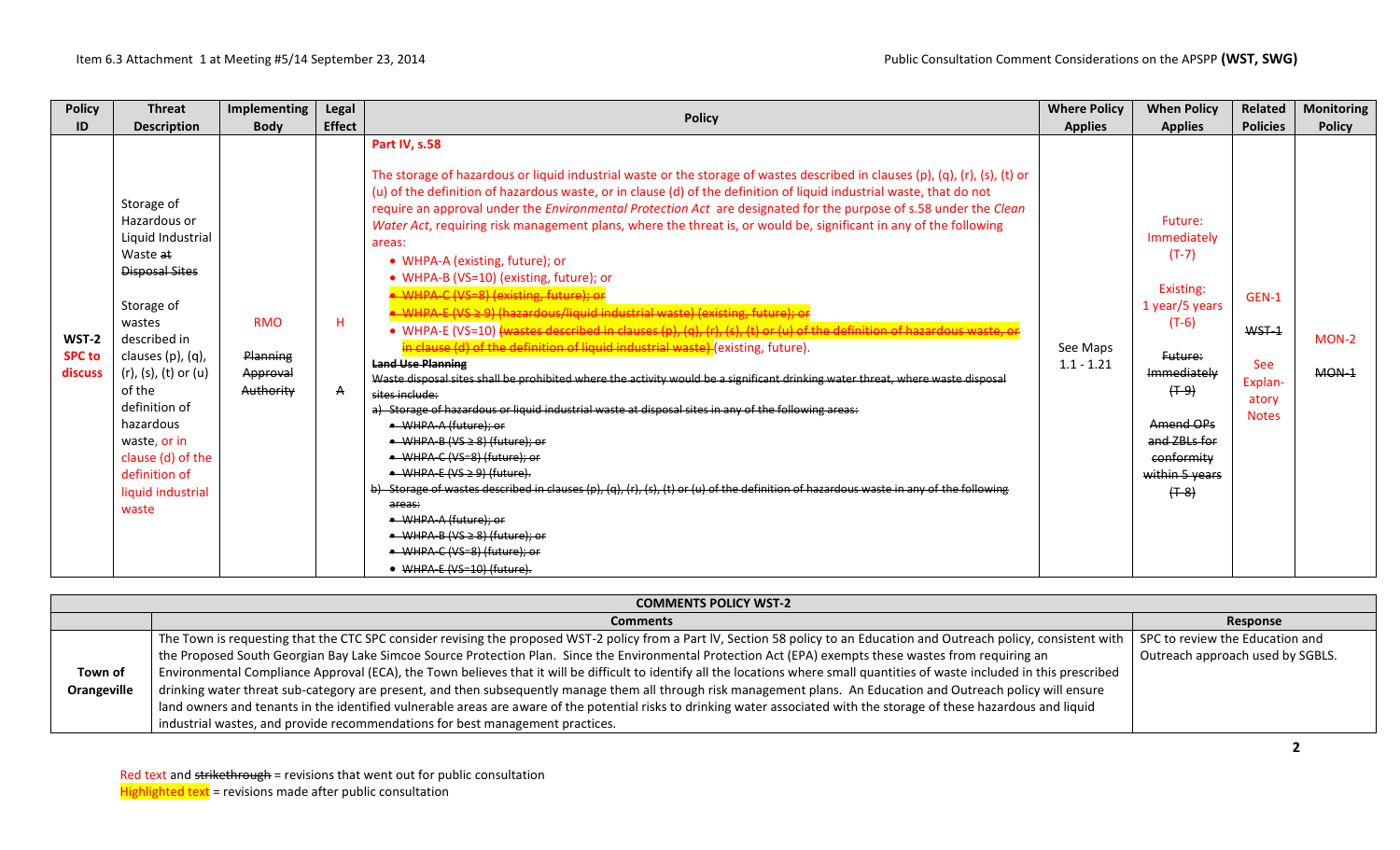|                                                          | <b>COMMENTS POLICY WST-2</b>                                                                                                                                                                                                                                                                                                                                                                                                                                                                                                                                                                                                                                                                                                                                                                                                                                                                                                                                       |                                                                        |  |  |  |  |  |  |  |  |  |
|----------------------------------------------------------|--------------------------------------------------------------------------------------------------------------------------------------------------------------------------------------------------------------------------------------------------------------------------------------------------------------------------------------------------------------------------------------------------------------------------------------------------------------------------------------------------------------------------------------------------------------------------------------------------------------------------------------------------------------------------------------------------------------------------------------------------------------------------------------------------------------------------------------------------------------------------------------------------------------------------------------------------------------------|------------------------------------------------------------------------|--|--|--|--|--|--|--|--|--|
|                                                          | <b>Comments</b>                                                                                                                                                                                                                                                                                                                                                                                                                                                                                                                                                                                                                                                                                                                                                                                                                                                                                                                                                    | <b>Response</b>                                                        |  |  |  |  |  |  |  |  |  |
| <b>Durham</b>                                            | The Region opposes the changes recommended by the Province and agreed to by the CTC to make municipalities responsible for negotiating risk                                                                                                                                                                                                                                                                                                                                                                                                                                                                                                                                                                                                                                                                                                                                                                                                                        | There is no Prescribed Instrument available to deal with               |  |  |  |  |  |  |  |  |  |
| <b>Region</b>                                            | management plans for exempt wastes under the Environmental Protection Act, 1990.                                                                                                                                                                                                                                                                                                                                                                                                                                                                                                                                                                                                                                                                                                                                                                                                                                                                                   | this threat which is why a Part IV tool was chosen.                    |  |  |  |  |  |  |  |  |  |
| <b>Halton Region</b><br>and lower tier<br>municipalities | 10. Policy doesn't distinguish between waste disposal sub-categories for the storage of wastes in clauses (p), (q), (r), (s), (t), or (u) of the definition of<br>hazardous waste, or in clause (d) of the definition of liquid industrial waste or storage of hazardous or liquid industrial waste. With the current policy<br>wording, WST-2 would require Risk Management Plans for existing and future significant threats in most of Georgetown's urban area for activities such as:<br>nursing homes, dental offices, retailers, photography/photo finishing, etc. The cost associated with implementing Risk Management Plans may be an<br>enormous undertaking which will require considerable staff resources and budget. The policy WST-2 should specify which waste disposal sub categories it<br>applies to, in order to exclude unintended waste disposal sub categories (which may be addressed through other tools such as education and outreach). | SPC to review the Education and Outreach approach<br>used by SGBLS.    |  |  |  |  |  |  |  |  |  |
| Wellington                                               | 6. RMP approach for hazardous and liquid industrial waste and p,q,r,s,t,u wastes. This policy has been rewritten from a prohibition approach to an RMP                                                                                                                                                                                                                                                                                                                                                                                                                                                                                                                                                                                                                                                                                                                                                                                                             | Support for policy noted.                                              |  |  |  |  |  |  |  |  |  |
| County                                                   | approach. We are supportive of this change.                                                                                                                                                                                                                                                                                                                                                                                                                                                                                                                                                                                                                                                                                                                                                                                                                                                                                                                        |                                                                        |  |  |  |  |  |  |  |  |  |
| municipalities                                           |                                                                                                                                                                                                                                                                                                                                                                                                                                                                                                                                                                                                                                                                                                                                                                                                                                                                                                                                                                    |                                                                        |  |  |  |  |  |  |  |  |  |
| Wellington<br>County<br>municipalities                   | 8. WST-1, 2, 4 and 5 and Table 10-2 - Applicability of sub threats hazardous and liquid industrial waste and p,q,r,s,t,u wastes. In the referenced policies and<br>table in the Amended Proposed Plan, it is noted that the hazardous and liquid industrial waste and p,q,r,s,t,u waste sub threats can be significant in<br>vulnerability scores of 8 and 10. The Table of Drinking Water Threats, however, indicates that these sub threats can only be significant within vulnerability<br>scores of 10 (circumstance reference numbers 1884 to 1943) and moderate within vulnerability scores of 8. This should be clarified.                                                                                                                                                                                                                                                                                                                                  | Comment noted; vulnerability scores have been revised<br>for accuracy. |  |  |  |  |  |  |  |  |  |

| <b>Policy</b><br>ID. | Threat<br><b>Description</b>                | Implementing<br><b>Body</b> | Legal<br><b>Effect</b>                                                                                                                                                                                                                                                                                                                                                                         | <b>Policy</b>                                                                                                                                                                                                                                                                                                                                                                          | <b>Where Policy</b><br><b>Applies</b>                                                       | <b>When Policy</b><br><b>Applies</b>                   | <b>Related</b><br><b>Policies</b>                     | <b>Monitoring</b><br><b>Policy</b> |
|----------------------|---------------------------------------------|-----------------------------|------------------------------------------------------------------------------------------------------------------------------------------------------------------------------------------------------------------------------------------------------------------------------------------------------------------------------------------------------------------------------------------------|----------------------------------------------------------------------------------------------------------------------------------------------------------------------------------------------------------------------------------------------------------------------------------------------------------------------------------------------------------------------------------------|---------------------------------------------------------------------------------------------|--------------------------------------------------------|-------------------------------------------------------|------------------------------------|
| WST-3<br><b>No</b>   | Application of<br><b>MOECC</b><br>Untreated | U                           | <b>Prescribed Instrument</b><br>1) The application of untreated septage to land shall be prohibited where the activity would be a significant drinking<br>water threat in the following areas:<br>• WHPA-A (existing, future); or<br>• WHPA-B (VS=10) (future); or<br>• WHPA-E (VS $\geq$ 8) (future); or<br>• the remainder of an Issue Contributing Area for Nitrates or Pathogens (future). | See Maps<br>$1.1 - 1.21$                                                                                                                                                                                                                                                                                                                                                               | Future:<br>Immediately<br>$(T-3)$<br>Existing:<br>Upon expiry or<br>within 5 years<br>(T-2) | N/A<br><b>See</b><br>Explan-<br>atory<br><b>Notes</b>  | $MON-4$                                               |                                    |
| change               | Septage to Land                             |                             |                                                                                                                                                                                                                                                                                                                                                                                                | 2) The application of untreated septage to land (existing) may continue only until the expiry of the current approval,<br>after which time it shall be considered a future activity in any of the following areas:<br>• WHPA-B (VS=10) (existing); or<br>• WHPA-E ( $VS \ge 8$ ) (existing); or<br>• the remainder of an Issue Contributing Area for Nitrates or Pathogens (existing). |                                                                                             | Existing:<br>Upon expiry or<br>within 5 years<br>(T-2) | N/A<br><b>See</b><br>Explan-<br>atory<br><b>Notes</b> | $MON-4$                            |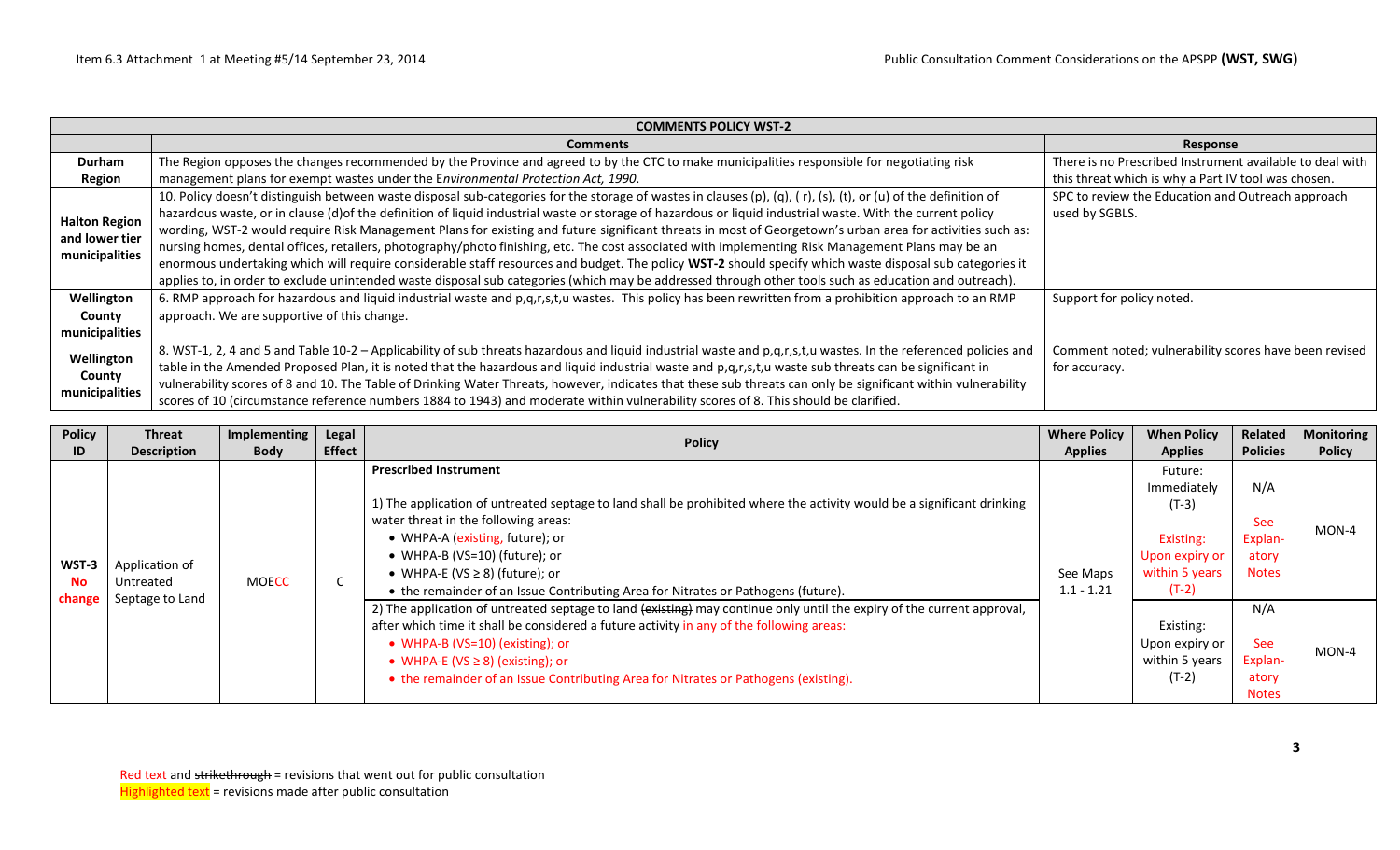| <b>Policy</b>                                            | <b>Threat</b>                                                                                                                                                                                                                                                                                                                                                                                                                                                                                                                                               | Implementing | Legal         |                                                                                                                                                                                                                                                                                                                                                                                                                                                                                                                                                                                                                                                                                                                                                                                                                                                                                                                                                                                                                                                                                                                                                                                                                                                                                                                                                                                                                                                                                                                                        | <b>Where Policy</b>      | <b>When Policy</b>                | Related        | <b>Monitoring</b> |
|----------------------------------------------------------|-------------------------------------------------------------------------------------------------------------------------------------------------------------------------------------------------------------------------------------------------------------------------------------------------------------------------------------------------------------------------------------------------------------------------------------------------------------------------------------------------------------------------------------------------------------|--------------|---------------|----------------------------------------------------------------------------------------------------------------------------------------------------------------------------------------------------------------------------------------------------------------------------------------------------------------------------------------------------------------------------------------------------------------------------------------------------------------------------------------------------------------------------------------------------------------------------------------------------------------------------------------------------------------------------------------------------------------------------------------------------------------------------------------------------------------------------------------------------------------------------------------------------------------------------------------------------------------------------------------------------------------------------------------------------------------------------------------------------------------------------------------------------------------------------------------------------------------------------------------------------------------------------------------------------------------------------------------------------------------------------------------------------------------------------------------------------------------------------------------------------------------------------------------|--------------------------|-----------------------------------|----------------|-------------------|
| ID                                                       | <b>Description</b>                                                                                                                                                                                                                                                                                                                                                                                                                                                                                                                                          | <b>Body</b>  | <b>Effect</b> | <b>Policy</b>                                                                                                                                                                                                                                                                                                                                                                                                                                                                                                                                                                                                                                                                                                                                                                                                                                                                                                                                                                                                                                                                                                                                                                                                                                                                                                                                                                                                                                                                                                                          | <b>Applies</b>           | <b>Applies</b>                    | <b>Polices</b> | <b>Policy</b>     |
| WST-4<br><b>Edited</b><br>(no<br>change<br>to<br>intent) | ■ Storage,<br>Treatment, and<br>Discharge of<br>Tailings from<br>Mines<br>Landfarming of<br>Petroleum<br><b>Refining Waste</b><br><b>Landfilling</b><br>(Hazardous<br>Waste)<br>Landfilling<br>(Municipal<br>Waste)<br>Landfilling<br>(Solid Non<br>Hazardous<br>Industrial or<br>Commercial<br>Liquid Industrial<br>Waste Injection<br>into a Well<br>Storage of<br>wastes<br>described in<br>clauses (p), (q),<br>$(r)$ , (s), (t) or (u)<br>of the definition<br>of hazardous<br>waste, or in<br>clause (d) of the<br>definition of<br>liquid industrial | <b>MOECC</b> | $\mathsf{C}$  | <b>Prescribed Instrument</b><br>1) Waste disposal sites shall be prohibited where the storage, generation or management of waste would be a<br>significant drinking water threat, where these activities include:<br>a) Storage, treatment, and discharge of tailings from mines;<br>b) landfarming of petroleum refining waste;<br>c) landfilling (hazardous waste); in any of the following areas:<br>• WHPA-A (future); or<br><del>• WHPA-B (VS=10)(future): or</del><br><del>• WHPA-E (VS ≥ 9) (future).</del><br>d) Landfilling (municipal waste); and<br>e)-landfilling (solid non-hazardous industrial or commercial);<br>f) the storage of hazardous or liquid industrial waste (large facilities such as landfills and transfer stations); in any<br>of the following areas:<br>· WHPA-A (future); or<br><del>● WHPA-B (VS ≥ 8) (future): or</del><br>· WHPA-C (VS=8) (future); or<br><del>● WHPA-E (VS ≥ 9) (future).</del><br>g) Liquid industrial waste injection into a well; in any of the following areas:<br>· WHPA-A (future), or<br><del>● WHPA-B (VS ≥ 8) (future): or</del><br><del>• WHPA-C (VS=8) (future).</del><br>h) Storage of wastes described in clauses (p), (q), (r), (s), (t) or (u) of the definition of hazardous waste, or in clause<br>(d) of the definition of liquid industrial waste (large facilities such as landfills and transfer stations) in any of the<br>WHPA-A (future): or<br>$IHDA$ <sub>-</sub> R $IVE-10 > R$ ) $If$ uturo): c<br>$UBDA_C(NS-8)$ (future)<br>WHPA-E (VS=10) (future | See Maps<br>$1.1 - 1.21$ | Future:<br>Immediately<br>$(T-3)$ | WST-5          | MON-4             |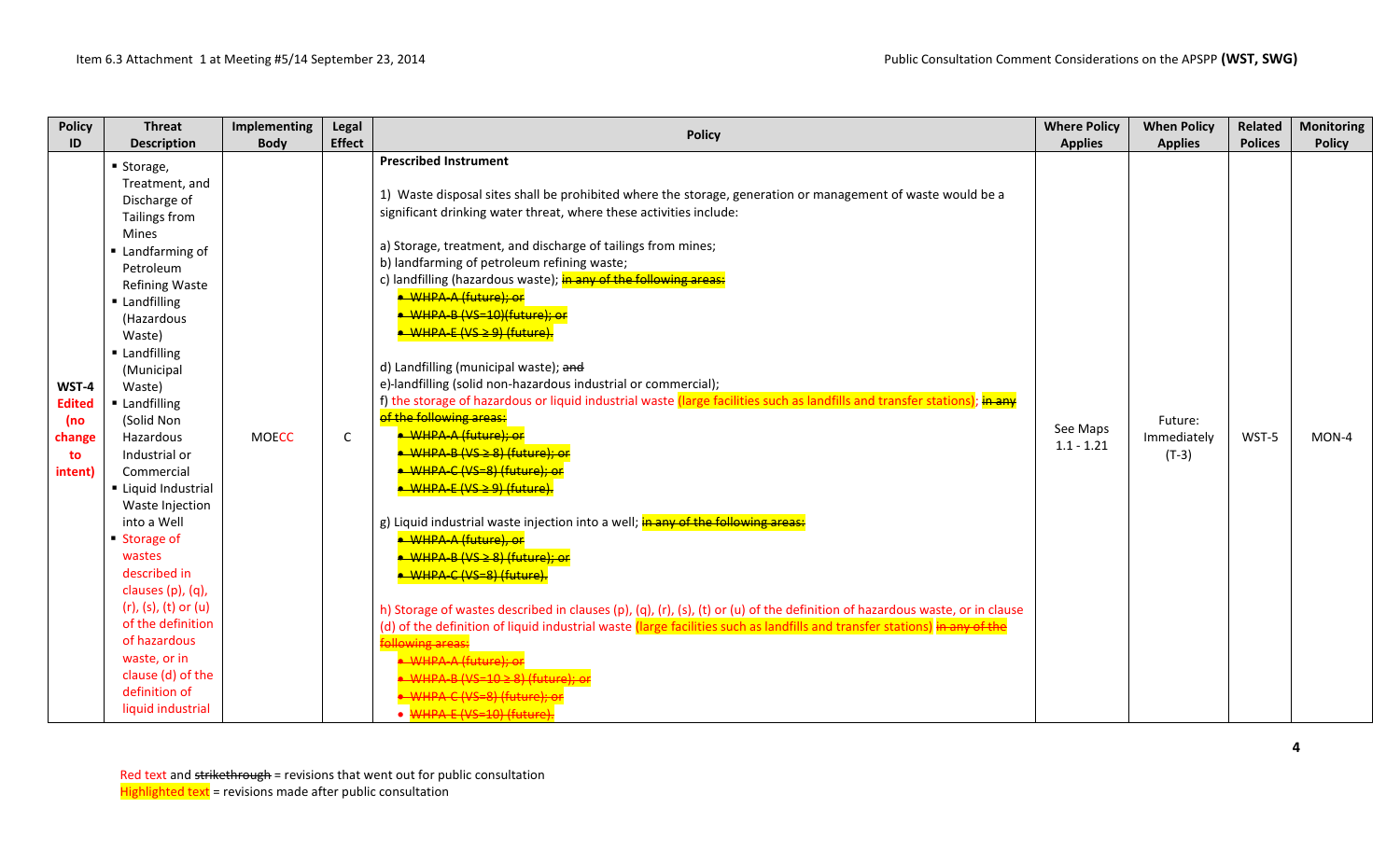| <b>Policy</b><br>ID | <b>Threat</b><br><b>Description</b> | Implementing<br><b>Body</b> | Legal<br><b>Effect</b> | <b>Policy</b>                                                                                                               | <b>Where Policy</b><br><b>Applies</b> | <b>When Policy</b><br><b>Applies</b> | Related<br><b>Polices</b> | <b>Monitoring</b><br><b>Policy</b> |
|---------------------|-------------------------------------|-----------------------------|------------------------|-----------------------------------------------------------------------------------------------------------------------------|---------------------------------------|--------------------------------------|---------------------------|------------------------------------|
|                     | waste (large                        |                             |                        | 2) Where a waste disposal site is in an area where the storage, generation or management of waste is a significant          |                                       |                                      |                           |                                    |
|                     | facilities such as                  |                             |                        | drinking water threat, the Environmental Compliance Approval that governs the activity shall be reviewed to                 |                                       |                                      |                           |                                    |
|                     | landfills and                       |                             |                        | ensure appropriate terms and conditions are included so that the activity ceases to be a significant drinking water         |                                       |                                      |                           |                                    |
|                     | transfer                            |                             |                        | threat, where waste disposal sites include:                                                                                 |                                       |                                      |                           |                                    |
|                     | stations)                           |                             |                        |                                                                                                                             |                                       |                                      |                           |                                    |
|                     | Storage of                          |                             |                        | a) Storage, treatment, and discharge of tailings from mines;                                                                |                                       |                                      |                           |                                    |
|                     | <b>Hazardous or</b>                 |                             |                        | b) Landfarming of petroleum refining waste;                                                                                 |                                       |                                      |                           |                                    |
|                     | <b>Liquid Industrial</b>            |                             |                        | c) Landfilling (hazardous waste); in any of the following areas:                                                            |                                       |                                      |                           |                                    |
|                     | <b>Waste (large)</b>                |                             |                        | • WHPA-A (existing): or                                                                                                     |                                       |                                      |                           |                                    |
|                     | facilities such as                  |                             |                        | • WHPA-B (VS=10) (existing); or                                                                                             |                                       |                                      |                           |                                    |
|                     | landfills and                       |                             |                        | • WHPA-E (VS ≥ 9) (existing).                                                                                               |                                       |                                      |                           |                                    |
|                     | transfer                            |                             |                        |                                                                                                                             |                                       |                                      |                           |                                    |
|                     | stations)                           |                             |                        | d) Landfilling (municipal waste);                                                                                           |                                       |                                      |                           |                                    |
|                     |                                     |                             |                        | e) Landfilling (solid non-hazardous industrial or commercial);                                                              |                                       |                                      |                           |                                    |
|                     |                                     |                             |                        | f) The storage of hazardous or liquid industrial waste (large facilities such as landfills and transfer stations); in any   |                                       |                                      |                           |                                    |
|                     |                                     |                             |                        | of the following areas:                                                                                                     |                                       | Existing:                            |                           |                                    |
|                     |                                     |                             |                        | • WHPA-A (existing): or                                                                                                     |                                       | 3 years                              | GEN-5                     | $MON-4$                            |
|                     |                                     |                             |                        | $\bullet$ WHPA-B (VS $\geq$ 8). (existing): or                                                                              |                                       | $(T-1)$                              |                           |                                    |
|                     |                                     |                             |                        | • WHPA-C (VS=8) (existing); or                                                                                              |                                       |                                      |                           |                                    |
|                     |                                     |                             |                        | $\bullet$ WHPA-E (VS $\geq$ 9) (existing).                                                                                  |                                       |                                      |                           |                                    |
|                     |                                     |                             |                        | g) Liquid industrial waste injection into a well; in any of the following areas:                                            |                                       |                                      |                           |                                    |
|                     |                                     |                             |                        | • WHPA-A (existing); or                                                                                                     |                                       |                                      |                           |                                    |
|                     |                                     |                             |                        | $\bullet$ WHPA-B (VS $\geq$ 8) (existing); or                                                                               |                                       |                                      |                           |                                    |
|                     |                                     |                             |                        | • WHPA-C (VS=8) (existing).                                                                                                 |                                       |                                      |                           |                                    |
|                     |                                     |                             |                        | h) Storage of wastes described in clauses (p), (q), (r), (s), (t) or (u) of the definition of hazardous waste, or in clause |                                       |                                      |                           |                                    |
|                     |                                     |                             |                        | (d) of the definition of liquid industrial waste. (large facilities such as landfills and transfer stations) in any of the  |                                       |                                      |                           |                                    |
|                     |                                     |                             |                        | <b>following areas:</b>                                                                                                     |                                       |                                      |                           |                                    |
|                     |                                     |                             |                        | WHPA-A (existing): or                                                                                                       |                                       |                                      |                           |                                    |
|                     |                                     |                             |                        | $MHPA - R$ $(NS > R)$ (existing):                                                                                           |                                       |                                      |                           |                                    |
|                     |                                     |                             |                        | WHPA-C (VS=8) (existing)                                                                                                    |                                       |                                      |                           |                                    |
|                     |                                     |                             |                        | $\bullet$ WHPA-F (VS=10) (existing)                                                                                         |                                       |                                      |                           |                                    |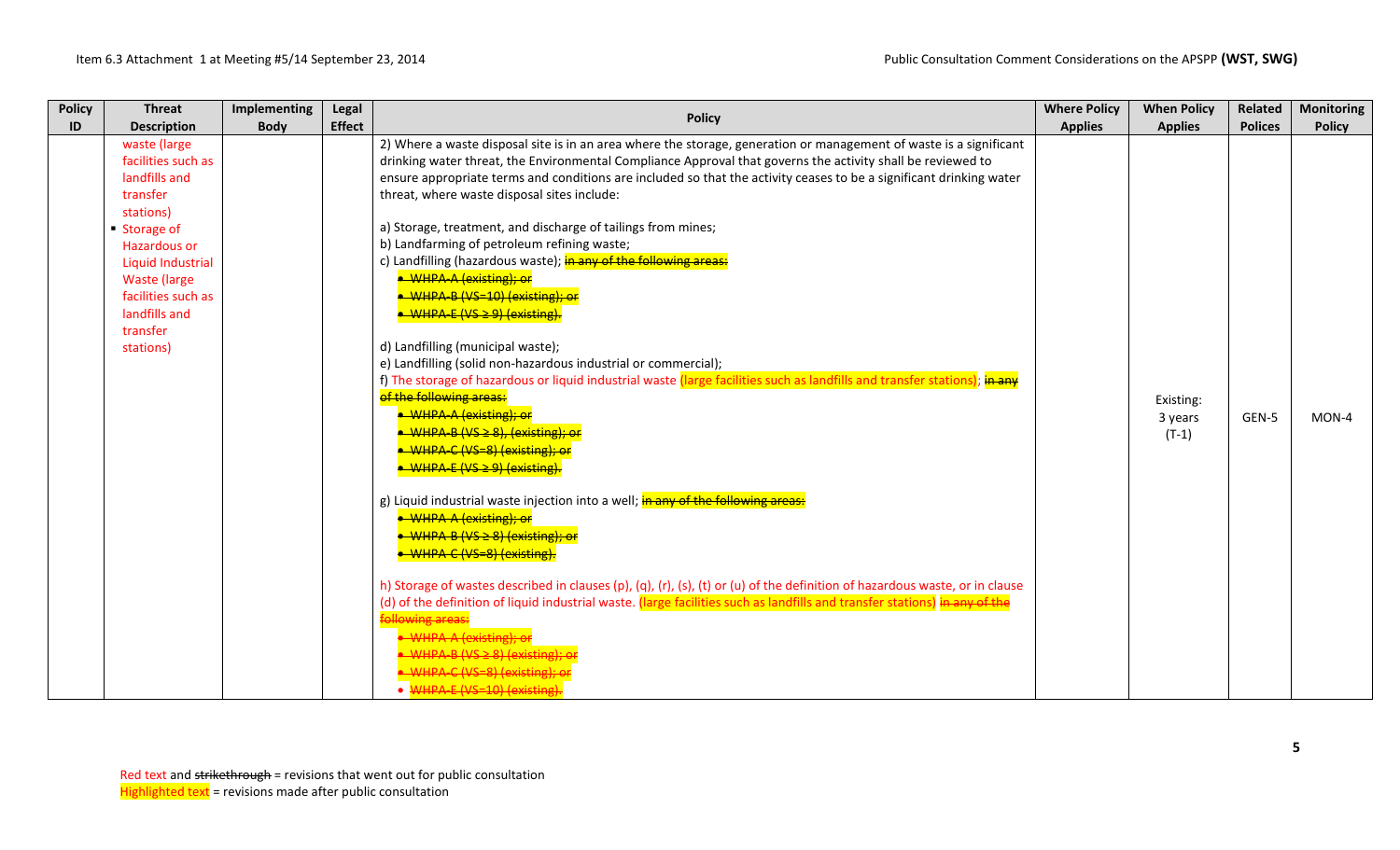|                | <b>COMMENTS POLICY WST-4</b>                                                                                                                                          |                                                   |  |  |  |  |  |  |  |  |  |
|----------------|-----------------------------------------------------------------------------------------------------------------------------------------------------------------------|---------------------------------------------------|--|--|--|--|--|--|--|--|--|
|                | <b>Comments</b>                                                                                                                                                       | Response                                          |  |  |  |  |  |  |  |  |  |
|                | 4. WST-1 manages hazardous/liquid industrial waste through PIs and WST-4 prohibits these threats using a PI in the same areas. Please clarify which approach          | Staff support the MOECC comment and suggest       |  |  |  |  |  |  |  |  |  |
| <b>MOECC</b>   | has been selected to address these threats. Based on our previous teleconference on July 11, 2014, we understood CTC's preferred approach to prohibit using a         | removal of WST-1 and the addition of wording to   |  |  |  |  |  |  |  |  |  |
|                | PI since that would capture landfills/transfer stations, and manage those wastes that don't require a PI through s.58                                                 | indicate this policy applies to large facilities. |  |  |  |  |  |  |  |  |  |
|                | Following the changes to WST-2, p,q,r,s,t,u wastes (future) have been added to the list of prohibited activities or land uses in WST-4 section 1) - PIs and WST-5 -   | - WST-1 to be removed.                            |  |  |  |  |  |  |  |  |  |
| Wellington     | LUP. This seems to conflict with WST-1 and WST-2 where future activities for this sub threat are allowed and governed by PIs or RMPs. It is noted that hazardous      | - WST-2 manages the small activities.             |  |  |  |  |  |  |  |  |  |
| County         | and liquid industrial waste has also been added to WST-4 and WST-5, however, our interpretation is that future activities for this sub threats are only prohibited    | - WST-4 and WST-5 have been clarified to          |  |  |  |  |  |  |  |  |  |
| municipalities | when present along with future landfilling operations. Therefore, other future activities for the hazardous and liquid industrial waste sub threat are covered by     | indicate they apply to large facilities.          |  |  |  |  |  |  |  |  |  |
|                | WST-1 (PIs) and WST-2 (RMPs). If this is not the correct interpretation, then our concern also applies to the hazardous and liquid industrial waste sub threat in     |                                                   |  |  |  |  |  |  |  |  |  |
|                | WST-4 sub section 1) and WST-5.                                                                                                                                       |                                                   |  |  |  |  |  |  |  |  |  |
| Wellington     | 8. WST-1, 2, 4 and 5 and Table 10-2 - Applicability of sub threats hazardous and liquid industrial waste and p,q,r,s,t,u wastes. In the referenced policies and table | Comment noted; staff have removed the             |  |  |  |  |  |  |  |  |  |
| County         | in the Amended Proposed Plan, it is noted that the hazardous and liquid industrial waste and p,q,r,s,t,u waste sub threats can be significant in vulnerability scores | vulnerability scores from this policy due to the  |  |  |  |  |  |  |  |  |  |
|                | of 8 and 10. The Table of Drinking Water Threats, however, indicates that these sub threats can only be significant within vulnerability scores of 10 (circumstance   | complexity of capturing the large number of       |  |  |  |  |  |  |  |  |  |
| municipalities | reference numbers 1884 to 1943) and moderate within vulnerability scores of 8. This should be clarified.                                                              | circumstances associated with this policy.        |  |  |  |  |  |  |  |  |  |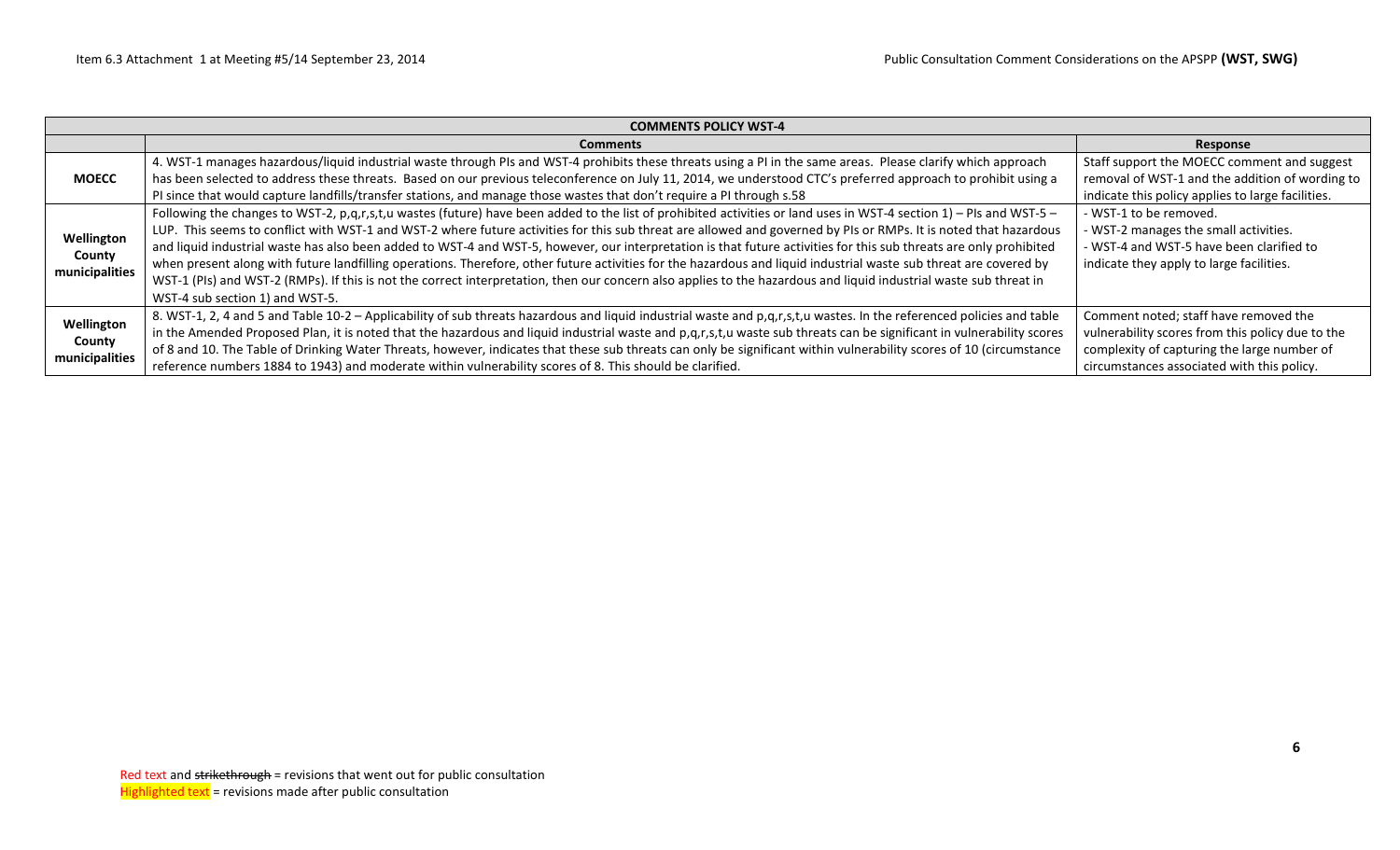| <b>Policy</b>                                            | <b>Threat Description</b>                                                                                                                                                                                                                                                                                                                                                                                                                                                                                                                                                                                                                                                                                                                       | Implementing                      | Legal         | <b>Policy</b>                                                                                                                                                                                                                                                                                                                                                                                                                                                                                                                                                                                                                                                                                                                                                                                                                                                                                                                                                                                                                                                                                                                                                                                                                                                                                                                                                                                                                                                                                                                                                 | <b>Where Policy</b>      | <b>When Policy</b>                                                                                                                                        | <b>Related</b>                                   | <b>Monitoring</b> |
|----------------------------------------------------------|-------------------------------------------------------------------------------------------------------------------------------------------------------------------------------------------------------------------------------------------------------------------------------------------------------------------------------------------------------------------------------------------------------------------------------------------------------------------------------------------------------------------------------------------------------------------------------------------------------------------------------------------------------------------------------------------------------------------------------------------------|-----------------------------------|---------------|---------------------------------------------------------------------------------------------------------------------------------------------------------------------------------------------------------------------------------------------------------------------------------------------------------------------------------------------------------------------------------------------------------------------------------------------------------------------------------------------------------------------------------------------------------------------------------------------------------------------------------------------------------------------------------------------------------------------------------------------------------------------------------------------------------------------------------------------------------------------------------------------------------------------------------------------------------------------------------------------------------------------------------------------------------------------------------------------------------------------------------------------------------------------------------------------------------------------------------------------------------------------------------------------------------------------------------------------------------------------------------------------------------------------------------------------------------------------------------------------------------------------------------------------------------------|--------------------------|-----------------------------------------------------------------------------------------------------------------------------------------------------------|--------------------------------------------------|-------------------|
| ID                                                       |                                                                                                                                                                                                                                                                                                                                                                                                                                                                                                                                                                                                                                                                                                                                                 | <b>Body</b>                       | <b>Effect</b> |                                                                                                                                                                                                                                                                                                                                                                                                                                                                                                                                                                                                                                                                                                                                                                                                                                                                                                                                                                                                                                                                                                                                                                                                                                                                                                                                                                                                                                                                                                                                                               | <b>Applies</b>           | <b>Applies</b>                                                                                                                                            | <b>Polices</b>                                   | <b>Policy</b>     |
| WST-5<br><b>Edited</b><br>(no<br>change<br>to<br>intent) | Storage, Treatment,<br>and Discharge of<br><b>Tailings from Mines</b><br>Landfarming of<br>Petroleum Refining<br>Waste<br><b>Landfilling</b><br>(Hazardous Waste)<br><b>Landfilling (Municipal</b><br>Waste)<br>■ Landfilling (Solid Non<br>Hazardous Industrial<br>or Commercial<br>Liquid Industrial<br>Waste Injection into<br>a Well<br>Storage of wastes<br>described in clauses<br>(p), (q), (r), (s), (t) or<br>(u) of the definition<br>of hazardous waste,<br>or in clause (d) of the<br>definition of liquid<br>industrial waste<br>(large facilities such<br>as landfills and<br>transfer stations)<br>Storage of Hazardous<br>or Liquid Industrial<br><b>Waste (large facilities</b><br>such as landfills and<br>transfer stations) | Planning<br>Approval<br>Authority | Α             | <b>Land Use Planning</b><br>The use of land for waste disposal sites shall be prohibited where the storage or generation of waste would<br>be a significant drinking water threat, where these activities include at the following types of waste disposal<br>sites:<br>a) Storage, treatment, and discharge of tailings from mines;<br>b) Landfarming of petroleum refining waste;<br>c) Landfilling (hazardous waste); in any of the following areas:<br>• WHPA-A (future); or<br>• WHPA-B (VS=10) (future); or<br>• WHPA-E (VS ≥ 9) (future).<br>d) Landfilling (municipal waste);<br>e) Landfilling (solid non-hazardous industrial or commercial);<br>f) The storage of hazardous or liquid industrial waste (large facilities such as landfills and transfer stations); $\frac{1}{10}$<br>any of the following areas:<br>• WHPA-A (future); or<br>• WHPA-B (VS ≥ 8)(future); or<br><del>• WHPA-C (VS=8) (future): or</del><br>• WHPA-E (VS ≥ 9) (future).<br>g) Liquid industrial waste injection into a well; in any of the following areas:<br>· WHPA-A (future); or<br><mark>• WHPA-B (VS ≥ 8) (future); or</mark><br>· WHPA-C (VS=8) (future).<br>h) Storage of wastes described in clauses (p), (q), (r), (s), (t) or (u) of the definition of hazardous waste, or in<br>clause (d) of the definition of liquid industrial waste. (large facilities such as landfills and transfer stations) in<br>anv of the following areas<br>WHPA-A (future); or<br>$WHPA-B (VS > 8) (future):$<br>WHPA-C (VS=8) (future)<br>$\bullet$ WHPA-F (VS=10) (future) | See Maps<br>$1.1 - 1.21$ | Future:<br>Immediately<br>$(T-9)$<br>Amend OPs<br>and ZBLs for<br>conformity<br>within 5 years<br>and ZBLs<br>within 3 years<br>of OP approval<br>$(T-8)$ | WST-4<br>See<br>Explan-<br>atory<br><b>Notes</b> | $MON-1$           |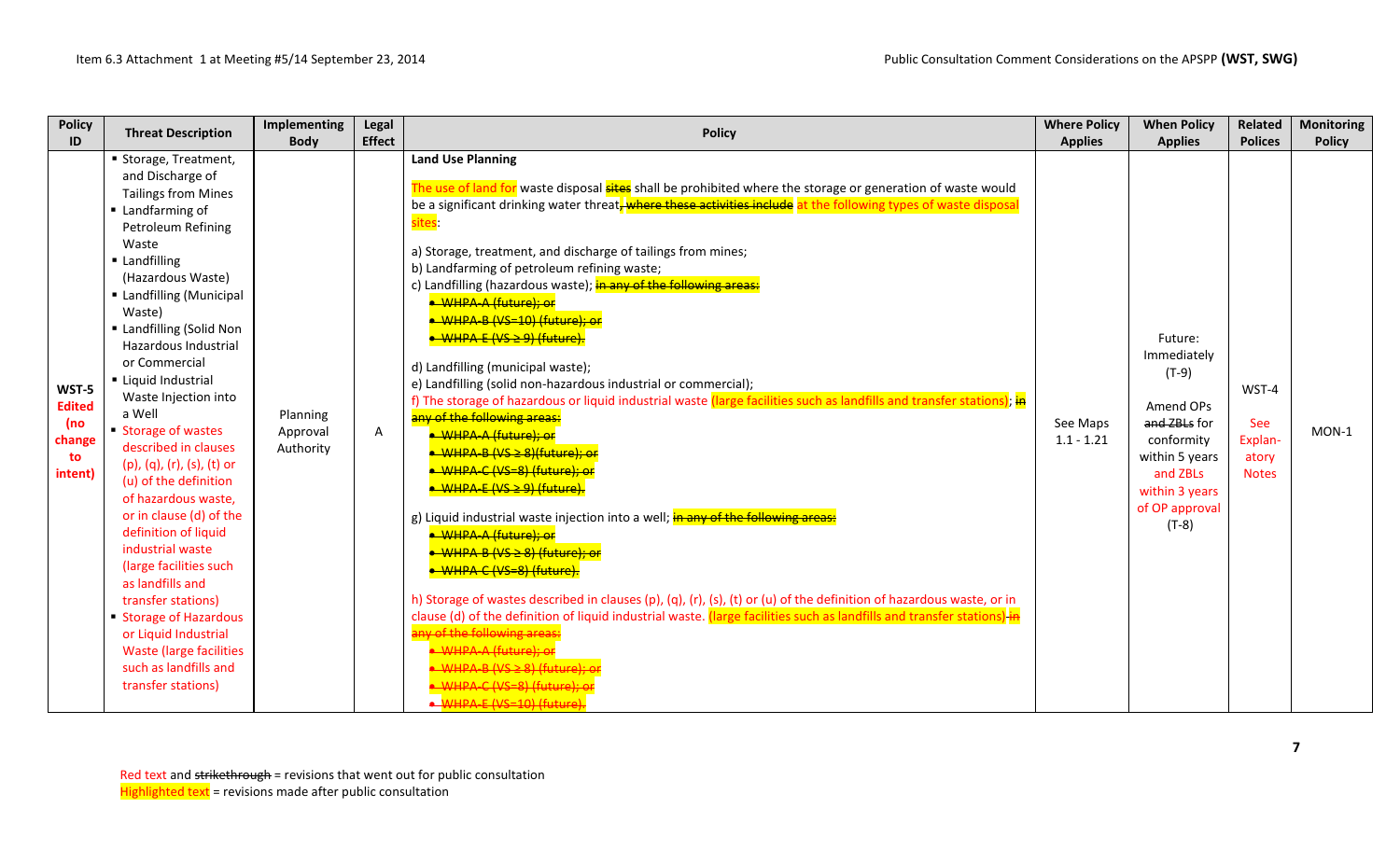|                                                   | <b>COMMENTS POLICY WST-5</b>                                                                                                                                                                                                                                                                                                                                                                                                                                                                                                                                                                                                                                                                                                                                                                           |                                                                                                                                                                                                       |
|---------------------------------------------------|--------------------------------------------------------------------------------------------------------------------------------------------------------------------------------------------------------------------------------------------------------------------------------------------------------------------------------------------------------------------------------------------------------------------------------------------------------------------------------------------------------------------------------------------------------------------------------------------------------------------------------------------------------------------------------------------------------------------------------------------------------------------------------------------------------|-------------------------------------------------------------------------------------------------------------------------------------------------------------------------------------------------------|
|                                                   | <b>Comments</b>                                                                                                                                                                                                                                                                                                                                                                                                                                                                                                                                                                                                                                                                                                                                                                                        | Response                                                                                                                                                                                              |
|                                                   | 8. New waste disposal sites are not permitted in the NEP Area and the sorts of uses related to an existing site would also not be considered a permitted use. Therefore, it is<br>unlikely that uses related to waste disposal would receive approval from the NEC. Existing uses could be dealt with via the Niagara Escarpment Development Permit<br>application process at such time that new development was proposed on the site.                                                                                                                                                                                                                                                                                                                                                                 | Comment noted.                                                                                                                                                                                        |
|                                                   | 9. In addition to the above, the NEP currently contains policies related to water quality and quantity (i.e., Parts 2.6.1-2.6.9) and these policies are clear that development<br>cannot adversely impact water quality or quantity. Part 2.6.6 of the NEP states that if the implementing authority (i.e., the NEC) believes that the proposed development<br>has the potential to negatively impact ground or surface water, the applicant may be required to undertake a study to address potential impacts of the development.                                                                                                                                                                                                                                                                     |                                                                                                                                                                                                       |
| <b>NEC</b>                                        | 10. Based on preliminary discussions with Region of Peel staff, NEC staff would circulate any Niagara Escarpment Development Permit applications within identified<br>vulnerable areas to the Source Protection Risk Management Official (RMO) for their review and recommendation as to whether the proposed works should be approved or<br>if any conditions of approval should be imposed on the development.                                                                                                                                                                                                                                                                                                                                                                                       |                                                                                                                                                                                                       |
|                                                   | 11. We note that the effect of this policy is legally binding (List A policy) and that the NEC is considered a "planning approval authority" in this policy. As noted above, the<br>NEC is not legally bound to implement SPP policies but, as noted in Comment 6, we support source protection and intend to incorporate a general policy in the NEP related<br>to the protection of source water that is consistent with the intent of the Clean Water Act. However, we question whether the NEC should be listed for List A policies.                                                                                                                                                                                                                                                               | Staff to remove NEC from the "List A"<br>policy tables in the Appendices. Have<br>confirmed this revision with MOECC<br>staff.                                                                        |
|                                                   | 12. For the reasons noted above, staff does not feel it is necessary to develop a specific policy in the NEP for each SPP policy to address this matter.                                                                                                                                                                                                                                                                                                                                                                                                                                                                                                                                                                                                                                               |                                                                                                                                                                                                       |
| Halton                                            | 11. This policy regulates specific activities (mine tailings, land farming, liquid industrial waste injection into a well) rather than land uses. Land Use Planning tool (official<br>plans and zoning by-laws) cannot prohibit discrete and ongoing activities. Guidance on use of land use planning tools is found in Conservation Ontario's Implementation<br>Resource Guide Module 3 dated 04/07/2013 (Land Use Planning), page 20, under 'Activities vs. Uses': "The Planning Act provides the legislative framework for<br>municipalities to regulate land uses, not specific activities occurring within these uses". The policy tool chosen (i.e. Official Plans and Zoning By Laws) cannot be used to<br>implement the policy, because the policy addresses activities rather than land uses. | Mine tailings, land farming, liquid<br>industrial waste injection, etc. are all<br>forms of waste disposal, therefore a<br>policy relying on land use planning for<br>implementation that effectively |
| <b>Region and</b><br>lower tier<br>municipalities | From the MOE Bulletin on Risk Management Plans dated December 22, 2010, Part IV tools cannot be used for waste threats and sewage threats that require an instrument<br>prescribed by the regulations, or that fall under the Building Code"; "Other available policy tools (like a certificate of approval) will need to be considered to manage these<br>categories of prescribed threats" (page 3 of 11).                                                                                                                                                                                                                                                                                                                                                                                           | prohibits waste disposal as a broad<br>category of land use would encompass<br>these activities as well.                                                                                              |
|                                                   | Based on the information from the MOE bulletin and the Implementation Resource Guide Module 3, the policy WST-5 must use PI or Ontario Building Code (OBC) as the<br>policy tools. In the case that a waste activity is not regulated by a PI nor falls under the OBC, then CWA Part IV tools must be the policy choice (giving due consideration to<br>the comment on WST-2). Official Plan and zoning by law cannot be used to regulate specific activities.                                                                                                                                                                                                                                                                                                                                         |                                                                                                                                                                                                       |
|                                                   | Following the changes to WST-2, p,q,r,s,t,u wastes (future) have been added to the list of prohibited activities or land uses in WST-4 section 1) - PIs and WST-5 - LUP. This                                                                                                                                                                                                                                                                                                                                                                                                                                                                                                                                                                                                                          | - WST-1 to be removed.                                                                                                                                                                                |
| Wellington                                        | seems to conflict with WST-1 and WST-2 where future activities for this sub threat are allowed and governed by PIs or RMPs. It is noted that hazardous and liquid industrial                                                                                                                                                                                                                                                                                                                                                                                                                                                                                                                                                                                                                           | - WST-2 manages the small activities.                                                                                                                                                                 |
| County                                            | waste has also been added to WST-4 and WST-5, however, our interpretation is that future activities for this sub threats are only prohibited when present along with future                                                                                                                                                                                                                                                                                                                                                                                                                                                                                                                                                                                                                            | - WST-4 and WST-5 have been clarified                                                                                                                                                                 |
| municipalities                                    | landfilling operations. Therefore, other future activities for the hazardous and liquid industrial waste sub threat are covered by WST-1 (PIs) and WST-2 (RMPs). If this is not<br>the correct interpretation, then our concern also applies to the hazardous and liquid industrial waste sub threat in WST-4 sub section 1) and WST-5.                                                                                                                                                                                                                                                                                                                                                                                                                                                                | to indicate they apply to large facilities.                                                                                                                                                           |
| Wellington                                        | 8. WST-1, 2, 4 and 5 and Table 10-2 - In the referenced policies and table in the Amended Proposed Plan, it is noted that the hazardous and liquid industrial waste and                                                                                                                                                                                                                                                                                                                                                                                                                                                                                                                                                                                                                                | Comment noted; staff have removed                                                                                                                                                                     |
| County                                            | p,q,r,s,t,u waste sub threats can be significant in vulnerability scores of 8 and 10. The Table of Drinking Water Threats, however, indicates that these sub threats can only be                                                                                                                                                                                                                                                                                                                                                                                                                                                                                                                                                                                                                       | the vulnerability scores from this policy                                                                                                                                                             |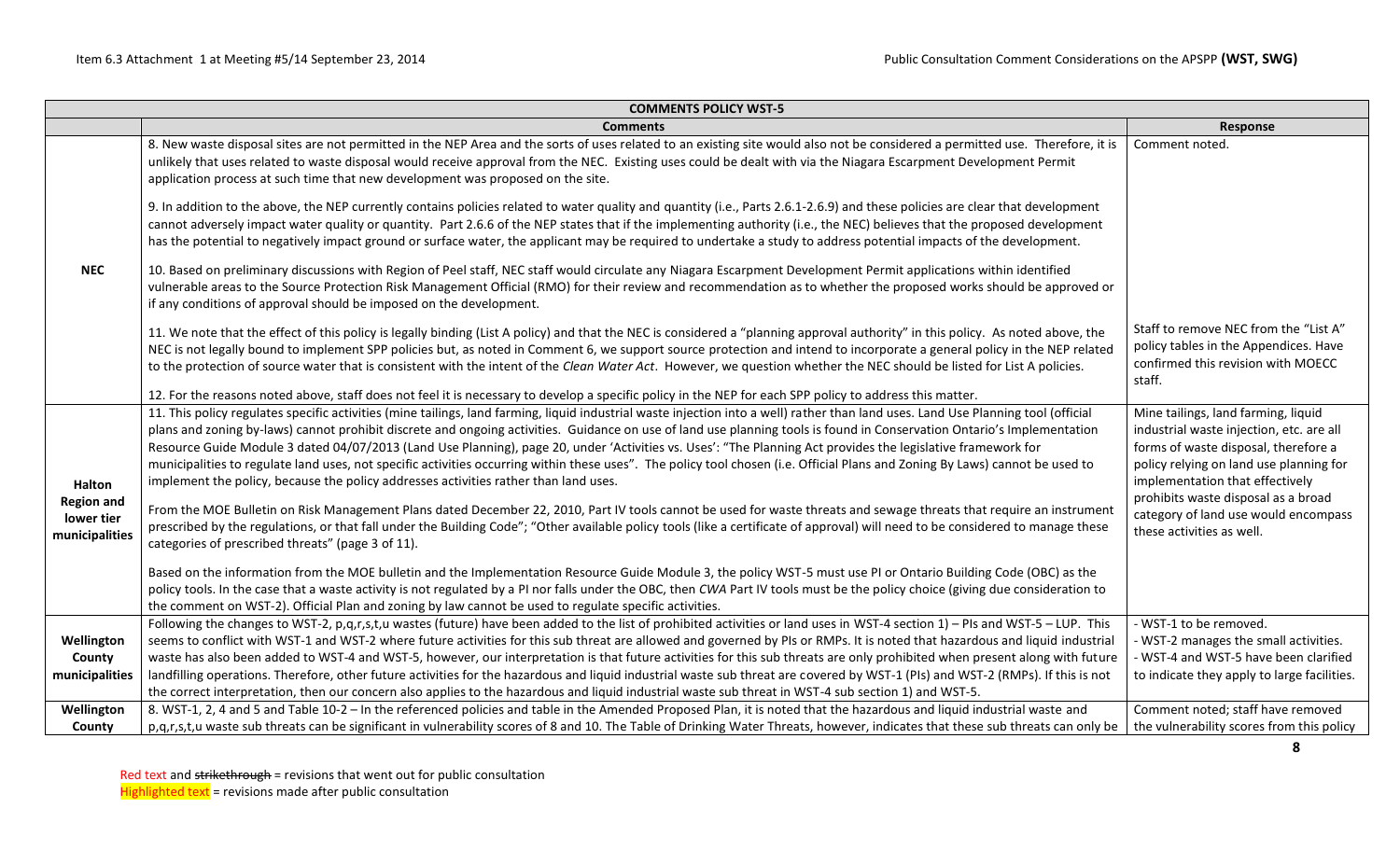|                    | <b>COMMENTS POLICY WST-5</b>                                                                                                                                                       |                                            |  |  |  |  |  |  |  |  |  |
|--------------------|------------------------------------------------------------------------------------------------------------------------------------------------------------------------------------|--------------------------------------------|--|--|--|--|--|--|--|--|--|
|                    | <b>Comments</b>                                                                                                                                                                    | Response                                   |  |  |  |  |  |  |  |  |  |
| municipalities     | significant within vulnerability scores of 10 (circumstance reference numbers 1884 to 1943) and moderate within vulnerability scores of 8. This should be clarified.               | due to the complexity of capturing the     |  |  |  |  |  |  |  |  |  |
|                    |                                                                                                                                                                                    | large number of circumstances              |  |  |  |  |  |  |  |  |  |
|                    |                                                                                                                                                                                    | associated with this policy.               |  |  |  |  |  |  |  |  |  |
|                    | Clause d) of this LUP policy prohibits storage of wastes described in p), q)but does not refer to quantity. Given that WST-4 prohibits large quantity storage of these             | Text has been added to clearly indicate    |  |  |  |  |  |  |  |  |  |
| <b>York Region</b> | wastes using a PI and WST-2 requires RMP for existing and future small quantity storage of these wastes, we assume this policy is relevant only to large quantity storage.         | this policy applies to large quantities of |  |  |  |  |  |  |  |  |  |
|                    | Suggested revision: Eliminate this policy as the PI already prohibits large quantity storage. OR if the intent is to use the planning process to reinforce the PI policy, add text | these wastes.                              |  |  |  |  |  |  |  |  |  |
|                    | to clearly indicate it is only large quantities of these wastes being prohibited.                                                                                                  |                                            |  |  |  |  |  |  |  |  |  |

| <b>Policy</b><br>ID   | <b>Threat</b><br><b>Description</b> | Implementing<br><b>Body</b> | Legal<br><b>Effect</b> | <b>Policy</b>                                                                                                                                                                                                                                                                                                                                                                                                                                                                                                                                                                                                                  | <b>Where Policy</b><br><b>Applies</b> | <b>When Policy</b><br><b>Applies</b>   | Related<br><b>Polices</b> | <b>Monitoring</b><br><b>Policy</b> |
|-----------------------|-------------------------------------|-----------------------------|------------------------|--------------------------------------------------------------------------------------------------------------------------------------------------------------------------------------------------------------------------------------------------------------------------------------------------------------------------------------------------------------------------------------------------------------------------------------------------------------------------------------------------------------------------------------------------------------------------------------------------------------------------------|---------------------------------------|----------------------------------------|---------------------------|------------------------------------|
| WST-6<br>No<br>change | PCB Waste<br>Storage                | <b>RMO</b>                  | G                      | Part IV, s.57, s.58<br>Where an approval under the Environmental Protection Act is not required, the establishment, operation or<br>maintenance of a waste disposal site, including for the storage of PCB waste where it is, or would be, a significant<br>drinking water threat, will require the following actions to be taken:<br>1) The storage of PCB waste is designated for the purpose of s.57 under the Clean Water Act, and is therefore<br>prohibited where the threat would be significant in any of the following areas:<br>• WHPA-A (future); or<br>• WHPA-B (VS=10) (future); or<br>• WHPA-E (VS=10) (future). | See Maps<br>$1.1 - 1.21$              | Future:<br>Immediately<br>(T-5)        | GEN-1                     | $MON-2$                            |
|                       |                                     |                             | H                      | 2) The storage of PCB waste is designated for the purpose of s.58 under the Clean Water Act, requiring risk<br>management plans, where the threat is significant in any of the following areas:<br>• WHPA-A (existing); or<br>• WHPA-B (VS=10) (existing); or<br>• WHPA-E (VS=10) (existing).                                                                                                                                                                                                                                                                                                                                  |                                       | Existing:<br>1 year/5 years<br>$(T-6)$ | N/A                       | $MON-2$                            |

|                        | <b>COMMENTS POLICY WST-6</b>                                                                                                                                                                                                                                                                                                                                                                                                                                                                                                                                                                             |                                                                                                                                                                                                                                                                             |  |  |  |  |  |  |  |
|------------------------|----------------------------------------------------------------------------------------------------------------------------------------------------------------------------------------------------------------------------------------------------------------------------------------------------------------------------------------------------------------------------------------------------------------------------------------------------------------------------------------------------------------------------------------------------------------------------------------------------------|-----------------------------------------------------------------------------------------------------------------------------------------------------------------------------------------------------------------------------------------------------------------------------|--|--|--|--|--|--|--|
|                        | <b>Comments</b>                                                                                                                                                                                                                                                                                                                                                                                                                                                                                                                                                                                          | Response                                                                                                                                                                                                                                                                    |  |  |  |  |  |  |  |
| Town of<br>Orangeville | The Town's interpretation of O. Reg. 362 made under the EPA is that PCB waste and PCB related waste shall only be disposed of or stored at PCB waste<br>storage and disposal sites that have an existing ECA, or in accordance with written instructions from the Director. Based on this understanding, the only<br>situations where the proposed WST-6 policy would apply is when writt<br>requesting that the CTC SPC provide additional guidance on what the Risk Management Official should include in the risk management plans for PCB waste<br>storage sites beyond the Director's requirements. | -CTC staff are not familiar with the Director's<br>requirements and have asked MOECC staff for details.<br>-CTC staff are not aware that there are any instances of<br>such threats where this policy would apply, but are<br>required to have a policy for all 21 threats. |  |  |  |  |  |  |  |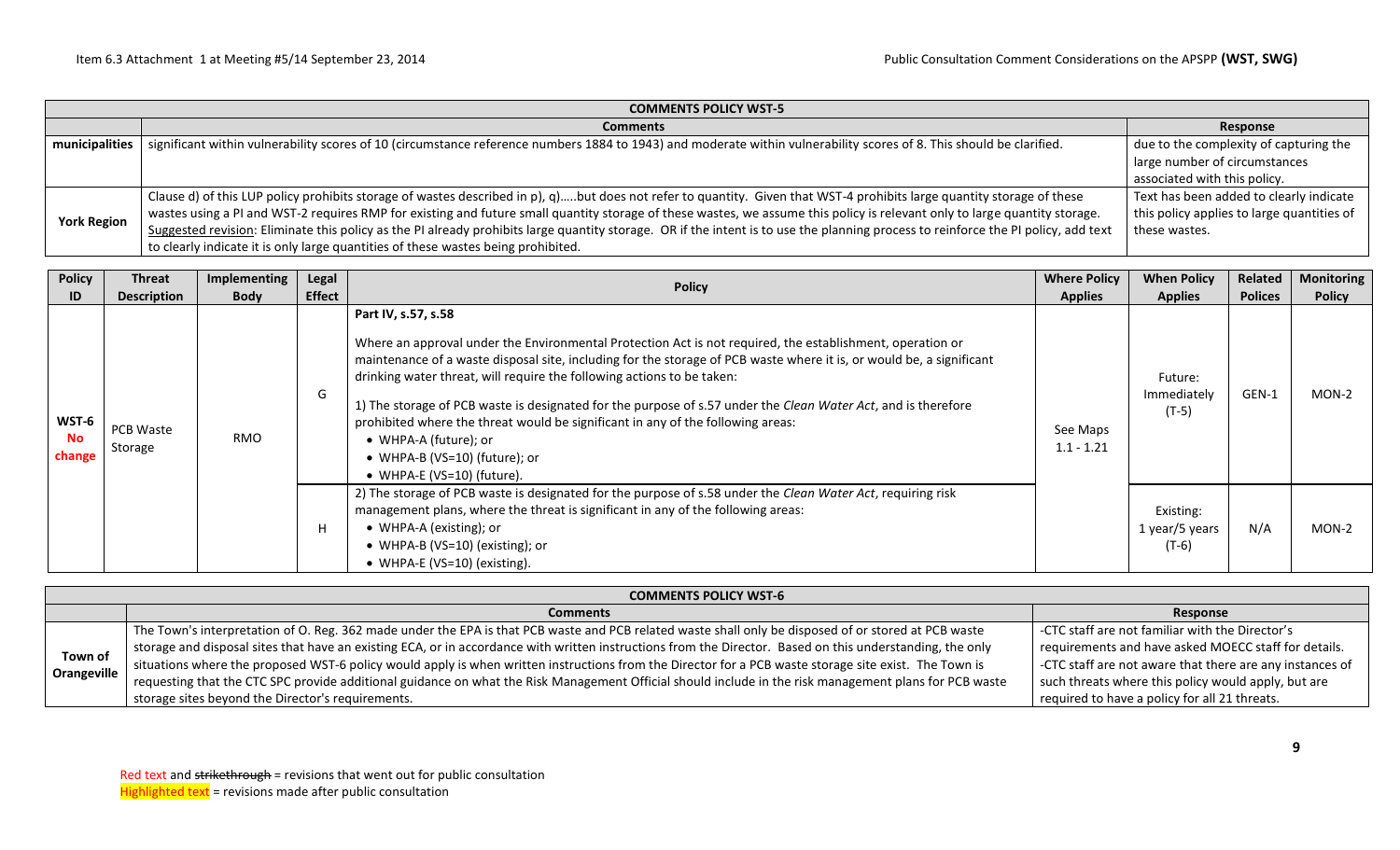| <b>Policy</b>                | <b>Threat</b>                                                         | Implementing | Legal         | <b>Policy</b>                                                                                                                                                                                                                                                                                                                                                                                                                                                                                                                                                                                     | <b>Where Policy</b>      | <b>When Policy</b>                                                   | Related        | <b>Monitoring</b> |
|------------------------------|-----------------------------------------------------------------------|--------------|---------------|---------------------------------------------------------------------------------------------------------------------------------------------------------------------------------------------------------------------------------------------------------------------------------------------------------------------------------------------------------------------------------------------------------------------------------------------------------------------------------------------------------------------------------------------------------------------------------------------------|--------------------------|----------------------------------------------------------------------|----------------|-------------------|
| ID                           | <b>Description</b>                                                    | <b>Body</b>  | <b>Effect</b> |                                                                                                                                                                                                                                                                                                                                                                                                                                                                                                                                                                                                   | <b>Applies</b>           | <b>Applies</b>                                                       | <b>Polices</b> | <b>Policy</b>     |
| WST-7<br><b>No</b><br>change | PCB Waste<br>Storage<br>(temporary)<br>waste<br>destruction<br>units) | <b>MOECC</b> |               | <b>Prescribed Instrument</b><br>Where a temporary waste destruction unit for PCBs is required in an area where the storage of PCB waste is a<br>significant drinking water threat, the Environmental Compliance Approval that governs the activity shall be reviewed<br>or established to ensure appropriate terms and conditions are included so that the activity ceases to be, or does not<br>become, a significant drinking water threat in any of the following areas:<br>• WHPA-A (existing, future); or<br>• WHPA-B (VS=10) (existing, future); or<br>• WHPA-E (VS=10) (existing, future). | See Maps<br>$1.1 - 1.21$ | Future:<br>Immediately<br>$(T-3)$<br>Existing:<br>3 years<br>$(T-1)$ | GEN-1          | $MON-4$           |

| <b>Policy</b>                                            | <b>Threat</b>                                                          | Implementing                        | Legal         | <b>Policy</b>                                                                                                                                                                                                                                                                                                                                                                                                                                                                                                                                                                                                                                                                                                                                                                                      | <b>Where Policy</b>      | <b>When Policy</b>                                      | Related                                                 | <b>Monitoring</b> |
|----------------------------------------------------------|------------------------------------------------------------------------|-------------------------------------|---------------|----------------------------------------------------------------------------------------------------------------------------------------------------------------------------------------------------------------------------------------------------------------------------------------------------------------------------------------------------------------------------------------------------------------------------------------------------------------------------------------------------------------------------------------------------------------------------------------------------------------------------------------------------------------------------------------------------------------------------------------------------------------------------------------------------|--------------------------|---------------------------------------------------------|---------------------------------------------------------|-------------------|
| ID                                                       | <b>Description</b>                                                     | <b>Body</b>                         | <b>Effect</b> |                                                                                                                                                                                                                                                                                                                                                                                                                                                                                                                                                                                                                                                                                                                                                                                                    | <b>Applies</b>           | <b>Applies</b>                                          | <b>Policies</b>                                         | <b>Policy</b>     |
| SWG-1<br><b>No</b><br>change                             | Septic Systems<br>Governed<br>under the<br><b>Building Code</b><br>Act | Municipality                        | F             | <b>Specify Action</b><br>A prioritized maintenance inspection program for septic systems governed under the Building Code Act, in locations<br>where the threat is, or would be, significant, shall be implemented by the municipality or Principal Authority under<br>the Ontario Building Code no later than January 2017. Inspection efforts should be prioritized based on systems that<br>pose the greatest risk to sources of drinking water, such as the oldest systems or those in any of the areas of highest<br>vulnerability:<br>• WHPA-A (existing, future); or<br>• WHPA-B (VS=10) (existing, future); or<br>• WHPA-E (VS=10) (existing, future); or<br>• the remainder of an Issue Contributing Area for Nitrates or Pathogens (existing, future).                                   | See Maps<br>$1.1 - 1.21$ | January 2017<br>$(T-13)$                                | N/A<br><b>See</b><br>Explan-<br>atory<br><b>Notes</b>   | $MON-1$           |
| SWG-2<br><b>Edited</b><br>(no<br>change<br>to<br>intent) | Septic Systems<br>Governed<br>under the<br><b>Building Code</b><br>Act | <b>MOECC</b><br><b>Municipality</b> | К<br>E        | <b>Education and Outreach</b><br>The Ministry of Environment and Climate Change should develop and produce education and outreach materials<br>d for delivery by local municipalities to landowners with septic systems governed under the<br>which shall be deliver<br>Building Code Act within significant threat areas that explains the rationale for the maintenance inspection program<br>and the benefits of regular maintenance and properly functioning septic systems where the threat is, or would be,<br>significant in any of the following areas:<br>• WHPA-A (existing, future); or<br>WHPA-B (VS=10) (existing, future); or<br>$\bullet$<br>• WHPA-E (VS=10) (existing, future); or<br>• the remainder of an Issue Contributing Area for Nitrates or Pathogens (existing, future). | See Maps<br>$1.1 - 1.21$ | <b>Existing &amp;</b><br>Future:<br>2 years<br>$(T-10)$ | GEN-6<br><b>See</b><br>Explan-<br>atory<br><b>Notes</b> | $MON-4$           |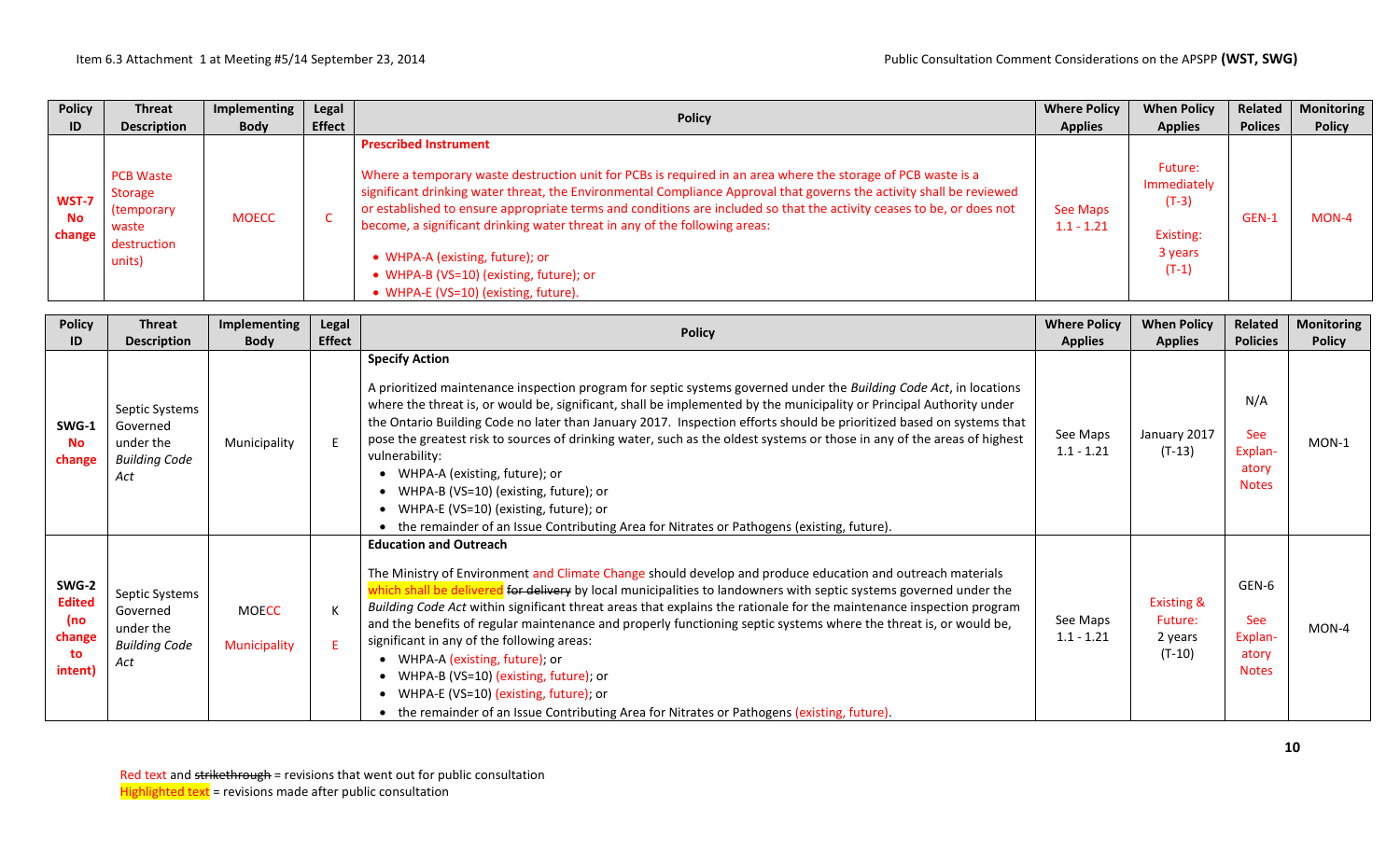| <b>Policy ID</b>                                | <b>Threat</b><br><b>Description</b>                                       | Implementing<br><b>Body</b>                       | Legal<br><b>Effect</b> | <b>Policy</b>                                                                                                                                                                                                                                                                                                                                                                                                                                                                                                                                                                                                                                                                                                           | <b>Where Policy</b><br><b>Applies</b> | <b>When Policy</b><br><b>Applies</b>                                                                                                          | Related<br><b>Policies</b>                            | <b>Monitoring</b><br><b>Policy</b> |
|-------------------------------------------------|---------------------------------------------------------------------------|---------------------------------------------------|------------------------|-------------------------------------------------------------------------------------------------------------------------------------------------------------------------------------------------------------------------------------------------------------------------------------------------------------------------------------------------------------------------------------------------------------------------------------------------------------------------------------------------------------------------------------------------------------------------------------------------------------------------------------------------------------------------------------------------------------------------|---------------------------------------|-----------------------------------------------------------------------------------------------------------------------------------------------|-------------------------------------------------------|------------------------------------|
| SWG-3<br><b>Option 1</b><br><b>No</b><br>change | Septic<br>Systems<br>Governed<br>under the<br><b>Building Code</b><br>Act | Municipality                                      | E                      | <b>Specify Action</b><br>Where septic systems governed under the Building Code Act (vacant existing lot of record) would be a significant<br>drinking water threat, septic systems shall only be permitted if the municipality is satisfied that the activity does<br>not become a significant drinking water threat. The hydrogeological assessment to determine appropriate<br>development density shall be conducted by a professional licensed to carry out that work for existing lots of<br>record in any of the following areas:<br>• WHPA-A (future); or<br>• WHPA-B (VS=10) (future); or<br>• WHPA-E (VS=10) (future); or<br>• the remainder of an Issue Contributing Area for Nitrates or Pathogens (future). | See Maps<br>$1.1 - 1.21$              | Future:<br>Immediately<br>$(T-18)$<br>$(+ -17)$                                                                                               | N/A<br><b>See</b><br>Explan-<br>atory<br><b>Notes</b> | $MON-1$                            |
| SWG-3<br><b>Option 2</b>                        | Septic<br>Systems<br>Governed<br>under the<br><b>Building Code</b><br>Act | Planning<br>Approval<br>Authority<br>Municipality | A<br>E.                | <b>Land Use Planning</b><br>Where septic systems governed under the Building Code Act (vacant existing lot of record) would be a significant<br>drinking water threat, vacant lots of record shall be subject to site plan control so that the location of the<br>individual on-site sewage systems and replacement beds are sited to ensure they do not become a significant<br>drinking water threat in any of the following areas:<br>• WHPA-A (future); or<br>• WHPA-B (VS=10) (future); or<br>WHPA-E (VS=10) (future); or<br>$\bullet$<br>• the remainder of an Issue Contributing Area for Nitrates or Pathogens (future).                                                                                        | See Maps<br>$1.1 - 1.21$              | Future:<br>Immediately<br>$(T-9)$<br>Amend OPs<br>for conformity<br>within 5 years<br>and ZBLs<br>within 3 years<br>of OP approval<br>$(T-8)$ | N/A                                                   | $MON-1$                            |

|                   | <b>COMMENTS POLICY SWG-3</b>                                                                                                                                                            |                              |  |  |  |  |  |  |  |
|-------------------|-----------------------------------------------------------------------------------------------------------------------------------------------------------------------------------------|------------------------------|--|--|--|--|--|--|--|
|                   | <b>Comments</b>                                                                                                                                                                         | Response                     |  |  |  |  |  |  |  |
| Town of           | The Town is requesting that the SPC provide clarification on how a new septic system installed within any of the vulnerable areas identified in the proposed SWG-3 policy will "not     | Staff propose Option 2 for   |  |  |  |  |  |  |  |
|                   | become a significant drinking water threat." While the Town agrees that management and inspection measures can be implemented, it is not clear what the Municipality should             | SPC review with the removal  |  |  |  |  |  |  |  |
| Orangeville       | require in the hydrogeological assessment report that would result in a septic system not being identified as a significant drinking water threat through the risk assessment process.  | of hydrological assessments. |  |  |  |  |  |  |  |
| <b>Halton</b>     | 12. A hydrogeological assessment is not necessary for the development of an existing lot of record (residential or agricultural use). There is also no way to require the submission of | Staff propose Option 2 for   |  |  |  |  |  |  |  |
| <b>Region and</b> | the study as part of a building permit. The OBC and the Building Permit process already adequately set requirements for septic system adequacy, design and construction. Second         | SPC review with the removal  |  |  |  |  |  |  |  |
| lower tier        | sentence should be removed ("The hydrogeological assessment to determine appropriate development density shall be conducted by a professional licensed to carry out that work           | of hydrological assessments. |  |  |  |  |  |  |  |
| municipalities    | for existing lots of record in any of the following areas:"). Town of Halton Hills Staff are also concerned that an existing lot could be left undevelopable.                           |                              |  |  |  |  |  |  |  |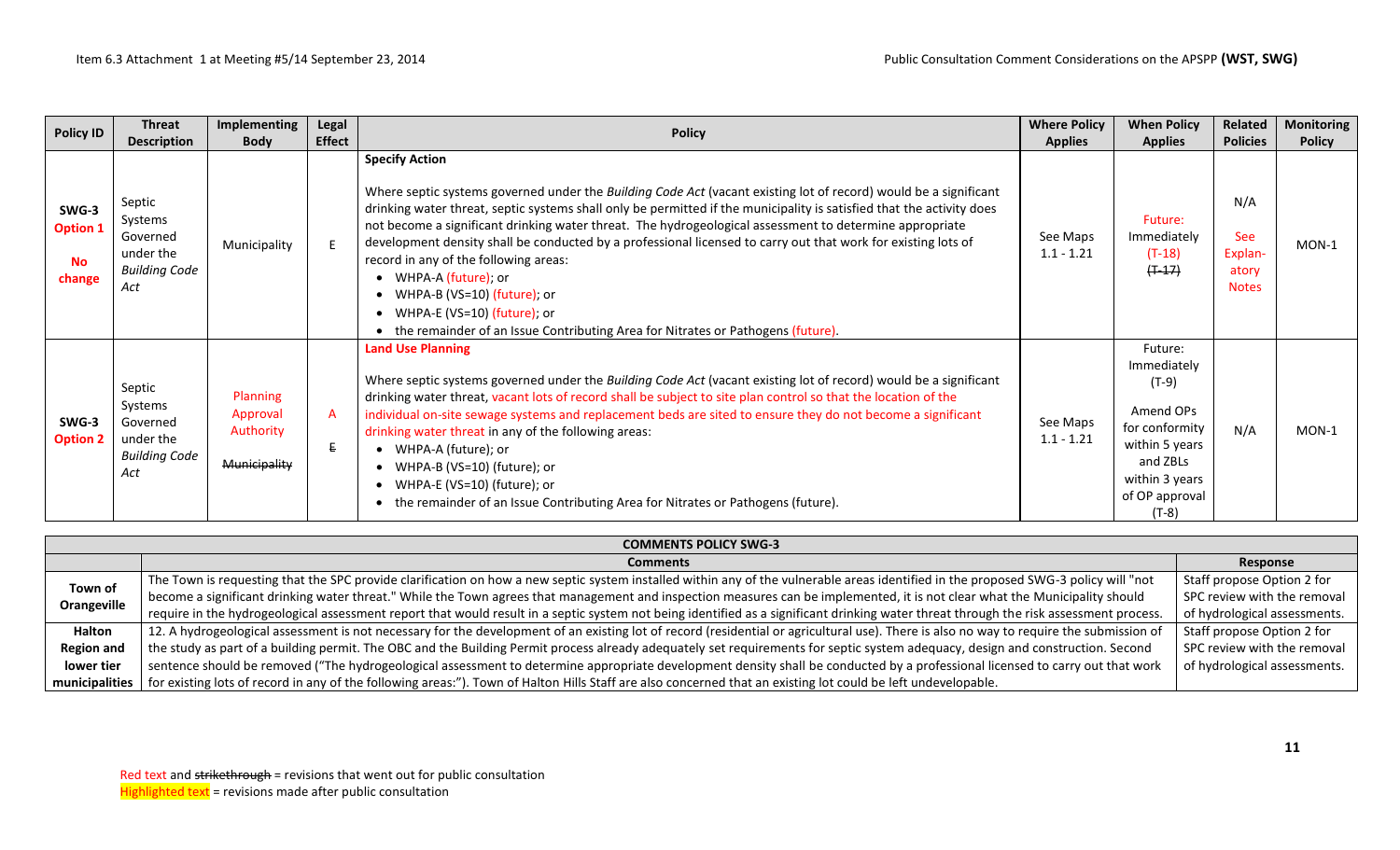| <b>Policy</b><br>ID          | Threat<br><b>Description</b>                  | Implementing<br><b>Body</b>       | Legal<br><b>Effect</b> | <b>Policy</b>                                                                                                                                                                                                                                                                                                                                                                                                                                                                                                   | <b>Where Policy</b><br><b>Applies</b> | <b>When Policy</b><br><b>Applies</b>                                                            | Related<br><b>Policies</b>                     | <b>Monitoring</b><br><b>Policy</b> |
|------------------------------|-----------------------------------------------|-----------------------------------|------------------------|-----------------------------------------------------------------------------------------------------------------------------------------------------------------------------------------------------------------------------------------------------------------------------------------------------------------------------------------------------------------------------------------------------------------------------------------------------------------------------------------------------------------|---------------------------------------|-------------------------------------------------------------------------------------------------|------------------------------------------------|------------------------------------|
|                              |                                               |                                   |                        | <b>Land Use Planning</b>                                                                                                                                                                                                                                                                                                                                                                                                                                                                                        |                                       | Future:                                                                                         |                                                |                                    |
|                              |                                               |                                   |                        |                                                                                                                                                                                                                                                                                                                                                                                                                                                                                                                 |                                       | Immediately                                                                                     |                                                |                                    |
|                              | Septic Systems                                |                                   |                        | 1) No new lots requiring septic systems governed under the Building Code Act shall be created where the activity<br>would be a significant drinking water threat in the following area:<br>• WHPA-A (future).                                                                                                                                                                                                                                                                                                   |                                       | (T-9)<br>N/A<br>Amend OPs                                                                       |                                                |                                    |
| SWG-4<br><b>No</b><br>change | Governed<br>under the<br>Building Code<br>Act | Planning<br>Approval<br>Authority | A                      | 2) New lots requiring septic systems governed under the Building Code Act in an area where the activity would be a<br>significant drinking water threat shall only be permitted if the municipality is satisfied that the activity will not<br>become a significant drinking water threat. The hydrogeological assessment to determine appropriate<br>development density shall be conducted by a professional licensed to carry out that work in any of the following<br>areas:<br>WHPA-B (VS=10) (future); or | See Maps<br>$1.1 - 1.21$              | a <del>nd ZBLs</del> for<br>conformity<br>within 5<br>years and<br>ZBLs within 3<br>years of OP | <b>See</b><br>Explan-<br>atory<br><b>Notes</b> | $MON-1$                            |
|                              |                                               |                                   |                        | • WHPA-E (VS=10) (future); or<br>• the remainder of an Issue Contributing Area for Nitrates, or Pathogens, Sodium or Chloride (future).                                                                                                                                                                                                                                                                                                                                                                         |                                       | approval<br>$(T-8)$                                                                             |                                                |                                    |

| <b>COMMENTS POLICY SWG-4</b> |                                                                                                                                                                                                                                                                                                                                                                                                                                                                                                                                                                                                                                                                                                                                                                                                                                                                                                                                                                                                                                                                                                                                                                                                                                                                                                                                                                                                                                                                                                                                                                                                                                                                                              |                                                                                                                                                  |  |  |  |  |  |  |
|------------------------------|----------------------------------------------------------------------------------------------------------------------------------------------------------------------------------------------------------------------------------------------------------------------------------------------------------------------------------------------------------------------------------------------------------------------------------------------------------------------------------------------------------------------------------------------------------------------------------------------------------------------------------------------------------------------------------------------------------------------------------------------------------------------------------------------------------------------------------------------------------------------------------------------------------------------------------------------------------------------------------------------------------------------------------------------------------------------------------------------------------------------------------------------------------------------------------------------------------------------------------------------------------------------------------------------------------------------------------------------------------------------------------------------------------------------------------------------------------------------------------------------------------------------------------------------------------------------------------------------------------------------------------------------------------------------------------------------|--------------------------------------------------------------------------------------------------------------------------------------------------|--|--|--|--|--|--|
|                              | <b>Comments</b>                                                                                                                                                                                                                                                                                                                                                                                                                                                                                                                                                                                                                                                                                                                                                                                                                                                                                                                                                                                                                                                                                                                                                                                                                                                                                                                                                                                                                                                                                                                                                                                                                                                                              | Response                                                                                                                                         |  |  |  |  |  |  |
| <b>NEC</b>                   | (SWG-4, SWG-9, SWG-14, SWG-16 and SWG-18)<br>13. It is unlikely that stormwater detention ponds, sanitary sewers, storage of sewage and the use of land for sewage works would be considered a permitted use in the NEP<br>Area outside of existing urban areas, as they are usually associated with urban development. Therefore, it is unlikely that proposals for these sorts of uses would receive<br>approval from the NEC. Septic systems and existing uses could be dealt with via the Niagara Escarpment Development Permit application process; at such time that new<br>development was proposed on the site. As noted above, NEC staff would circulate any Niagara Escarpment Development Permit applications within identified vulnerable areas<br>to the Source Protection RMO for their review and recommendation. The NEP currently contains development criteria related to water quality and quantity which the<br>proposed development would already need to meet.<br>11. We note that the effect of this policy is legally binding (List A policy) and that the NEC is considered a "planning approval authority" in this policy. As noted above, the NEC<br>is not legally bound to implement SPP policies but, as noted in Comment 6, we support source protection and intend to incorporate a general policy in the NEP related to the<br>protection of source water that is consistent with the intent of the Clean Water Act. However, we question whether the NEC should be listed for List A policies.<br>12. For the reasons noted above, staff does not feel it is necessary to develop a specific policy in the NEP for each SPP policy to address this matter. | Comment noted.<br>Staff to remove NEC from the "List A"<br>policy tables in the Appendices. Have<br>confirmed this revision with MOECC<br>staff. |  |  |  |  |  |  |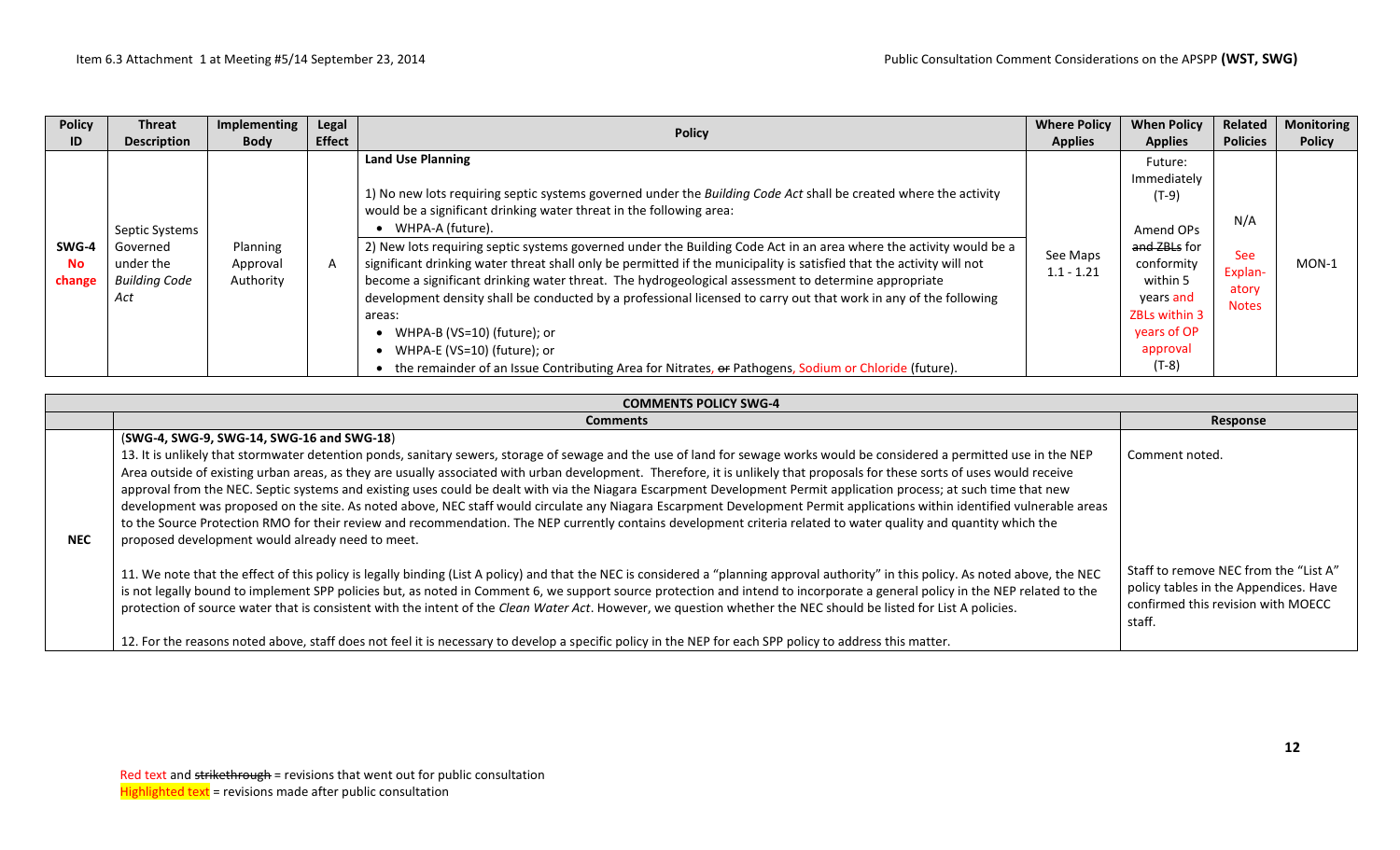| <b>Policy</b>                | <b>Threat</b>                                                          | Implementing | Legal         | <b>Policy</b>                                                                                                                                                                                                                                                                                                                                                                                                                                                                                                                                  | <b>Where Policy</b>      | <b>When Policy</b>                              | Related                                               | <b>Monitoring</b> |
|------------------------------|------------------------------------------------------------------------|--------------|---------------|------------------------------------------------------------------------------------------------------------------------------------------------------------------------------------------------------------------------------------------------------------------------------------------------------------------------------------------------------------------------------------------------------------------------------------------------------------------------------------------------------------------------------------------------|--------------------------|-------------------------------------------------|-------------------------------------------------------|-------------------|
| ID                           | <b>Description</b>                                                     | <b>Body</b>  | <b>Effect</b> |                                                                                                                                                                                                                                                                                                                                                                                                                                                                                                                                                | <b>Applies</b>           | <b>Applies</b>                                  | <b>Policies</b>                                       | <b>Policy</b>     |
| SWG-5<br><b>No</b><br>change | Septic Systems<br>Governed<br>under the<br><b>Building Code</b><br>Act | MMAH         | К             | <b>Specify Action</b><br>The Ministry of Municipal Affairs and Housing is requested to amend the Building Code Act to permit municipalities<br>to require higher standards for septic systems governed under the Building Code Act to deal with nitrate and<br>pathogen threats where they would be a significant drinking water threat in any of the following areas:<br>WHPA-A (future); or<br>WHPA-B (VS=10) (future); or<br>WHPA-E (VS=10) (future); or<br>the remainder of an Issue Contributing Area for Nitrates or Pathogens (future). | See Maps<br>$1.1 - 1.21$ | Future:<br>Immediately<br>$(T-18)$<br>$(+ -17)$ | N/A<br><b>See</b><br>Explan-<br>atory<br><b>Notes</b> | $MON-4$           |

|                             | <b>COMMENTS POLICY SWG-5</b>                                                                                                                  |                                                                                          |  |  |  |  |  |  |  |
|-----------------------------|-----------------------------------------------------------------------------------------------------------------------------------------------|------------------------------------------------------------------------------------------|--|--|--|--|--|--|--|
| Response<br><b>Comments</b> |                                                                                                                                               |                                                                                          |  |  |  |  |  |  |  |
|                             | Halton Region   13. Requirement wording and objective of policy is not clear – "to permit municipalities to require". If intent is to require | The intent of this policy is directed towards MMAH to provide the tools through the      |  |  |  |  |  |  |  |
| and lower tier              | $\mu$ upgraded systems in specific areas to deal with nitrate issues, then the policy should be reworded to state this.                       | Building Code Act so that in the future a policy could allow municipalities to require a |  |  |  |  |  |  |  |
| municipalities              |                                                                                                                                               | higher standard for septics.                                                             |  |  |  |  |  |  |  |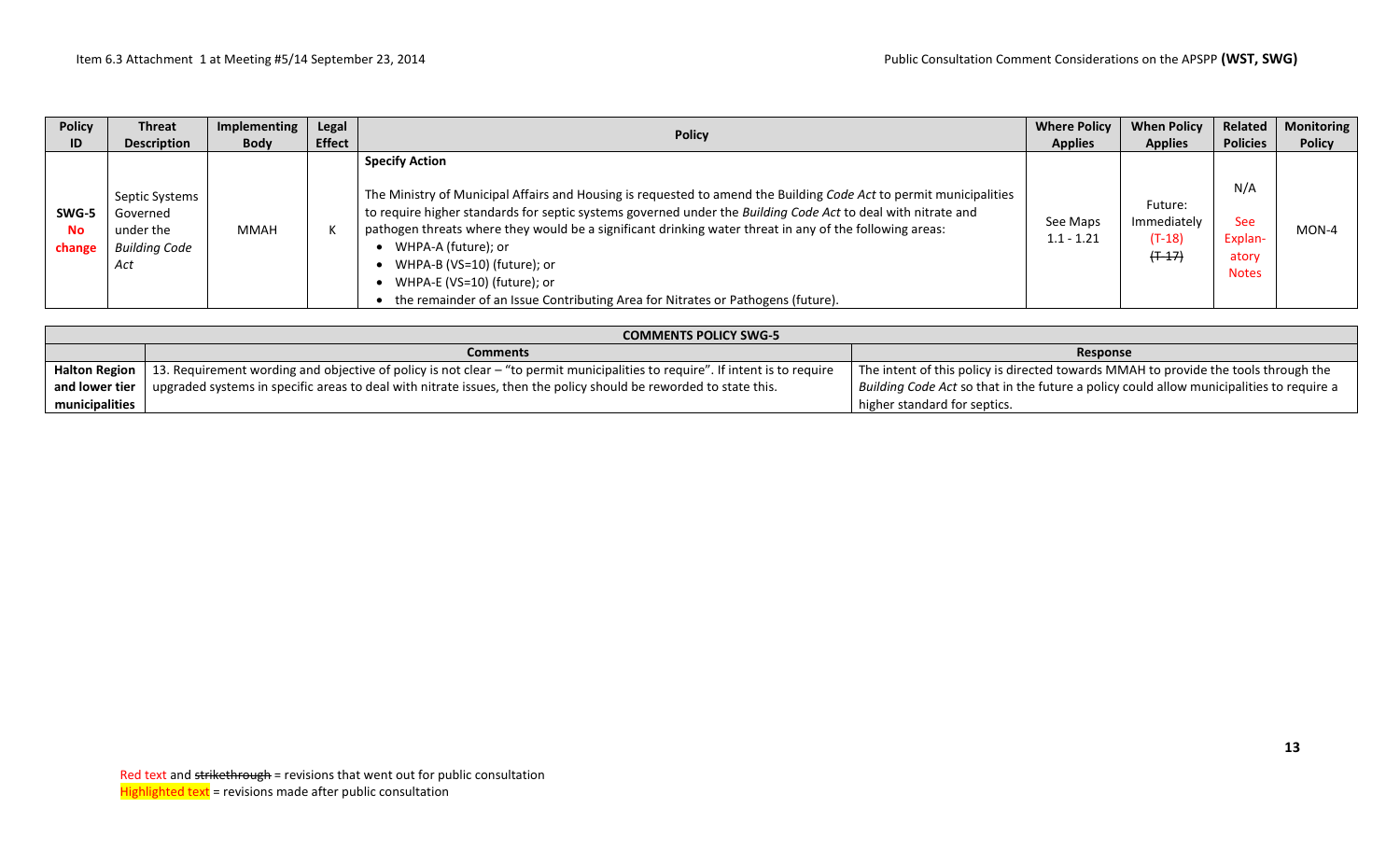| <b>Policy</b>                                            | <b>Threat</b>                                                                                                | Implementing | Legal         | <b>Policy</b>                                                                                                                                                                                                                                                                                                                                                                                                                                                                                                                                                                                                                                                                                             | <b>Where Policy</b>      | <b>When Policy</b>                                     | <b>Related</b>                                        | <b>Monitoring</b> |
|----------------------------------------------------------|--------------------------------------------------------------------------------------------------------------|--------------|---------------|-----------------------------------------------------------------------------------------------------------------------------------------------------------------------------------------------------------------------------------------------------------------------------------------------------------------------------------------------------------------------------------------------------------------------------------------------------------------------------------------------------------------------------------------------------------------------------------------------------------------------------------------------------------------------------------------------------------|--------------------------|--------------------------------------------------------|-------------------------------------------------------|-------------------|
| ID                                                       | <b>Description</b>                                                                                           | <b>Body</b>  | <b>Effect</b> |                                                                                                                                                                                                                                                                                                                                                                                                                                                                                                                                                                                                                                                                                                           | <b>Applies</b>           | <b>Applies</b>                                         | <b>Policies</b>                                       | <b>Policy</b>     |
| SWG-6<br><b>Edited</b><br>(no<br>change<br>to<br>intent) | Septic Systems<br>Governed<br>under the<br><b>Building Code</b><br>Act and<br>Ontario Water<br>Resources Act | Municipality |               | <b>Specify Action</b><br>Where municipal sanitary sewers and capacity are available, the municipality is encouraged to pass by-laws ur<br>the Municipal Act to require mandatory connections to the municipal sewer system for new development and<br>existing septic systems governed under the Building Code Act and the Ontario Water Resources Act, and the<br>decommissioning of existing systems, where they are a significant drinking water threat located in any of the<br>following areas:<br>WHPA-A (existing); or<br>WHPA-B (VS=10) (existing); or<br>WHPA-E (VS=10) (existing); or<br>the remainder of an Issue Contributing Area for Nitrates, or Pathogens, Sodium or Chloride (existing). | See Maps<br>$1.1 - 1.21$ | Existing:<br>Consider<br>within<br>2 years<br>$(T-15)$ | N/A<br><b>See</b><br>Explan-<br>atory<br><b>Notes</b> | $MON-1$           |

|                        | <b>COMMENTS POLICY SWG-6</b>                                                                                                                                                                                                                                                                                                                                                                                                                                                                                                                                                                                                                                               |                                                                                                                                                                                                                                                                                                                                                                                         |
|------------------------|----------------------------------------------------------------------------------------------------------------------------------------------------------------------------------------------------------------------------------------------------------------------------------------------------------------------------------------------------------------------------------------------------------------------------------------------------------------------------------------------------------------------------------------------------------------------------------------------------------------------------------------------------------------------------|-----------------------------------------------------------------------------------------------------------------------------------------------------------------------------------------------------------------------------------------------------------------------------------------------------------------------------------------------------------------------------------------|
|                        | <b>Comments</b>                                                                                                                                                                                                                                                                                                                                                                                                                                                                                                                                                                                                                                                            | Response                                                                                                                                                                                                                                                                                                                                                                                |
| <b>MMAH</b>            | Policy SWG-6 encourages municipalities to pass by-laws to require mandatory connections to the municipal sewer system for new development and<br>existing septic systems governed under the Building Code Act and the Ontario Water Resources Act, and the decommissioning of existing systems,<br>where they would be a significant drinking water threat. The ministry has identified that the Building Code Act does not provide the authority to<br>require landowners to decommission existing systems and connect to municipal systems. Therefore, the policy is above and beyond the<br>requirements under the Building Code Act and may be difficult to implement. | Clarification has been provided in the policy to indicate the by-<br>laws are to be passed under the Municipal Act and not the<br>Building Code Act. CTC staff discussed this policy with MMAH<br>and they had no comment on the policy once this was clarified.                                                                                                                        |
|                        | While we support the concept of encouraging connections to municipal sewage systems, the municipal servicing is the preferred form of servicing<br>for settlement areas in accordance with the 2014 PPS, we recommend that the policy be revised to include encouragement policies in the municipal<br>OPs and that municipalities also consider programs, plans and incentives to ensure the long-term goal of connection to the preferred servicing form.                                                                                                                                                                                                                |                                                                                                                                                                                                                                                                                                                                                                                         |
| Town of<br>Orangeville | The Town is requesting that the CTC SPC clarify if the Municipality is being "encouraged" to pass a by-law requiring mandatory connections to<br>municipal sanitary sewers where available in the specified vulnerable areas, or if this is a policy the Municipality must comply with (Legal Effect E).                                                                                                                                                                                                                                                                                                                                                                   | Municipalities must comply with the policy by considering it<br>and deciding to implement or not implement. The policy is<br>written in such a way so as to allow the municipality to make a<br>local decision as to if the policy will or won't work for their local<br>situation. Municipalities will be required to provide rationale if<br>they choose not to implement the policy. |
| York<br>Region         | This policy seems to conflict with SWG-4 (part 2). If septics in WHPA-B, WHPA-E and ICAs should be decommissioned, why are they permitted in<br>future in SWG-4 (part 2)?<br>Suggested revision: Revise SWG-6 to be consistent with SWG-4 (SWG-6 should only apply in WHPA-A)                                                                                                                                                                                                                                                                                                                                                                                              | SWG-4(2) provides municipalities the option of approving or<br>not approving new septic systems in the future while SWG-6<br>deals with existing systems. The ideal solution would be to<br>decommission and connect to sewers but realize that may not<br>be a practical situation in every municipality and the policies<br>allow for local decision making.                          |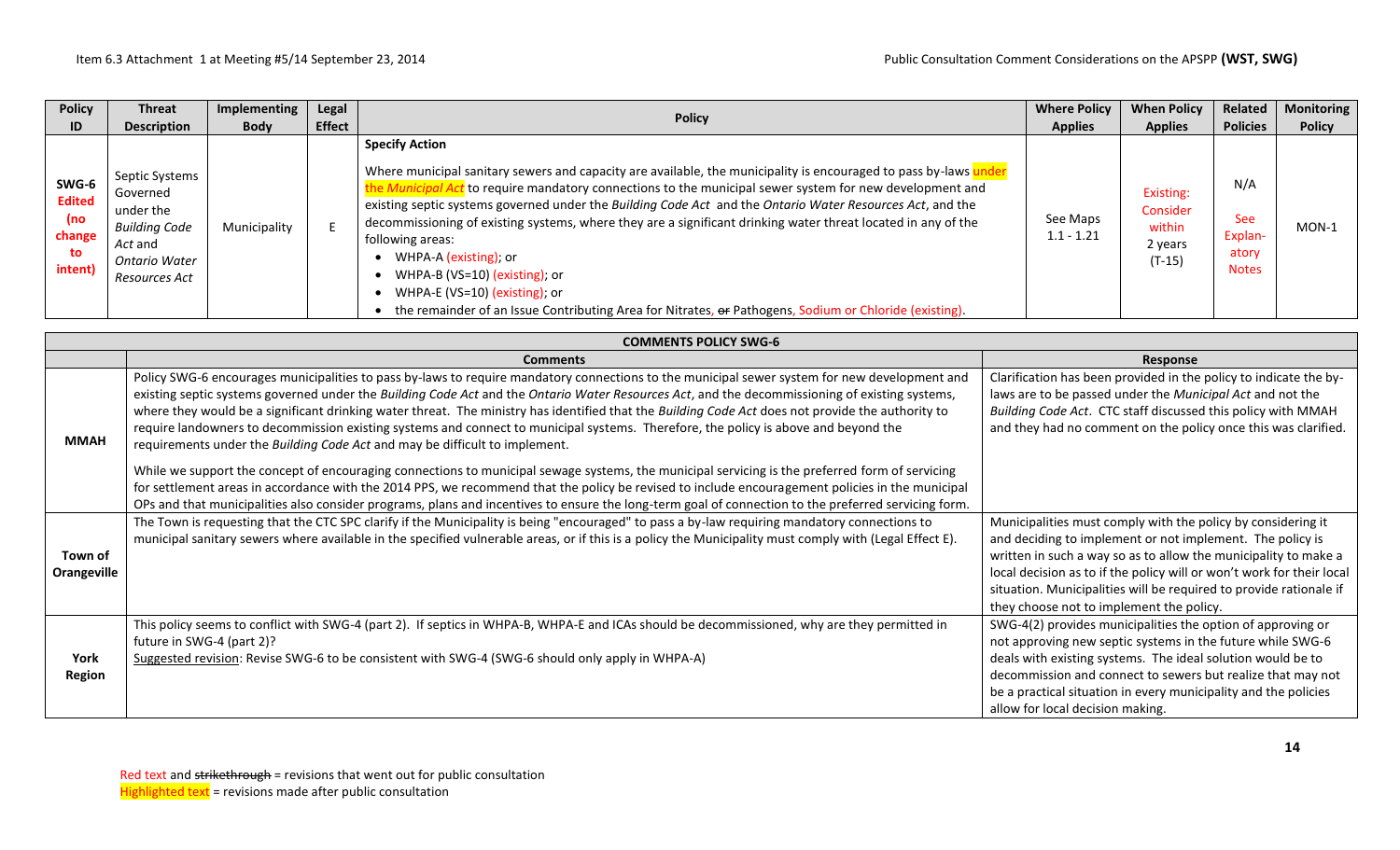| <b>Policy</b>                | <b>Threat</b>                                                                                         | Implementing               | Legal         | <b>Policy</b>                                                                                                                                                                                                                                                                                                                                                                                                                                                                                                                                                                      | <b>Where Policy</b>                    | <b>When Policy</b>               | Related                                          | <b>Monitoring</b>  |
|------------------------------|-------------------------------------------------------------------------------------------------------|----------------------------|---------------|------------------------------------------------------------------------------------------------------------------------------------------------------------------------------------------------------------------------------------------------------------------------------------------------------------------------------------------------------------------------------------------------------------------------------------------------------------------------------------------------------------------------------------------------------------------------------------|----------------------------------------|----------------------------------|--------------------------------------------------|--------------------|
| ID                           | <b>Description</b>                                                                                    | <b>Body</b>                | <b>Effect</b> |                                                                                                                                                                                                                                                                                                                                                                                                                                                                                                                                                                                    | <b>Applies</b>                         | <b>Applies</b>                   | <b>Policies</b>                                  | <b>Policy</b>      |
| SWG-7<br><b>No</b><br>change | Septic Systems<br>Governed<br>under the<br>Building Code<br>Act and<br>Ontario Water<br>Resources Act | Municipality<br><b>SPA</b> |               | <b>Specify Action</b><br>The municipality in cooperation with local health units and Source Protection Authorities shall provide education<br>and outreach materials for septic systems governed under the Building Code Act and the Ontario Water Resources<br>Act to landowners in the entire Issue Contributing Area for Sodium or Chloride regarding:<br>a) the use of more efficient water softeners to reduce the discharge of salt to the septic system; and<br>b) promoting best management practices to ensure outdoor taps are not connected to the softened water line. | See Maps<br>1.2<br>1.3<br>1.11<br>1.14 | Existing:<br>2 years<br>$(T-10)$ | GEN-6<br>See<br>Explan-<br>atory<br><b>Notes</b> | $MON-1$<br>$MON-3$ |

|             | <b>COMMENTS POLICY SWG-7</b>                                                                                         |                                                                                                             |  |  |  |  |  |  |  |  |
|-------------|----------------------------------------------------------------------------------------------------------------------|-------------------------------------------------------------------------------------------------------------|--|--|--|--|--|--|--|--|
|             | <b>Comments</b>                                                                                                      | Response                                                                                                    |  |  |  |  |  |  |  |  |
|             | The Town is requesting that the CTC SPC provide further clarification on the requirement for the                     | The SPA has been named as an implementing body alongside the municipality because materials on septic       |  |  |  |  |  |  |  |  |
| Town of     | Municipality to "provide" education and outreach materials in cooperation with local health units and $\overline{a}$ | systems have already been developed as part of our ODWSP that will be shared with our municipalities.       |  |  |  |  |  |  |  |  |
|             | the Source Protection Authorities. Does this proposed policy require the Municipality to develop the                 | Where possible, we have written the policies in such a way to try and get authorities other than the        |  |  |  |  |  |  |  |  |
| Orangeville | $\vert$ education and outreach materials as well as distribute them? If so, the Town is requesting that              | municipalities to develop the materials where possible. In addition, SPMIF funding has been provided to the |  |  |  |  |  |  |  |  |
|             | staffing and funding limitations at smaller municipalities be considered before finalizing this policy.              | Town of Orangeville by the Province that could be used towards policies such as this.                       |  |  |  |  |  |  |  |  |

| <b>Policy</b><br>ID          | <b>Threat</b><br><b>Description</b>                             | Implementing<br><b>Body</b> | Legal<br><b>Effect</b> | <b>Policy</b>                                                                                                                                                                                                                                                                                                                                                                                                                                                                                                                                                                                                                                                                                                                      | <b>Where Policy</b><br><b>Applies</b> | <b>When Policy</b><br><b>Applies</b>                                 | Related<br><b>Policies</b>                                       | <b>Monitoring</b><br><b>Policy</b> |
|------------------------------|-----------------------------------------------------------------|-----------------------------|------------------------|------------------------------------------------------------------------------------------------------------------------------------------------------------------------------------------------------------------------------------------------------------------------------------------------------------------------------------------------------------------------------------------------------------------------------------------------------------------------------------------------------------------------------------------------------------------------------------------------------------------------------------------------------------------------------------------------------------------------------------|---------------------------------------|----------------------------------------------------------------------|------------------------------------------------------------------|------------------------------------|
|                              | Septic Systems                                                  |                             |                        | <b>Prescribed Instrument</b><br>1) Septic systems with subsurface disposal of effluent, as regulated by the Ontario Water Resources Act, shall be<br>prohibited where the activity would be a significant drinking water threat in the following area:<br>WHPA-A (future).                                                                                                                                                                                                                                                                                                                                                                                                                                                         |                                       | Future:<br>Immediately<br>$(T-3)$                                    | SWG-9<br><b>See</b><br>Explan-<br>atory<br><b>Notes</b>          | $MON-4$                            |
| SWG-8<br><b>No</b><br>change | Regulated<br>under the<br><b>Ontario Water</b><br>Resources Act | <b>MOECC</b>                | C                      | 2) Where septic systems with subsurface disposal of effluent, as regulated by the Ontario Water Resources Act, are<br>in an area where the activity is, or would be, a significant drinking water threat, the Environmental Compliance<br>Approval that governs the activity shall be reviewed or established to ensure appropriate terms and conditions are<br>included so that the activity ceases to be, or does not become, a significant drinking water threat in any of the<br>following areas:<br>WHPA-A (existing); or<br>WHPA-B (VS=10) (existing, future); or<br>WHPA-E (VS=10) (existing, future); or<br>the remainder of an Issue Contributing Area for Nitrates, or Pathogens, Sodium or Chloride (existing, future). | See Maps<br>$1.1 - 1.21$              | Future:<br>Immediately<br>$(T-3)$<br>Existing:<br>3 years<br>$(T-1)$ | GEN-5<br>SWG-9<br><b>See</b><br>Explan-<br>atory<br><b>Notes</b> | MON-4                              |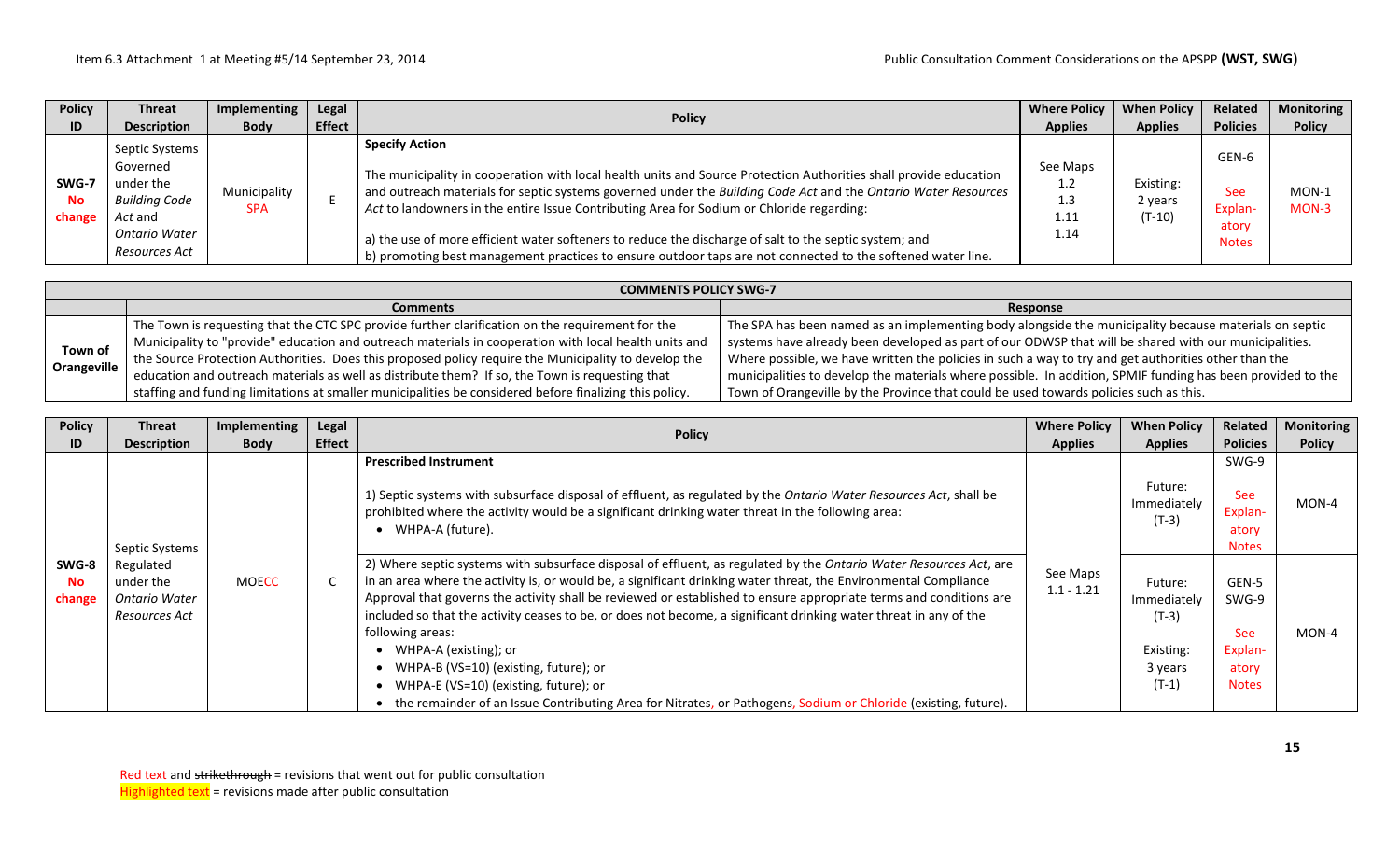| <b>Policy</b>                | <b>Threat</b>                                                                     | Implementing                      | Legal         | <b>Policy</b>                                                                                                                                                                                                                                                                                                                                                                                                                                                                                                                                                                                                                                                                                                                                                                                                                                                                                                                                                                                                                           | <b>Where Policy</b>      | <b>When Policy</b>                                                                                                                                                | Related                                                 | <b>Monitoring</b> |
|------------------------------|-----------------------------------------------------------------------------------|-----------------------------------|---------------|-----------------------------------------------------------------------------------------------------------------------------------------------------------------------------------------------------------------------------------------------------------------------------------------------------------------------------------------------------------------------------------------------------------------------------------------------------------------------------------------------------------------------------------------------------------------------------------------------------------------------------------------------------------------------------------------------------------------------------------------------------------------------------------------------------------------------------------------------------------------------------------------------------------------------------------------------------------------------------------------------------------------------------------------|--------------------------|-------------------------------------------------------------------------------------------------------------------------------------------------------------------|---------------------------------------------------------|-------------------|
| ID                           | <b>Description</b>                                                                | <b>Body</b>                       | <b>Effect</b> |                                                                                                                                                                                                                                                                                                                                                                                                                                                                                                                                                                                                                                                                                                                                                                                                                                                                                                                                                                                                                                         | <b>Applies</b>           | <b>Applies</b>                                                                                                                                                    | <b>Policies</b>                                         | <b>Policy</b>     |
| SWG-9<br><b>No</b><br>change | Septic Systems<br>Regulated<br>under the<br><b>Ontario Water</b><br>Resources Act | Planning<br>Approval<br>Authority | A             | <b>Land Use Planning</b><br>1) New development dependent on septic systems with subsurface disposal of effluent, as regulated by the Ontario<br>Water Resources Act, shall be prohibited where the activity would be a significant drinking water threat in the<br>following area:<br>• WHPA-A (future).<br>2) New development dependent on septic systems with subsurface disposal of effluent, as regulated by the Ontario<br>Water Resources Act, in an area where the activity would be a significant drinking water threat, shall only be<br>permitted where it has been demonstrated by the proponent through an approved Environmental Assessment or<br>similar planning process that the location for the septic system is the preferred alternative and the safety of the<br>drinking water system has been assured in any of the following areas:<br>• WHPA-B (VS=10) (future); or<br>• WHPA-E (VS=10) (future); or<br>• the remainder of an Issue Contributing Area for Nitrates, or Pathogens, Sodium or Chloride (future). | See Maps<br>$1.1 - 1.21$ | Future:<br>Immediately<br>(T-9)<br>Amend OPs<br>and ZBLs for<br>conformity<br>within 5<br>years and<br><b>ZBLs within 3</b><br>years of OP<br>approval<br>$(T-8)$ | SWG-8<br><b>See</b><br>Explan-<br>atory<br><b>Notes</b> | $MON-1$           |

|               | <b>COMMENTS POLICY SWG-9</b>                                                                                                                                                                                                                                                                                                                                                                                                                                                                                                                                                                                                                                                                                                                                                                                                                                                                                                                                                         |                                                                                                                          |  |  |  |  |  |  |  |  |
|---------------|--------------------------------------------------------------------------------------------------------------------------------------------------------------------------------------------------------------------------------------------------------------------------------------------------------------------------------------------------------------------------------------------------------------------------------------------------------------------------------------------------------------------------------------------------------------------------------------------------------------------------------------------------------------------------------------------------------------------------------------------------------------------------------------------------------------------------------------------------------------------------------------------------------------------------------------------------------------------------------------|--------------------------------------------------------------------------------------------------------------------------|--|--|--|--|--|--|--|--|
|               | <b>Comments</b>                                                                                                                                                                                                                                                                                                                                                                                                                                                                                                                                                                                                                                                                                                                                                                                                                                                                                                                                                                      | Response                                                                                                                 |  |  |  |  |  |  |  |  |
| <b>NEC</b>    | 13. It is unlikely that stormwater detention ponds, sanitary sewers, storage of sewage and the use of land for sewage works would be considered a<br>permitted use in the NEP Area outside of existing urban areas, as they are usually associated with urban development. Therefore, it is unlikely that<br>proposals for these sorts of uses would receive approval from the NEC. Septic systems and existing uses could be dealt with via the Niagara<br>Escarpment Development Permit application process, at such time that new development was proposed on the site. As noted above, NEC staff<br>would circulate any Niagara Escarpment Development Permit applications within identified vulnerable areas to the Source Protection RMO for their<br>review and recommendation. The NEP currently contains development criteria related to water quality and quantity which the proposed<br>development would already need to meet. (SWG-4, SWG-9, SWG-14, SWG-16 and SWG-18) | Comment noted.                                                                                                           |  |  |  |  |  |  |  |  |
|               | 11. We note that the effect of this policy is legally binding (List A policy) and that the NEC is considered a "planning approval authority" in this<br>policy. As noted above, the NEC is not legally bound to implement SPP policies but, as noted in Comment 6, we support source protection and<br>intend to incorporate a general policy in the NEP related to the protection of source water that is consistent with the intent of the Clean Water Act.<br>However, we question whether the NEC should be listed for List A policies.<br>12. For the reasons noted above, staff does not feel it is necessary to develop a specific policy in the NEP for each SPP policy to address this matter.                                                                                                                                                                                                                                                                              | Staff to remove NEC from the "List A" policy tables in the<br>Appendices. Have confirmed this revision with MOECC staff. |  |  |  |  |  |  |  |  |
| <b>Halton</b> | 14. We assume the definition of "new development" is consistent with the definition of "development" in the PPS. Clarity is needed and could be                                                                                                                                                                                                                                                                                                                                                                                                                                                                                                                                                                                                                                                                                                                                                                                                                                      | - Yes, the definition is the same and will be noted in ED.                                                               |  |  |  |  |  |  |  |  |
| <b>Region</b> | provided by the MOE.                                                                                                                                                                                                                                                                                                                                                                                                                                                                                                                                                                                                                                                                                                                                                                                                                                                                                                                                                                 | - "Similar planning process" has to have dealt with an assessment                                                        |  |  |  |  |  |  |  |  |
| and lower     | 18. "Similar planning process" is too general and should be further clarified (such as development approved through a Planning Act or                                                                                                                                                                                                                                                                                                                                                                                                                                                                                                                                                                                                                                                                                                                                                                                                                                                | that the septic system is the preferred alternative and that they                                                        |  |  |  |  |  |  |  |  |
| tier          | Condominium Act application). Staff interprets a similar planning process to be equivalent to the planning process for developments approved                                                                                                                                                                                                                                                                                                                                                                                                                                                                                                                                                                                                                                                                                                                                                                                                                                         | have taken into account the safety of the drinking water system.                                                         |  |  |  |  |  |  |  |  |
| munic.        | under the Environmental Assessment Act. (SWG-9, SWG-12, SWG-14, SWG-16)                                                                                                                                                                                                                                                                                                                                                                                                                                                                                                                                                                                                                                                                                                                                                                                                                                                                                                              | Staff will provide clarification in the Explanatory Document.                                                            |  |  |  |  |  |  |  |  |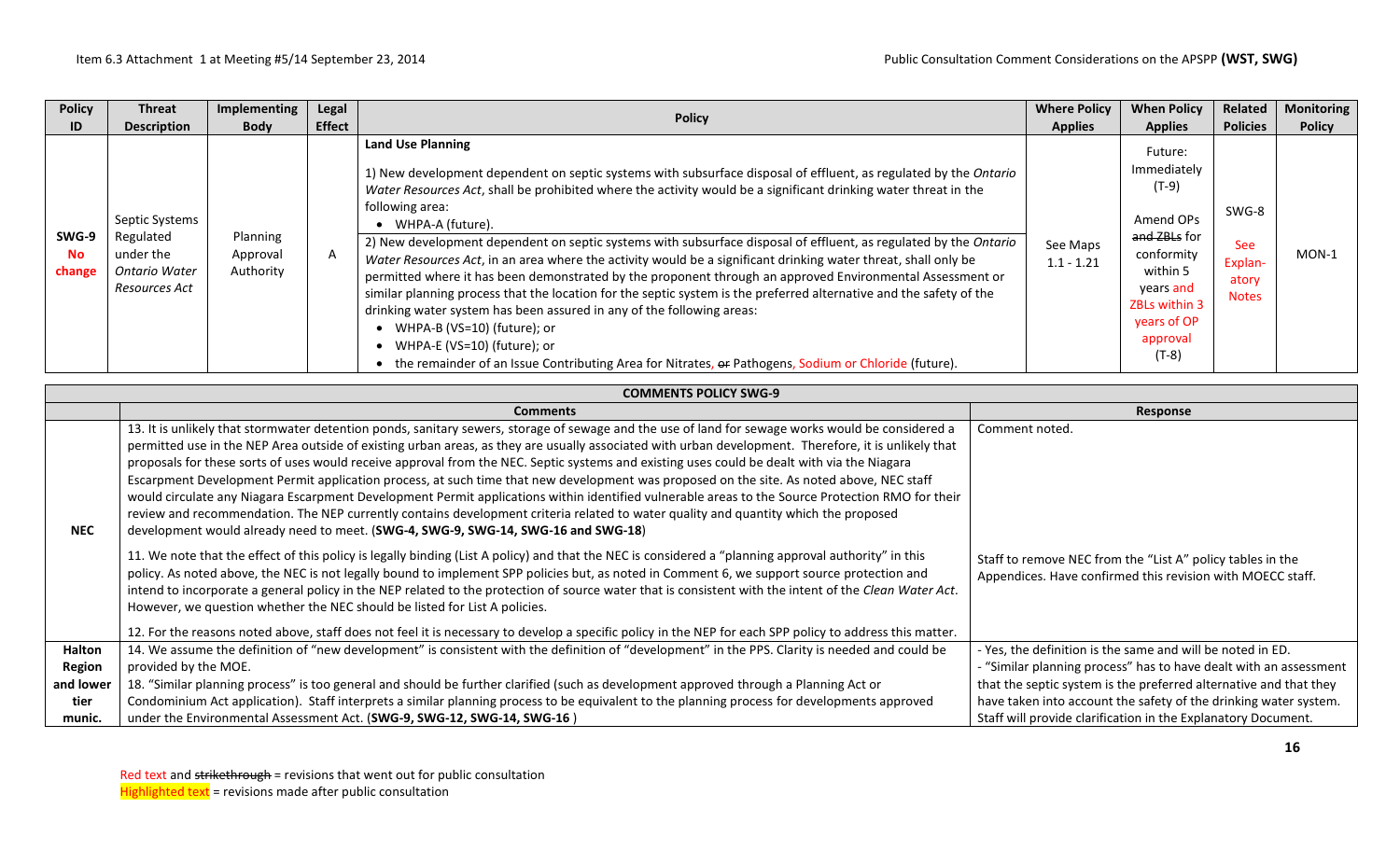| <b>Policy</b>                        | <b>Threat</b>                                                              | Implementing | Legal         |                                                                                                                                                                                                                                                                                                                                                                                                                                                                                                                                                                                                                   | <b>Where Policy</b>      | <b>When Policy</b>                                                            | Related                                               | <b>Monitoring</b> |
|--------------------------------------|----------------------------------------------------------------------------|--------------|---------------|-------------------------------------------------------------------------------------------------------------------------------------------------------------------------------------------------------------------------------------------------------------------------------------------------------------------------------------------------------------------------------------------------------------------------------------------------------------------------------------------------------------------------------------------------------------------------------------------------------------------|--------------------------|-------------------------------------------------------------------------------|-------------------------------------------------------|-------------------|
| ID                                   | <b>Description</b>                                                         | <b>Body</b>  | <b>Effect</b> | <b>Policy</b>                                                                                                                                                                                                                                                                                                                                                                                                                                                                                                                                                                                                     | <b>Applies</b>           | <b>Applies</b>                                                                | <b>Policies</b>                                       | <b>Policy</b>     |
| <b>SWG-10</b><br><b>No</b><br>change | Septic Systems<br>Regulated<br>under the<br>Ontario Water<br>Resources Act | <b>MOECC</b> | К             | <b>Specify Action</b><br>The Ministry of Environment is requested to develop guidelines for managing significant drinking water threats<br>from septic systems with subsurface disposal of effluent, as regulated by the Ontario Water Resources Act, for<br>distribution to developers, municipalities and other interested or affected parties in any of the following areas:<br>WHPA-A (existing, future); or<br>WHPA-B (VS=10) (existing, future); or<br>WHPA-E (VS=10) (existing, future); or<br>the remainder of an Issue Contributing Area for Nitrates, Pathogens, Sodium or Chloride (existing, future). | See Maps<br>$1.1 - 1.21$ | <b>Existing &amp;</b><br>Future:<br>Consider<br>within<br>2 years<br>$(T-15)$ | N/A<br><b>See</b><br>Explan-<br>atory<br><b>Notes</b> | $MON-4$           |

| <b>COMMENTS POLICY SWG-10</b> |                                                                                                                                                           |                                                       |  |  |  |  |  |  |  |
|-------------------------------|-----------------------------------------------------------------------------------------------------------------------------------------------------------|-------------------------------------------------------|--|--|--|--|--|--|--|
|                               | <b>Comments</b>                                                                                                                                           | Response                                              |  |  |  |  |  |  |  |
| <b>Halton</b>                 | 15. It is unclear how this policy differs from the requirements under an Environmental Compliance Approval. Halton Region and its local municipalities    | Comment noted, no change recommended. Policy is       |  |  |  |  |  |  |  |
| <b>Region and</b>             | are unclear what this policy is asking the MOE to do and what is expected to be accomplished by "guidelines". Clarity is needed to explain the purpose of | not directed towards the municipalities and MOECC has |  |  |  |  |  |  |  |
| lower tier                    | these proposed guidelines in the context of avoiding policy duplication with existing prescribed instruments. If the intent is education and              | not commented on this policy and have expressed no    |  |  |  |  |  |  |  |
|                               | municipalities   outreach/awareness, then the policy should specify so.                                                                                   | concern.                                              |  |  |  |  |  |  |  |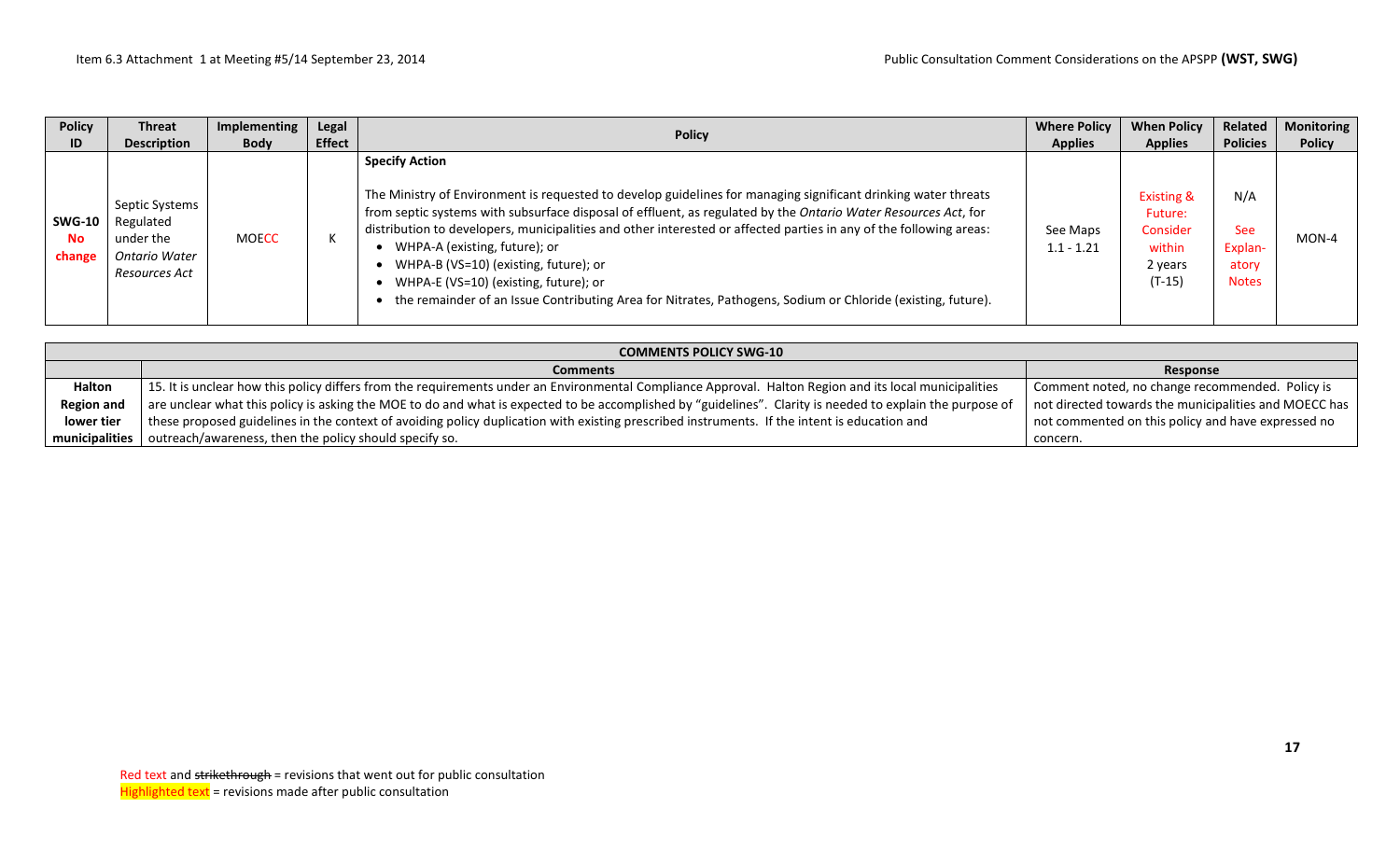| <b>Policy ID</b>                                   | Threat<br><b>Description</b>                           | Implementing<br><b>Body</b> | Legal<br><b>Effect</b> | <b>Policy</b>                                                                                                                                                                                                                                                                                                                                                                                                                                                                                                                                                                                                                                                                                                                                                                                                                                                                                                                                                                                                                                                                                                                                                                                                                                                                         | <b>Where Policy</b><br><b>Applies</b> | <b>When Policy</b><br><b>Applies</b>                                                                    | Related<br><b>Policies</b>                                                                                                                  | <b>Monitoring</b><br><b>Policy</b> |
|----------------------------------------------------|--------------------------------------------------------|-----------------------------|------------------------|---------------------------------------------------------------------------------------------------------------------------------------------------------------------------------------------------------------------------------------------------------------------------------------------------------------------------------------------------------------------------------------------------------------------------------------------------------------------------------------------------------------------------------------------------------------------------------------------------------------------------------------------------------------------------------------------------------------------------------------------------------------------------------------------------------------------------------------------------------------------------------------------------------------------------------------------------------------------------------------------------------------------------------------------------------------------------------------------------------------------------------------------------------------------------------------------------------------------------------------------------------------------------------------|---------------------------------------|---------------------------------------------------------------------------------------------------------|---------------------------------------------------------------------------------------------------------------------------------------------|------------------------------------|
| <b>SWG-11</b><br><b>Revised</b><br>for<br>accuracy | Discharge<br>from a<br>Stormwater<br>Retention<br>Pond | <b>MOECC</b>                | C                      | <b>Prescribed Instrument</b><br>1) Discharge, including infiltration, from a stormwater retention pond shall be prohibited into an area where the<br>discharge would be a significant drinking water threat in the following area:<br>• WHPA-A (future).<br>2) Where the discharge from a stormwater retention pond is in an area where the activity is, or would be, a<br>significant drinking water threat, the Environmental Compliance Approval that governs the activity shall be<br>reviewed or established to ensure appropriate terms and conditions are included so that the activity ceases to<br>be, or does not become, a significant drinking water threat in the following areas:<br>• WHPA-A (existing); or<br>• WHPA-B (VS=10) (existing, future); or<br>• WHPA-E (VS $\geq$ 8) (existing, future); or<br>the remainder of an Issue Contributing Area for Nitrates, Pathogens, Sodium or Chloride (existing, future).<br>Not limiting any other conditions to be included in the Environmental Compliance Approval, the Issuing Director<br>should include the following conditions, where possible:<br>no <b>untreated</b> stormwater is discharged from the pond into a WHPA-E where it would be classified as a<br>$\bullet$<br>significant drinking water threat; | See Maps<br>$1.1 - 1.21$              | Future:<br>Immediately<br>(T-3)<br>Future:<br>Immediately<br>$(T-3)$<br>Existing:<br>3 years<br>$(T-1)$ | <b>SWG-12</b><br><b>See</b><br>Explan-<br>atory<br><b>Notes</b><br>GEN-5<br><b>SWG-12</b><br><b>See</b><br>Explan-<br>atory<br><b>Notes</b> | MON-4<br>MON-4                     |
|                                                    |                                                        |                             |                        | existing infiltration ponds are lined to prevent infiltration of contaminants; and<br>in an Issue Contributing Area for Sodium or Chloride, require actions to reduce sodium and chloride loading<br>into the pond from upstream lands where the application of road salt occurs.                                                                                                                                                                                                                                                                                                                                                                                                                                                                                                                                                                                                                                                                                                                                                                                                                                                                                                                                                                                                     |                                       |                                                                                                         |                                                                                                                                             |                                    |

|                                    | <b>COMMENTS POLICY SWG-11</b>                                                                                                                                                                                                                                                                                                                                                                                                                                                                                                                        |                                                                                                                                                                                                                                      |  |  |  |  |  |  |  |  |  |
|------------------------------------|------------------------------------------------------------------------------------------------------------------------------------------------------------------------------------------------------------------------------------------------------------------------------------------------------------------------------------------------------------------------------------------------------------------------------------------------------------------------------------------------------------------------------------------------------|--------------------------------------------------------------------------------------------------------------------------------------------------------------------------------------------------------------------------------------|--|--|--|--|--|--|--|--|--|
|                                    | <b>Comments</b>                                                                                                                                                                                                                                                                                                                                                                                                                                                                                                                                      | Response                                                                                                                                                                                                                             |  |  |  |  |  |  |  |  |  |
| Town of<br>Orangeville             | The Table of Drinking Water Threats does not identify discharge from a stormwater retention pond as a potential drinking water threat<br>for Sodium, therefore there is no requirement for the CTC SPC to develop a policy for stormwater management ponds in relation to<br>Sodium. The Town is requesting that the SPC modify these policies to remove reference to ICAs for Sodium in SWG-11 and SWG-12.                                                                                                                                          | Change made; sodium removed from policy.                                                                                                                                                                                             |  |  |  |  |  |  |  |  |  |
| <b>Halton</b><br><b>Region and</b> | 16. As per Table 20, in the Table of Circumstances, the threat definition pertains to untreated stormwater from a stormwater retention<br>pond. "Untreated" is a qualifier that may limit the number of systems affected (based on the MOE's Table of Circumstances). Removal<br>of the term "untreated" may expand the policy scope beyond the original intent and affect a much greater number of SWM ponds in<br>the Town of Halton Hills (approximately 11 other existing ponds). Add the term 'untreated' in the first paragraph of the policy. | -The Table of Circumstances does not describe this threat as "untreated".<br>There is no treatment that will remove Chloride from the SWM pond. The<br>error has been corrected in part 2 where the term untreated was<br>mentioned. |  |  |  |  |  |  |  |  |  |
| lower tier<br>munic.               | The actions in the last bullet in SWG-11 are duplicated (see SAL-1 through SAL-7) and do not need to be included in SWG-11.                                                                                                                                                                                                                                                                                                                                                                                                                          | -Staff do not consider this duplication as the policies are intended to<br>work together.                                                                                                                                            |  |  |  |  |  |  |  |  |  |
|                                    | The policy lists conditions "where possible", which should be replaced with "where feasible and reasonable". Town of Halton Hills is<br>concerned with the potential costs associated with retrofitting existing facilities (typically around \$2 million/pond for complete                                                                                                                                                                                                                                                                          | -The policy is directed towards MOECC who will have to make<br>determinations of what is feasible. "Where possible" includes feasibility,                                                                                            |  |  |  |  |  |  |  |  |  |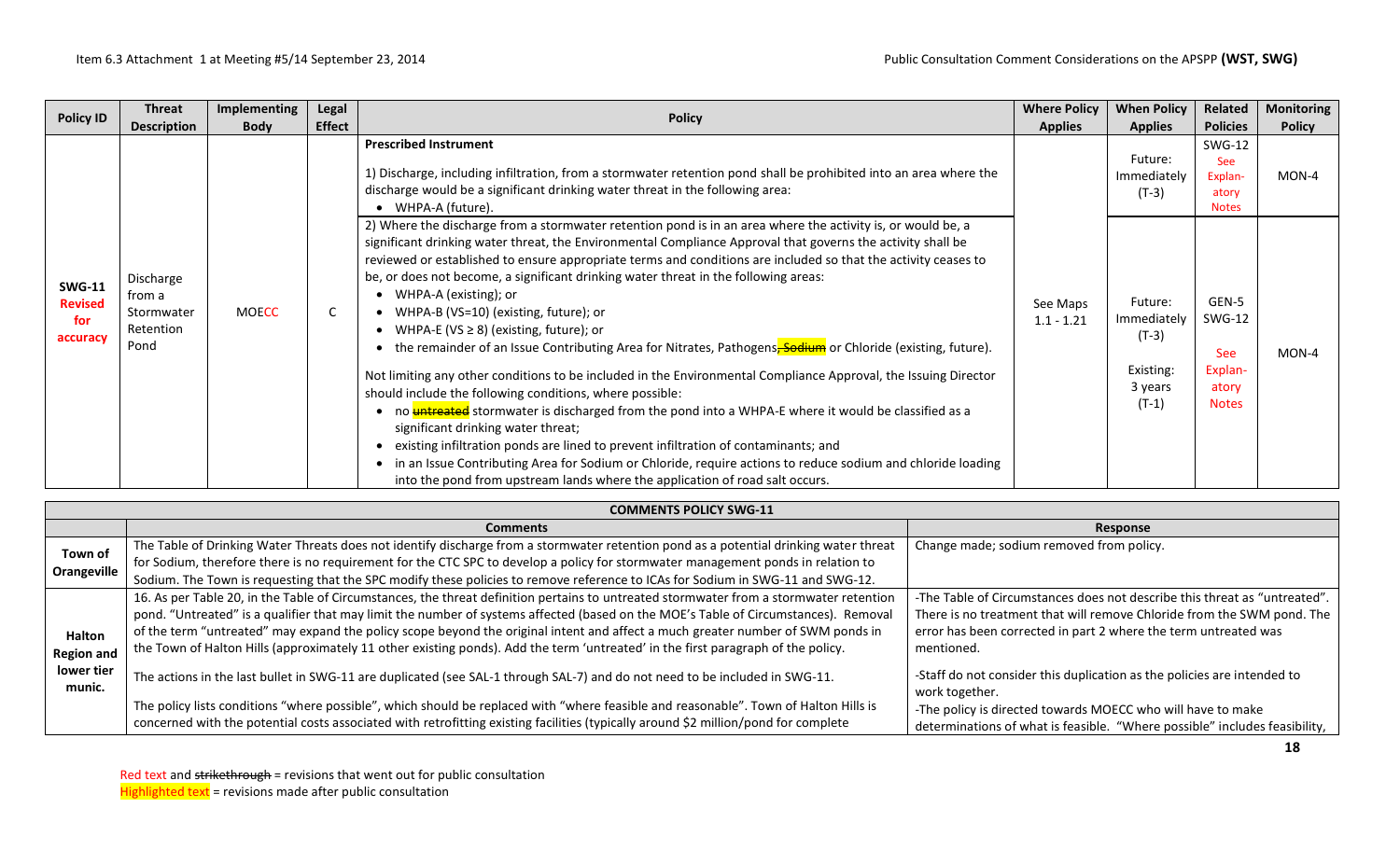rehabilitation and remediation). Municipalities simply do not have the resources to reconstruct these facilities. Consideration should be given by the CTC SPC and the MOE when proposing pond retrofits. Funding support from the Province will be required. cost, etc. Staff will provide further clarification in the Explanatory Document.

| <b>Policy ID</b>                                   | <b>Threat</b>                                          | Implementing                      | Legal         | <b>Policy</b>                                                                                                                                                                                                                                                                                                                                                                                                                                                                                                                                                                                                                                                                                                                                                                                                                                                                                                                                                   | <b>Where Policy</b>      | <b>When Policy</b>                                                                                                                                           | Related                                           | <b>Monitoring</b> |
|----------------------------------------------------|--------------------------------------------------------|-----------------------------------|---------------|-----------------------------------------------------------------------------------------------------------------------------------------------------------------------------------------------------------------------------------------------------------------------------------------------------------------------------------------------------------------------------------------------------------------------------------------------------------------------------------------------------------------------------------------------------------------------------------------------------------------------------------------------------------------------------------------------------------------------------------------------------------------------------------------------------------------------------------------------------------------------------------------------------------------------------------------------------------------|--------------------------|--------------------------------------------------------------------------------------------------------------------------------------------------------------|---------------------------------------------------|-------------------|
|                                                    | <b>Description</b>                                     | <b>Body</b>                       | <b>Effect</b> |                                                                                                                                                                                                                                                                                                                                                                                                                                                                                                                                                                                                                                                                                                                                                                                                                                                                                                                                                                 | <b>Applies</b>           | <b>Applies</b>                                                                                                                                               | <b>Policies</b>                                   | <b>Policy</b>     |
| <b>SWG-12</b><br><b>Revised</b><br>for<br>accuracy | Discharge<br>from a<br>Stormwater<br>Retention<br>Pond | Planning<br>Approval<br>Authority | $\mathsf{A}$  | <b>Land Use Planning</b><br>1) The use of land for the establishment of new stormwater retention ponds shall be prohibited where the<br>discharge (including infiltration) of stormwater would be into a significant threat area in the following area:<br>WHPA-A (future).<br>2) The use of land for the discharge from a stormwater retention pond in an area where the activity would be a<br>significant drinking water threat, shall only be permitted where it has been demonstrated by the proponent<br>through an approved Environmental Assessment or similar planning process that the location of discharge from a<br>stormwater retention pond is the preferred alternative and the safety of the drinking water system has been<br>assured in any of the following areas:<br>WHPA-B (VS=10) (future); or<br>WHPA-E (VS $\geq$ 8) (future); or<br>the remainder of an Issue Contributing Area for Nitrates, Pathogens, Sodium or Chloride (future). | See Maps<br>$1.1 - 1.21$ | Future:<br>Immediately<br>$(T-9)$<br>Amend OPs<br>and ZBLs for<br>conformity<br>within 5<br>years and<br>ZBLs within<br>3 years of<br>OP approval<br>$(T-8)$ | SWG-11<br>See<br>Explan-<br>atory<br><b>Notes</b> | $MON-1$           |

|                                                     | <b>COMMENTS POLICY SWG-12</b>                                                                                                                                                                                                                                                                                                                                                                                                                                                                                                                                                                                                                                                                                                                                                                                                                                                                                                                                                    |                                                                                                                                                                                                                                                                                                                                                                                                                                                                  |  |  |  |  |  |  |  |  |
|-----------------------------------------------------|----------------------------------------------------------------------------------------------------------------------------------------------------------------------------------------------------------------------------------------------------------------------------------------------------------------------------------------------------------------------------------------------------------------------------------------------------------------------------------------------------------------------------------------------------------------------------------------------------------------------------------------------------------------------------------------------------------------------------------------------------------------------------------------------------------------------------------------------------------------------------------------------------------------------------------------------------------------------------------|------------------------------------------------------------------------------------------------------------------------------------------------------------------------------------------------------------------------------------------------------------------------------------------------------------------------------------------------------------------------------------------------------------------------------------------------------------------|--|--|--|--|--|--|--|--|
|                                                     | <b>Comments</b>                                                                                                                                                                                                                                                                                                                                                                                                                                                                                                                                                                                                                                                                                                                                                                                                                                                                                                                                                                  | Response                                                                                                                                                                                                                                                                                                                                                                                                                                                         |  |  |  |  |  |  |  |  |
| Town of<br>Orangeville                              | The Table of Drinking Water Threats does not identify discharge from a stormwater retention pond as a potential drinking water threat<br>for Sodium, therefore there is no requirement for the CTC SPC to develop a policy for stormwater management ponds in relation to<br>Sodium. The Town is requesting that the SPC modify these policies to remove reference to ICAs for Sodium in SWG-11 and SWG-12.                                                                                                                                                                                                                                                                                                                                                                                                                                                                                                                                                                      | Change made; sodium removed from policy.                                                                                                                                                                                                                                                                                                                                                                                                                         |  |  |  |  |  |  |  |  |
| Halton<br><b>Region and</b><br>lower tier<br>munic. | 17. With respect to salt contained in the discharge from a stormwater retention pond, it is unclear what constitutes whether the<br>"safety of the drinking water system has been assured". If this is meant to imply a salt reduction in the pond discharge, Halton Region's<br>understanding is that chloride is beyond the limit of technology for stormwater pretreatment and treatment practices without the<br>introduction of cost-prohibitive desalination or ultra-filtration technology.<br>Based on the inability of stormwater management facilities to reduce road salt, this policy could be interpreted to prohibit any growth<br>from occurring within WHPA-B, WHPA-E, chloride ICA and the nitrate ICA. This prohibition impacts over 4700 acres of rural and urban<br>lands within Georgetown and Acton and would preclude development and intensification within large areas of planned urban areas,<br>contrary to mandated growth under Places to Grow Act. | This policy does not suggest end of pipe treatment as it is not practicable.<br>There are other options such as: locating the discharge outside of the<br>vulnerable area, reducing the use of salt in the areas that drain into the<br>stormwater retention pond, etc.<br>We agree that if the salt management/reduction policies are<br>implemented that municipalities will have met the test of SWG-12 to<br>ensure the safety of the drinking water system. |  |  |  |  |  |  |  |  |
|                                                     | The primary concern is not the pond discharge but the chloride contaminants that may enter the pond from upstream areas. Hence,<br>policy focus should solely rely on pollution prevention through protective upstream salt management policies (such as SAL-1 to 13) and<br>not restrict stormwater management processes which support intensification within existing urban areas (Acton, Georgetown) or new<br>greenfield areas which have been designated in the Region's Official Plan to accommodate future growth (i.e. Southwest Georgetown).                                                                                                                                                                                                                                                                                                                                                                                                                            |                                                                                                                                                                                                                                                                                                                                                                                                                                                                  |  |  |  |  |  |  |  |  |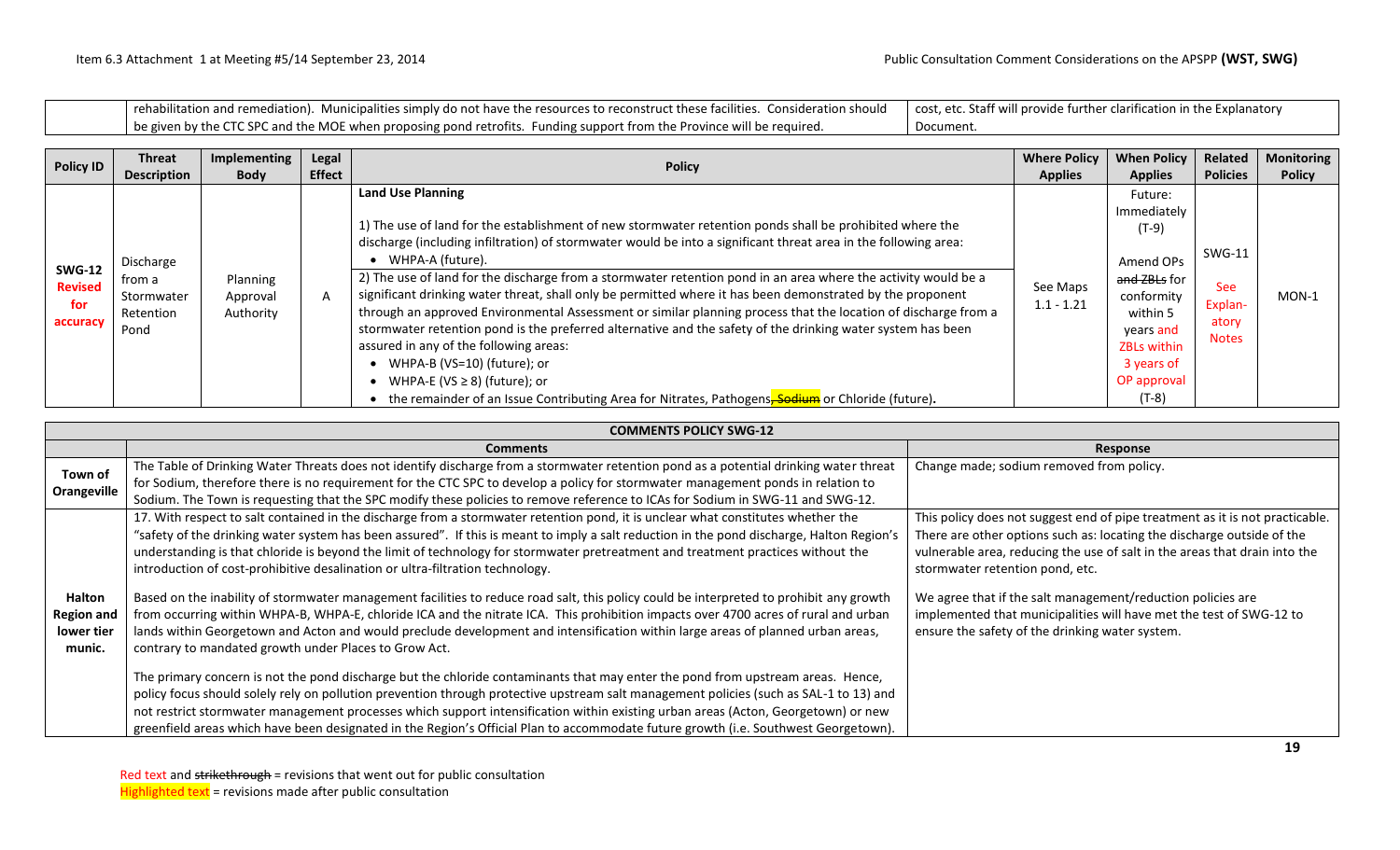|                   | <b>COMMENTS POLICY SWG-12</b>                                                                                                         |                                                                             |  |  |  |  |  |  |  |
|-------------------|---------------------------------------------------------------------------------------------------------------------------------------|-----------------------------------------------------------------------------|--|--|--|--|--|--|--|
|                   | <b>Comments</b>                                                                                                                       | Response                                                                    |  |  |  |  |  |  |  |
| <b>Halton</b>     | 18. "Similar planning process" is too general and should be further clarified (such as development approved through a Planning Act or | "Similar planning process" has to have dealt with an assessment that the    |  |  |  |  |  |  |  |
| <b>Region and</b> | Condominium Act application). Staff interprets a similar planning process to be equivalent to the planning process for developments   | stormwater retention pond is the preferred alternative and that they        |  |  |  |  |  |  |  |
| lower tier        | approved under the Environmental Assessment Act. (SWG-9, SWG-12, SWG-14, SWG-16)                                                      | have taken into account the safety of the drinking water system. Staff will |  |  |  |  |  |  |  |
| munic.            |                                                                                                                                       | provide clarification in the Explanatory Document.                          |  |  |  |  |  |  |  |

| <b>Policy</b>                        | Threat                                         | Implementing | Legal         | <b>Policy</b>                                                                                                                                                                                                                                                                                                                                                                                                                                                                                                                                                                                                                                                                                                                                                                                                                                                                                                                          | <b>Where Policy</b>      | <b>When Policy</b>                                                   | Related                                                           | <b>Monitoring</b> |
|--------------------------------------|------------------------------------------------|--------------|---------------|----------------------------------------------------------------------------------------------------------------------------------------------------------------------------------------------------------------------------------------------------------------------------------------------------------------------------------------------------------------------------------------------------------------------------------------------------------------------------------------------------------------------------------------------------------------------------------------------------------------------------------------------------------------------------------------------------------------------------------------------------------------------------------------------------------------------------------------------------------------------------------------------------------------------------------------|--------------------------|----------------------------------------------------------------------|-------------------------------------------------------------------|-------------------|
| ID                                   | <b>Description</b>                             | <b>Body</b>  | <b>Effect</b> |                                                                                                                                                                                                                                                                                                                                                                                                                                                                                                                                                                                                                                                                                                                                                                                                                                                                                                                                        | <b>Applies</b>           | <b>Applies</b>                                                       | <b>Policies</b>                                                   | <b>Policy</b>     |
| <b>SWG-13</b><br><b>No</b><br>change | Sanitary<br>Sewers and<br><b>Related Pipes</b> | <b>MOECC</b> | C             | <b>Prescribed Instrument</b><br>Where sanitary sewers and related pipes are in an area where the activity is, or would be, a significant drinking<br>water threat, the Environmental Compliance Approval that governs the activity shall be reviewed or established to<br>ensure appropriate terms and conditions so that the activity ceases to be, or does not become, a significant<br>drinking water threat in any of the following areas:<br>WHPA-A (existing, future); or<br>• WHPA-B (VS=10) (existing, future); or<br>WHPA-E (VS=10) (existing, future); or<br>the remainder of an Issue Contributing Area for Nitrates or Pathogens (existing, future).<br>Not limiting any other conditions to be included in the Environmental Compliance Approval, the Issuing Director<br>should include the following conditions, where possible:<br>requiring higher construction standards; and<br>inspections by the owner for leaks. | See Maps<br>$1.1 - 1.21$ | Future:<br>Immediately<br>$(T-3)$<br>Existing:<br>3 years<br>$(T-1)$ | GEN-5<br>SWG-14<br><b>See</b><br>Explan-<br>atory<br><b>Notes</b> | MON-4             |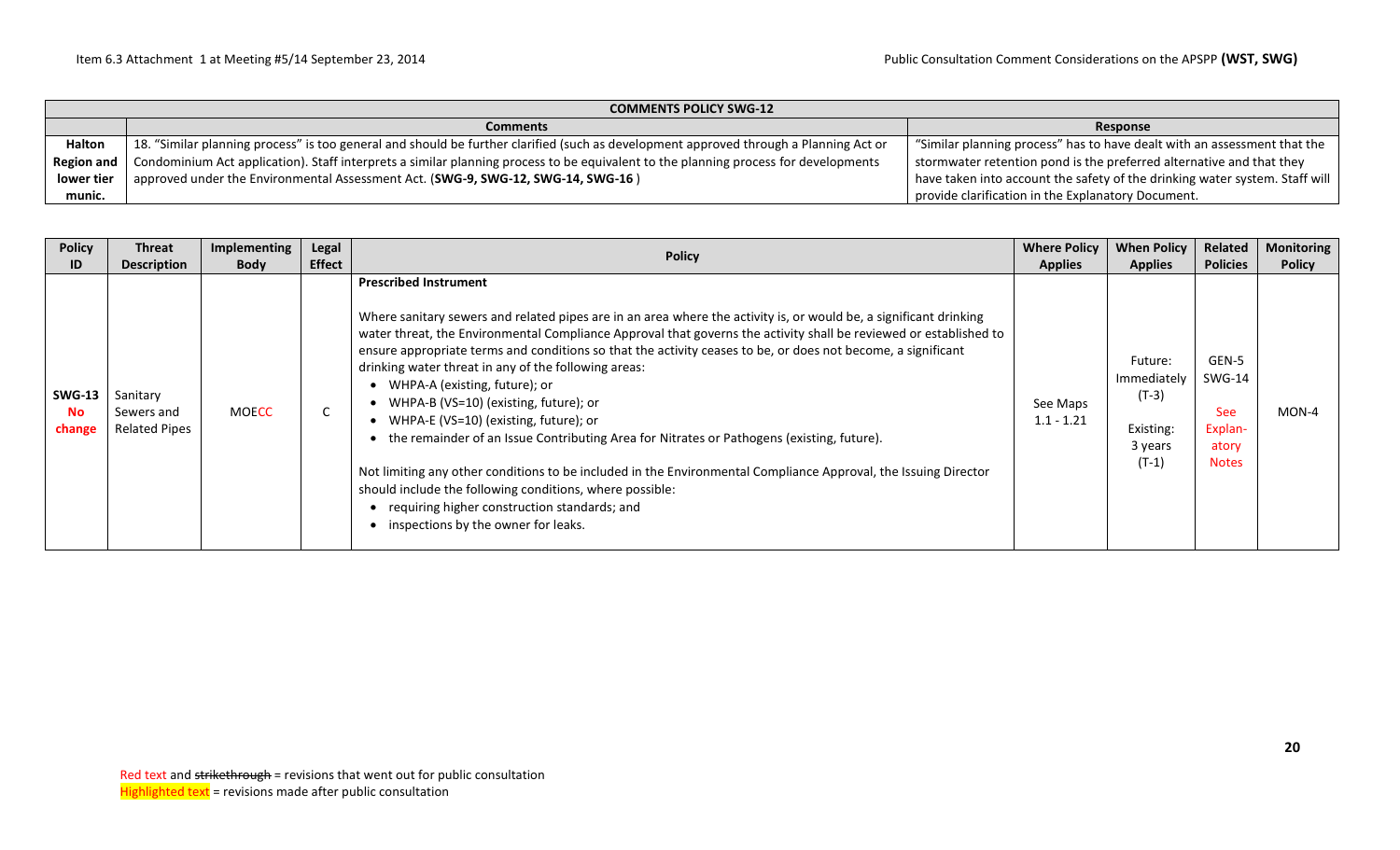| <b>Policy</b>                 | <b>Threat</b>                                  | Implementing                      | Legal         | <b>Policy</b>                                                                                                                                                                                                                                                                                                                                                                                                                                                                                                                                                                                                                                                                                     | <b>Where Policy</b>      | <b>When Policy</b>                                                                                                                                                             | Related                                                  | <b>Monitoring</b> |
|-------------------------------|------------------------------------------------|-----------------------------------|---------------|---------------------------------------------------------------------------------------------------------------------------------------------------------------------------------------------------------------------------------------------------------------------------------------------------------------------------------------------------------------------------------------------------------------------------------------------------------------------------------------------------------------------------------------------------------------------------------------------------------------------------------------------------------------------------------------------------|--------------------------|--------------------------------------------------------------------------------------------------------------------------------------------------------------------------------|----------------------------------------------------------|-------------------|
| ID                            | <b>Description</b>                             | <b>Body</b>                       | <b>Effect</b> |                                                                                                                                                                                                                                                                                                                                                                                                                                                                                                                                                                                                                                                                                                   | <b>Applies</b>           | <b>Applies</b>                                                                                                                                                                 | <b>Policies</b>                                          | <b>Policy</b>     |
| <b>SWG-14</b><br>No<br>change | Sanitary<br>Sewers and<br><b>Related Pipes</b> | Planning<br>Approval<br>Authority | A             | <b>Land Use Planning</b><br>New development dependent on sanitary sewers and related pipes, in an area where the activity would be a<br>significant drinking water threat, shall only be permitted where it has been demonstrated by the proponent<br>through an approved Environmental Assessment or similar planning process, that the location for the sanitary<br>sewer and related pipes is the preferred alternative and the safety of the drinking water system has been assured<br>in any of the following areas:<br>WHPA-A (future); or<br>WHPA-B (VS=10) (future); or<br>WHPA-E (VS=10) (future); or<br>the remainder of an Issue Contributing Area for Nitrates or Pathogens (future). | See Maps<br>$1.1 - 1.21$ | Future:<br>Immediately<br>$(T-9)$<br>Amend OPs<br><del>and ZBLs</del> for<br>conformity<br>within 5<br>years and<br><b>ZBLs within</b><br>3 years of<br>OP approval<br>$(T-8)$ | SWG-13<br><b>See</b><br>Explan-<br>atory<br><b>Notes</b> | $MON-1$           |

|                                                                    | <b>COMMENTS POLICY SWG-14</b>                                                                                                                                                                                                                                                                                                                                                                                                                                                                                                                                                                                                                                                                                                                                                                                                                                                                                                                                                                                                                                                                                                                                                                                                                                                                                                                                                                                                                                                                                                       |                                                                                                                                                                                                                                                                               |  |  |  |  |  |  |  |
|--------------------------------------------------------------------|-------------------------------------------------------------------------------------------------------------------------------------------------------------------------------------------------------------------------------------------------------------------------------------------------------------------------------------------------------------------------------------------------------------------------------------------------------------------------------------------------------------------------------------------------------------------------------------------------------------------------------------------------------------------------------------------------------------------------------------------------------------------------------------------------------------------------------------------------------------------------------------------------------------------------------------------------------------------------------------------------------------------------------------------------------------------------------------------------------------------------------------------------------------------------------------------------------------------------------------------------------------------------------------------------------------------------------------------------------------------------------------------------------------------------------------------------------------------------------------------------------------------------------------|-------------------------------------------------------------------------------------------------------------------------------------------------------------------------------------------------------------------------------------------------------------------------------|--|--|--|--|--|--|--|
|                                                                    | <b>Comments</b>                                                                                                                                                                                                                                                                                                                                                                                                                                                                                                                                                                                                                                                                                                                                                                                                                                                                                                                                                                                                                                                                                                                                                                                                                                                                                                                                                                                                                                                                                                                     | Response                                                                                                                                                                                                                                                                      |  |  |  |  |  |  |  |
| <b>NEC</b>                                                         | 13. It is unlikely that stormwater detention ponds, sanitary sewers, storage of sewage and the use of land for sewage works would be considered a<br>permitted use in the NEP Area outside of existing urban areas, as they are usually associated with urban development. Therefore, it is unlikely that<br>proposals for these sorts of uses would receive approval from the NEC. Septic systems and existing uses could be dealt with via the Niagara<br>Escarpment Development Permit application process, at such time that new development was proposed on the site. As noted above, NEC staff<br>would circulate any Niagara Escarpment Development Permit applications within identified vulnerable areas to the Source Protection RMO for<br>their review and recommendation. The NEP currently contains development criteria related to water quality and quantity which the proposed<br>development would already need to meet. (SWG-4, SWG-9, SWG-14, SWG-16 and SWG-18)<br>11. We note that the effect of this policy is legally binding (List A policy) and that the NEC is considered a "planning approval authority" in this<br>policy. As noted above, the NEC is not legally bound to implement SPP policies but, as noted in Comment 6, we support source protection and<br>intend to incorporate a general policy in the NEP related to the protection of source water that is consistent with the intent of the Clean Water Act.<br>However, we question whether the NEC should be listed for List A policies. | Comment noted.<br>Staff to remove NEC from the "List A" policy tables in the<br>Appendices. Have confirmed this revision with MOECC<br>staff.                                                                                                                                 |  |  |  |  |  |  |  |
|                                                                    | 12. For the reasons noted above, staff does not feel it is necessary to develop a specific policy in the NEP for each SPP policy to address this matter.                                                                                                                                                                                                                                                                                                                                                                                                                                                                                                                                                                                                                                                                                                                                                                                                                                                                                                                                                                                                                                                                                                                                                                                                                                                                                                                                                                            |                                                                                                                                                                                                                                                                               |  |  |  |  |  |  |  |
| <b>Halton</b><br><b>Region and</b><br>lower tier<br>municipalities | 18. "Similar planning process" is too general and should be further clarified (such as development approved through a Planning Act or<br>Condominium Act application). Staff interprets a similar planning process to be equivalent to the planning process for developments approved<br>under the Environmental Assessment Act. (SWG-9, SWG-12, SWG-14, SWG-16)                                                                                                                                                                                                                                                                                                                                                                                                                                                                                                                                                                                                                                                                                                                                                                                                                                                                                                                                                                                                                                                                                                                                                                    | "Similar planning process" has to have dealt with an<br>assessment that the sanitary sewer is the preferred<br>alternative and that they have taken into account the<br>safety of the drinking water system. Staff will provide<br>clarification in the Explanatory Document. |  |  |  |  |  |  |  |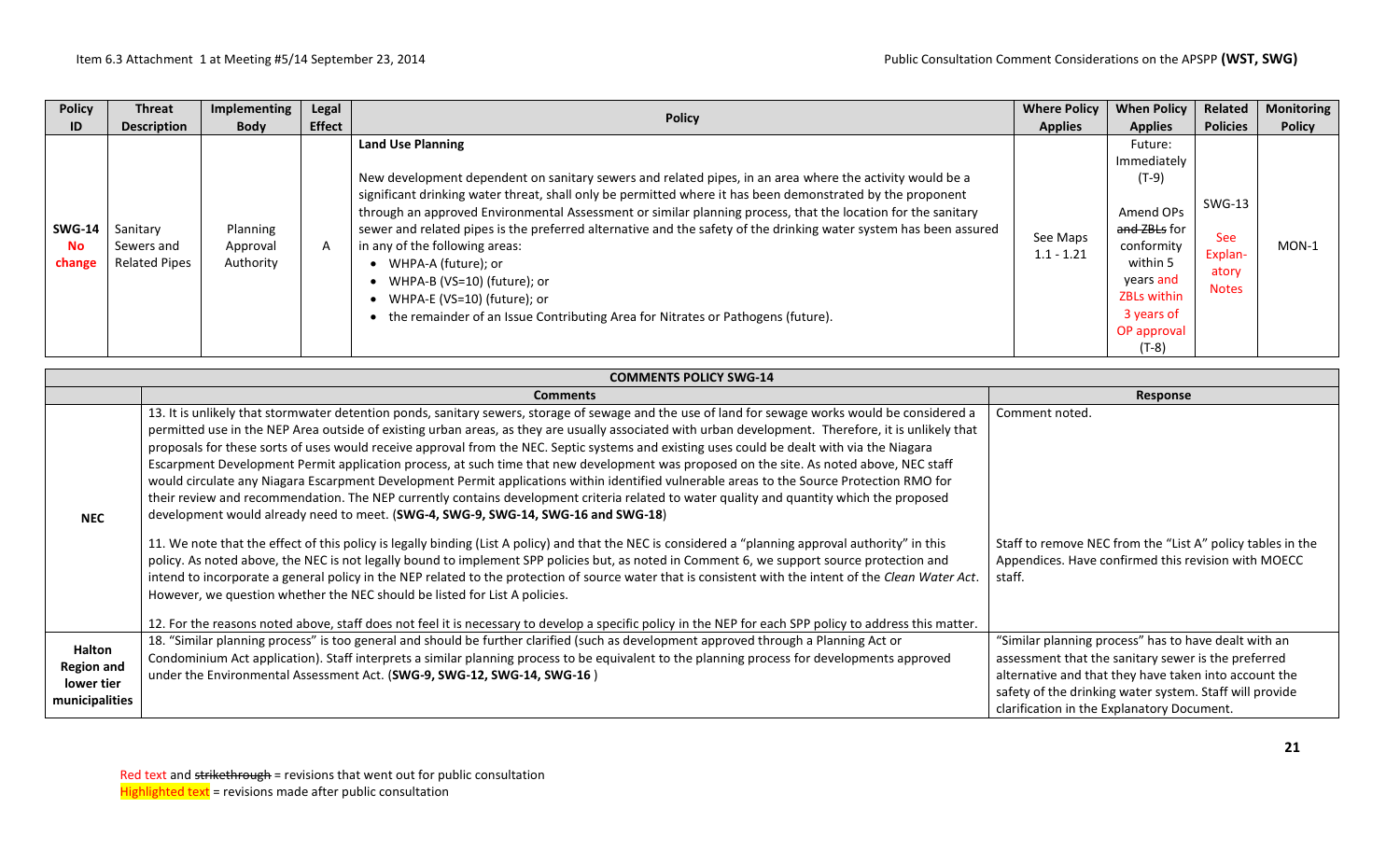| <b>Policy</b><br>ID                  | Threat<br><b>Description</b> | <b>Implementing</b><br><b>Body</b> | Legal<br><b>Effect</b> | <b>Policy</b>                                                                                                                                                                                                                                                                                                                                                                                                                                                                                                                                                                                                                                                                                                                                                                     | <b>Where Policy</b><br><b>Applies</b> | <b>When Policy</b><br><b>Applies</b>                                 | Related<br><b>Polices</b>                                         | <b>Monitoring</b><br><b>Policy</b> |
|--------------------------------------|------------------------------|------------------------------------|------------------------|-----------------------------------------------------------------------------------------------------------------------------------------------------------------------------------------------------------------------------------------------------------------------------------------------------------------------------------------------------------------------------------------------------------------------------------------------------------------------------------------------------------------------------------------------------------------------------------------------------------------------------------------------------------------------------------------------------------------------------------------------------------------------------------|---------------------------------------|----------------------------------------------------------------------|-------------------------------------------------------------------|------------------------------------|
|                                      |                              |                                    |                        | <b>Prescribed Instrument</b><br>1) The storage of sewage shall be prohibited where the activity would be a significant drinking water threat in any<br>of the following areas:<br>WHPA-A (future); or<br>WHPA-E (VS $\geq$ 9) (future); or<br>WHPA-E (VS≥4.5) in an Issue Contributing Area for Nitrates or Pathogens (future).                                                                                                                                                                                                                                                                                                                                                                                                                                                   |                                       | Future:<br>Immediately<br>$(T-3)$                                    | SWG-16<br><b>See</b><br>Explan-<br>atory<br><b>Notes</b>          | $MON-4$                            |
| <b>SWG-15</b><br><b>No</b><br>change | Storage of<br>Sewage         | <b>MOECC</b>                       | $\mathsf{C}$           | 2) Where facilities for the storage of sewage are in an area where the activity is, or would be, a significant drinking<br>water threat, the Environmental Compliance Approval that governs the activity shall be reviewed or established to<br>ensure appropriate terms and conditions are included so that the activity ceases to be, or does not become, a<br>significant drinking water threat in any of the following areas:<br>WHPA-A (existing); or<br>WHPA-B (VS $\geq$ 8) (existing, future); or<br>WHPA-C (VS=8) (existing, future); or<br>• WHPA-E (VS $\geq$ 9) (existing); or<br>WHPA-E (VS≥4.5) in an Issue Contributing Area for Nitrates or Pathogens (existing); or<br>the remainder of an Issue Contributing Area for Nitrates or Pathogens (existing, future). | See Maps<br>$1.1 - 1.21$              | Future:<br>Immediately<br>$(T-3)$<br>Existing:<br>3 years<br>$(T-1)$ | GEN-5<br>SWG-16<br><b>See</b><br>Explan-<br>atory<br><b>Notes</b> | MON-4                              |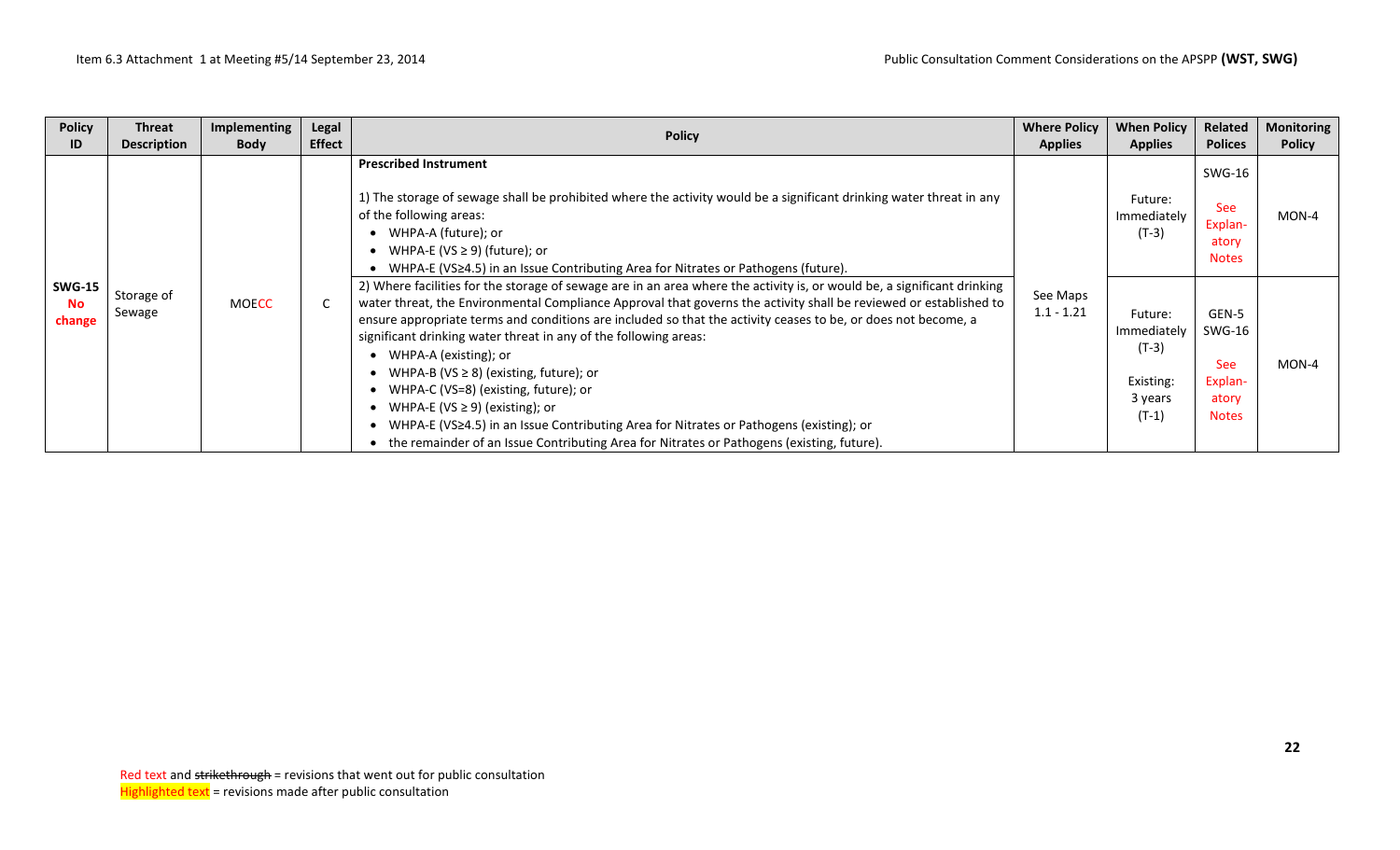| <b>Policy</b>                        | Threat               | Implementing                      | Legal         | <b>Policy</b>                                                                                                                                                                                                                                                                                                                                                                                                                                                                                                                                                                                                                                                                                                                                                                                                                                                                                                                                                                                                                                  | <b>Where Policy</b>      | <b>When Policy</b>                                                                                                                                                  | Related                                                  | <b>Monitoring</b> |
|--------------------------------------|----------------------|-----------------------------------|---------------|------------------------------------------------------------------------------------------------------------------------------------------------------------------------------------------------------------------------------------------------------------------------------------------------------------------------------------------------------------------------------------------------------------------------------------------------------------------------------------------------------------------------------------------------------------------------------------------------------------------------------------------------------------------------------------------------------------------------------------------------------------------------------------------------------------------------------------------------------------------------------------------------------------------------------------------------------------------------------------------------------------------------------------------------|--------------------------|---------------------------------------------------------------------------------------------------------------------------------------------------------------------|----------------------------------------------------------|-------------------|
| ID                                   | <b>Description</b>   | <b>Body</b>                       | <b>Effect</b> |                                                                                                                                                                                                                                                                                                                                                                                                                                                                                                                                                                                                                                                                                                                                                                                                                                                                                                                                                                                                                                                | <b>Applies</b>           | <b>Applies</b>                                                                                                                                                      | <b>Polices</b>                                           | <b>Policy</b>     |
| <b>SWG-16</b><br><b>No</b><br>change | Storage of<br>Sewage | Planning<br>Approval<br>Authority | A             | <b>Land Use Planning</b><br>1) The use of land for the establishment of facilities for the storage of sewage shall be prohibited where the<br>activity would be a significant drinking water threat in any of the following areas:<br>WHPA-A (future); or<br>WHPA-E (VS $\geq$ 9) (future); or<br>WHPA-E (VS≥4.5) in an Issue Contributing Area for Nitrates or Pathogens (future).<br>2) The use of land for the establishment of facilities for the storage of sewage, in an area where the activity would<br>be a significant drinking water threat, shall only be permitted where it has been demonstrated by the proponent<br>through an approved Environmental Assessment or similar planning process that the location for the storage of<br>sewage is the preferred alternative and the safety of the drinking water system has been assured in any of the<br>following areas:<br>WHPA-B (VS $\geq$ 8) (future); or<br>WHPA-C (VS=8) (future); or<br>• the remainder of an Issue Contributing Area for Nitrates or Pathogens (future). | See Maps<br>$1.1 - 1.21$ | Future:<br>Immediately<br>$(T-9)$<br>Amend OPs<br>and ZBLs for<br>conformity<br>within 5<br>years and<br><b>ZBLs within</b><br>3 years of<br>OP approval<br>$(T-8)$ | SWG-15<br><b>See</b><br>Explan-<br>atory<br><b>Notes</b> | $MON-1$           |

|                                                     | <b>COMMENTS POLICY SWG-16</b>                                                                                                                                                                                                                                                                                                                                                                                                                                                                                                                                                                                                                                                                                                                                                                                                                                                                                                                                                                                                                                                                                                                                                                                                                                                                                                                                                                                                                                                                                                                                                                                                                                                                   |                                                                                                                                                                                                                                                                                                   |
|-----------------------------------------------------|-------------------------------------------------------------------------------------------------------------------------------------------------------------------------------------------------------------------------------------------------------------------------------------------------------------------------------------------------------------------------------------------------------------------------------------------------------------------------------------------------------------------------------------------------------------------------------------------------------------------------------------------------------------------------------------------------------------------------------------------------------------------------------------------------------------------------------------------------------------------------------------------------------------------------------------------------------------------------------------------------------------------------------------------------------------------------------------------------------------------------------------------------------------------------------------------------------------------------------------------------------------------------------------------------------------------------------------------------------------------------------------------------------------------------------------------------------------------------------------------------------------------------------------------------------------------------------------------------------------------------------------------------------------------------------------------------|---------------------------------------------------------------------------------------------------------------------------------------------------------------------------------------------------------------------------------------------------------------------------------------------------|
|                                                     | <b>Comments</b>                                                                                                                                                                                                                                                                                                                                                                                                                                                                                                                                                                                                                                                                                                                                                                                                                                                                                                                                                                                                                                                                                                                                                                                                                                                                                                                                                                                                                                                                                                                                                                                                                                                                                 | Response                                                                                                                                                                                                                                                                                          |
| <b>NEC</b>                                          | 13. It is unlikely that stormwater detention ponds, sanitary sewers, storage of sewage and the use of land for sewage works would be considered a<br>permitted use in the NEP Area outside of existing urban areas, as they are usually associated with urban development. Therefore, it is unlikely that<br>proposals for these sorts of uses would receive approval from the NEC. Septic systems and existing uses could be dealt with via the Niagara<br>Escarpment Development Permit application process, at such time that new development was proposed on the site. As noted above, NEC staff<br>would circulate any Niagara Escarpment Development Permit applications within identified vulnerable areas to the Source Protection RMO for their<br>review and recommendation. The NEP currently contains development criteria related to water quality and quantity which the proposed<br>development would already need to meet. (SWG-4, SWG-9, SWG-14, SWG-16 and SWG-18)<br>11. We note that the effect of this policy is legally binding (List A policy) and that the NEC is considered a "planning approval authority" in this<br>policy. As noted above, the NEC is not legally bound to implement SPP policies but, as noted in Comment 6, we support source protection and<br>intend to incorporate a general policy in the NEP related to the protection of source water that is consistent with the intent of the Clean Water Act.<br>However, we question whether the NEC should be listed for List A policies.<br>12. For the reasons noted above, staff does not feel it is necessary to develop a specific policy in the NEP for each SPP policy to address this matter. | Comment noted.<br>Staff to remove NEC from the "List A" policy tables in the<br>Appendices. Have confirmed this revision with MOECC staff.                                                                                                                                                        |
| Halton<br><b>Region and</b><br>lower tier<br>munic. | 18. "Similar planning process" is too general and should be further clarified (such as development approved through a Planning Act or<br>Condominium Act application). Staff interprets a similar planning process to be equivalent to the planning process for developments approved<br>under the Environmental Assessment Act. (SWG-9, SWG-12, SWG-14, SWG-16)                                                                                                                                                                                                                                                                                                                                                                                                                                                                                                                                                                                                                                                                                                                                                                                                                                                                                                                                                                                                                                                                                                                                                                                                                                                                                                                                | "Similar planning process" has to have dealt with an<br>assessment that the facility for the storage of sewage is the<br>preferred alternative and that they have taken into account<br>the safety of the drinking water system. Staff will provide<br>clarification in the Explanatory Document. |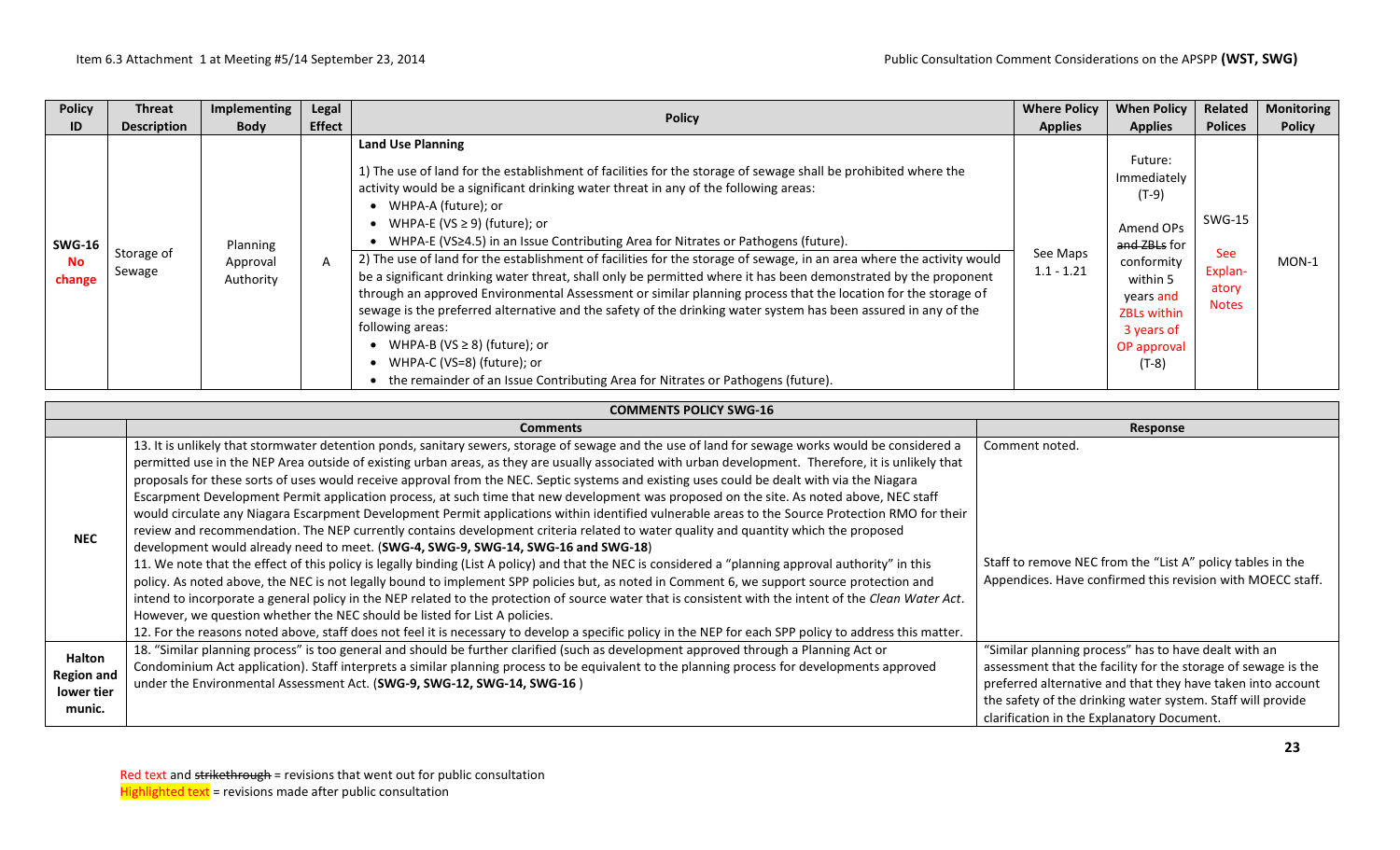| <b>Policy</b>                             | <b>Threat</b>                                                                                                                                                                           | Implementing | Legal         | <b>Policy</b>                                                                                                                                                                                                                                                                                                                                                                                                                                                                                                                                                                                                                                                                                                                                                                                                                                                                                                                                                                                                                                                                                                                                                                                                                      | <b>Where Policy</b>      | <b>When Policy</b>                | Related                                                         | <b>Monitoring</b> |
|-------------------------------------------|-----------------------------------------------------------------------------------------------------------------------------------------------------------------------------------------|--------------|---------------|------------------------------------------------------------------------------------------------------------------------------------------------------------------------------------------------------------------------------------------------------------------------------------------------------------------------------------------------------------------------------------------------------------------------------------------------------------------------------------------------------------------------------------------------------------------------------------------------------------------------------------------------------------------------------------------------------------------------------------------------------------------------------------------------------------------------------------------------------------------------------------------------------------------------------------------------------------------------------------------------------------------------------------------------------------------------------------------------------------------------------------------------------------------------------------------------------------------------------------|--------------------------|-----------------------------------|-----------------------------------------------------------------|-------------------|
| ID                                        | <b>Description</b>                                                                                                                                                                      | <b>Body</b>  | <b>Effect</b> |                                                                                                                                                                                                                                                                                                                                                                                                                                                                                                                                                                                                                                                                                                                                                                                                                                                                                                                                                                                                                                                                                                                                                                                                                                    | <b>Applies</b>           | <b>Applies</b>                    | <b>Polices</b>                                                  | <b>Policy</b>     |
| <b>SWG-17</b><br><b>SPC to</b><br>discuss | Combined<br>Sewer<br>Discharge<br>from a<br>Stormwater<br>Outlet to<br>Surface<br>Water<br>Industrial<br>Effluent<br>Discharges<br>Sewage<br>Treatment<br><b>Bypass</b><br>Discharge to | <b>MOECC</b> | $\mathsf{C}$  | <b>Prescribed Instrument</b><br>1) Future sewage works shall be prohibited where the establishment, operation and maintenance of sewage works<br>would be a significant drinking water threat, where the sewage works discharge is to surface water from:<br>a) Combined sewer discharge from a stormwater outlet to surface water;<br>b) Industrial effluent discharges;<br>b) Sewage treatment bypass discharge to surface water; and<br>c) Sewage treatment plant effluent discharge (includes lagoons);<br>in any of the following areas:<br>• WHPA-E (VS $\geq$ 8) (future); or<br>• WHPA-E (VS ≥ 4.2) in an Issue Contributing Area for Nitrates or Pathogens <del>, Sodium or Chloride</del> (future); and<br>where the discharge is to land, also in:<br>• the remainder of an Issue Contributing Area for Nitrates or Pathogens, Sodium or Chloride (future).<br>d) Industrial effluent discharges, in any of the following areas:<br>WHPA-E (VS $\geq$ 8) (future); or<br>WHPA-E (VS $\geq$ 4.2) in an Issue Contributing Area for Nitrates, Pathogens or Chloride (future); and<br>where the discharge is to land, also in:<br>the remainder of an Issue Contributing Area for Nitrates, Pathogens or-Chloride (future) | See Maps<br>$1.1 - 1.21$ | Future:<br>Immediately<br>$(T-3)$ | <b>SWG-18</b><br><b>See</b><br>Explan-<br>atory<br><b>Notes</b> | MON-4             |
|                                           | Surface<br>Water<br>Sewage<br>Treatment<br>Plant<br>Effluent<br>Discharges<br>(Includes<br>Lagoons)                                                                                     |              |               | 2) Where existing sewage works are in an area where the activity is a significant drinking water threat, the<br>Environmental Compliance Approval that governs the activity shall be reviewed to ensure appropriate terms and<br>conditions are included so that the activity ceases to be a significant drinking water threat, where the sewage works<br>discharge is to surface water from:<br>a) Combined sewer discharge from a stormwater outlet to surface water;<br>b) Industrial effluent discharges;<br>b) Sewage treatment bypass discharge to surface water; and<br>c) Sewage treatment plant effluent discharges (includes lagoons);<br>in any of the following areas:<br>• WHPA-E (VS $\geq$ 8) (existing); or<br>• WHPA-E (VS ≥ 4.2) in an Issue Contributing Area for Nitrates or Pathogens <del>, Sodium or Chloride</del> (existing); and<br>where the discharge is to land, also in:                                                                                                                                                                                                                                                                                                                             |                          | Existing:<br>3 years<br>$(T-1)$   | GEN-5<br><b>See</b><br>Explan-<br>atory<br><b>Notes</b>         | MON-4             |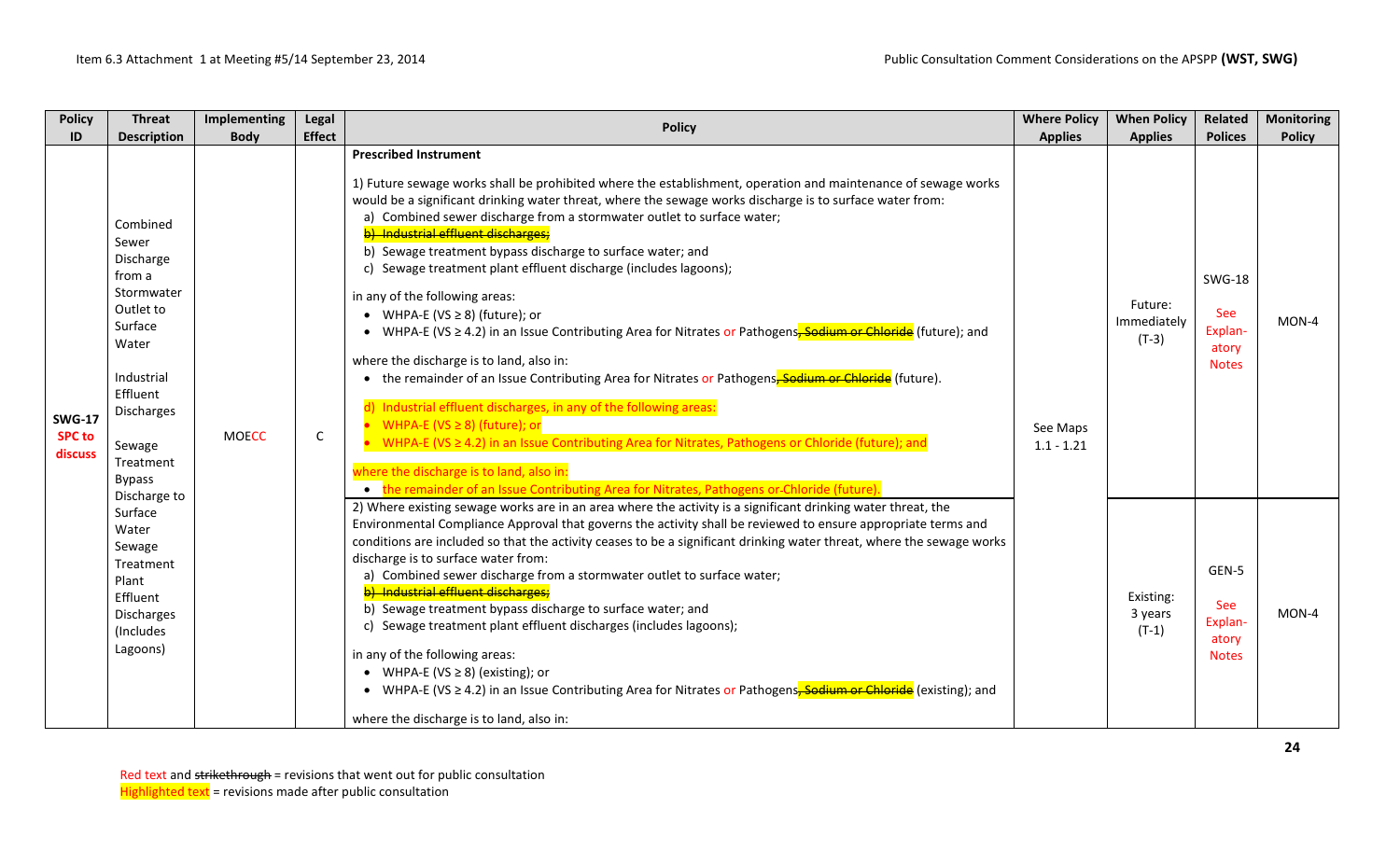| <b>Policy</b><br>ID | Threat<br><b>Description</b> | Implementing<br><b>Body</b> | Legal<br><b>Effect</b> | <b>Policy</b>                                                                                                                                                                                                      | <b>Where Policy</b><br><b>Applies</b> | <b>When Policy</b><br><b>Applies</b> | Related<br><b>Polices</b> | <b>Monitoring</b><br><b>Policy</b> |
|---------------------|------------------------------|-----------------------------|------------------------|--------------------------------------------------------------------------------------------------------------------------------------------------------------------------------------------------------------------|---------------------------------------|--------------------------------------|---------------------------|------------------------------------|
|                     |                              |                             |                        | the remainder of an Issue Contributing Area for Nitrates or Pathogens, Sodium or Chloride (existing).                                                                                                              |                                       |                                      |                           |                                    |
|                     |                              |                             |                        | Industrial effluent discharges, in any of the following areas:<br>WHPA-E ( $VS \ge 8$ ) (existing); or<br>WHPA-E (VS $\geq$ 4.2) in an Issue Contributing Area for Nitrates, Pathogens or Chloride (existing); and |                                       |                                      |                           |                                    |
|                     |                              |                             |                        | here the discharge is to land, also in:<br>the remainder of an Issue Contributing Area for Nitrates, Pathogens or-Chloride (existing).                                                                             |                                       |                                      |                           |                                    |

|                        | <b>COMMENTS POLICY SWG-17</b>                                                                                                                                                                                                                                                                                                                                                                                                                                                                                                                                                                                                                                                                                                                                                                                                                                                                                                                                                                                                                                                                                                                                                                                                                                                                                                                                                                                                                                                                                                                                                                                                                                                                                                                                               |                                                                                                                                                                                                                                                                                                       |  |  |  |  |  |  |  |  |
|------------------------|-----------------------------------------------------------------------------------------------------------------------------------------------------------------------------------------------------------------------------------------------------------------------------------------------------------------------------------------------------------------------------------------------------------------------------------------------------------------------------------------------------------------------------------------------------------------------------------------------------------------------------------------------------------------------------------------------------------------------------------------------------------------------------------------------------------------------------------------------------------------------------------------------------------------------------------------------------------------------------------------------------------------------------------------------------------------------------------------------------------------------------------------------------------------------------------------------------------------------------------------------------------------------------------------------------------------------------------------------------------------------------------------------------------------------------------------------------------------------------------------------------------------------------------------------------------------------------------------------------------------------------------------------------------------------------------------------------------------------------------------------------------------------------|-------------------------------------------------------------------------------------------------------------------------------------------------------------------------------------------------------------------------------------------------------------------------------------------------------|--|--|--|--|--|--|--|--|
|                        | <b>Comments</b>                                                                                                                                                                                                                                                                                                                                                                                                                                                                                                                                                                                                                                                                                                                                                                                                                                                                                                                                                                                                                                                                                                                                                                                                                                                                                                                                                                                                                                                                                                                                                                                                                                                                                                                                                             | Response                                                                                                                                                                                                                                                                                              |  |  |  |  |  |  |  |  |
| Town of<br>Orangeville | While the Town acknowledges that the Town's Water Pollution Control Plant (WPCP) effluent forms a significant portion of the total Sodium and Chloride<br>loading within the ICA for Well 10, the approved Assessment Report indicates that additional analysis is required for a link between the Sodium and Chloride in<br>the WPCP effluent and the Sodium and Chloride in the Well 10 water supply to be established. Further, a review of the MOECC Table of Drinking Water Threats<br>for the sub-threats identified in the proposed SWG-17 and SWG-18 policies indicates that sewage treatment plant effluent discharges are not a prescribed<br>drinking water threat for either Sodium or Chloride. The only sub-threat considered in SWG-17 and SWG-18 that could become a significant drinking water<br>threat for Sodium or Chloride is industrial effluent discharges to surface water in an ICA for Chloride.<br>Since none of the sub-threat categories included in the proposed SWG-17 and SWG-18 polices have the potential to become a significant drinking water threat<br>for Sodium, there is no requirement for the CTC SPC to develop a policy for these sub-threats in relation to Sodium. As such, the Town is requesting that the<br>CTC SPC modify the proposed SWG-17 and SWG-18 policies to remove all references to ICAs for Sodium.<br>Since the only sub-threat category identified in the proposed SWG-17 and SWG-18 policies that could become a significant drinking water threat in an ICA for<br>Chloride is industrial effluent discharges to surface water, the Town is requesting that the CTC SPC revise the policies for SWG-17 and SWG-18 such that they<br>only apply to industrial effluent discharges in an ICA for Chloride. | Staff propose removing Sodium and Chloride for<br>the sub-threats identified in this policy as per<br>Town of Orangeville comments. However,<br>Industrial Effluent Discharges can be a significant<br>threat in an ICA for Chloride (not Sodium) and<br>the policy has been revised to reflect this. |  |  |  |  |  |  |  |  |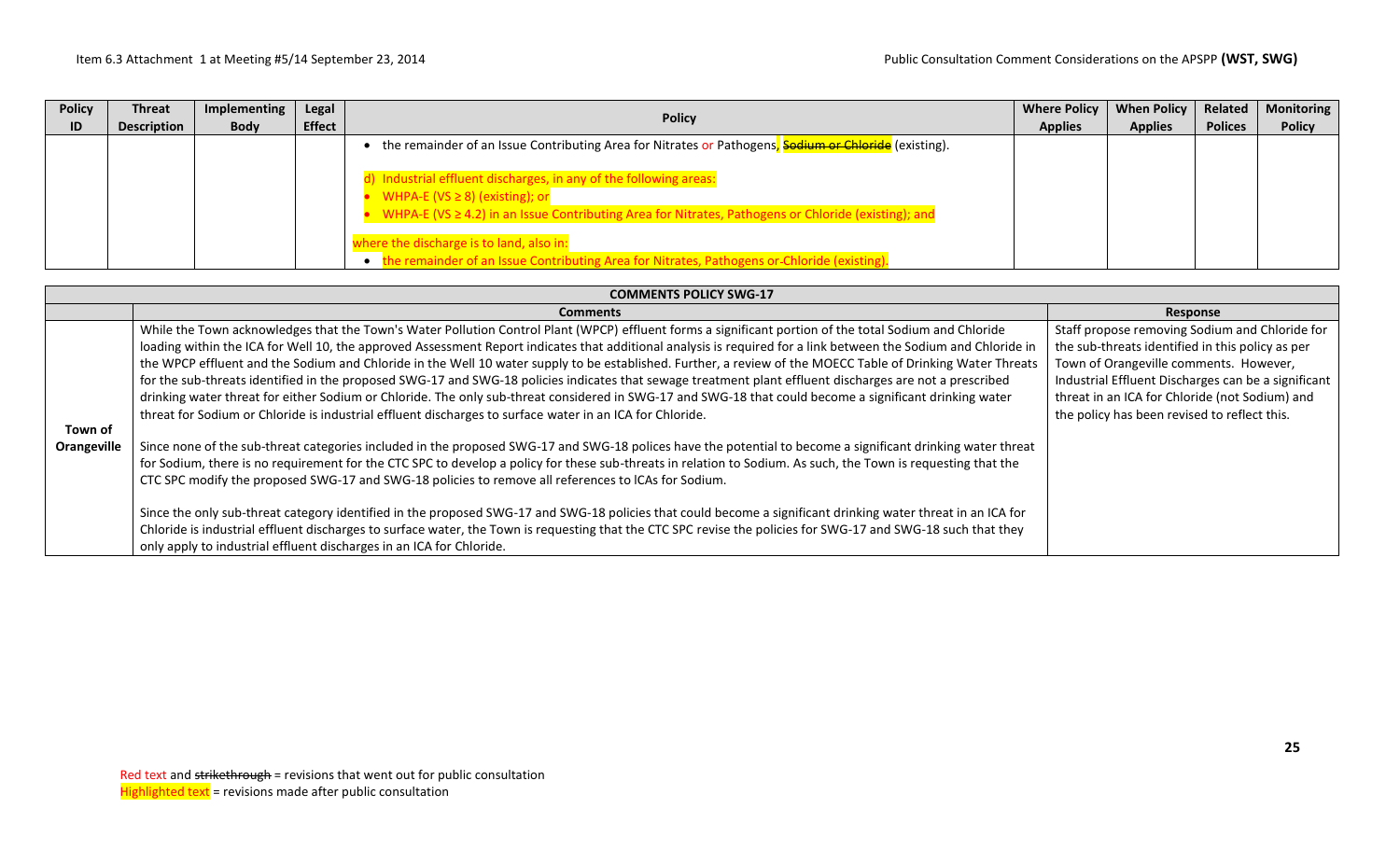| <b>Policy</b>                             | <b>Threat Description</b>                                                                                                                                                                                                                                                                 | <b>Implementing</b>               | Legal         | <b>Policy</b>                                                                                                                                                                                                                                                                                                                                                                                                                                                                                                                                                                                                                                                                                                                                                                                                                                                                                                                                                                                                                                                                                                                                                                                                                                                                                                                                                                             | <b>Where Policy</b>      | <b>When Policy</b>                                                                                                                                                  | Related                                                  | <b>Monitoring</b> |
|-------------------------------------------|-------------------------------------------------------------------------------------------------------------------------------------------------------------------------------------------------------------------------------------------------------------------------------------------|-----------------------------------|---------------|-------------------------------------------------------------------------------------------------------------------------------------------------------------------------------------------------------------------------------------------------------------------------------------------------------------------------------------------------------------------------------------------------------------------------------------------------------------------------------------------------------------------------------------------------------------------------------------------------------------------------------------------------------------------------------------------------------------------------------------------------------------------------------------------------------------------------------------------------------------------------------------------------------------------------------------------------------------------------------------------------------------------------------------------------------------------------------------------------------------------------------------------------------------------------------------------------------------------------------------------------------------------------------------------------------------------------------------------------------------------------------------------|--------------------------|---------------------------------------------------------------------------------------------------------------------------------------------------------------------|----------------------------------------------------------|-------------------|
| ID                                        |                                                                                                                                                                                                                                                                                           | <b>Body</b>                       | <b>Effect</b> |                                                                                                                                                                                                                                                                                                                                                                                                                                                                                                                                                                                                                                                                                                                                                                                                                                                                                                                                                                                                                                                                                                                                                                                                                                                                                                                                                                                           | <b>Applies</b>           | <b>Applies</b>                                                                                                                                                      | <b>Polices</b>                                           | <b>Policy</b>     |
| <b>SWG-18</b><br><b>SPC to</b><br>discuss | <b>Combined Sewer</b><br>Discharge from a<br><b>Stormwater Outlet</b><br>to Surface Water<br><b>Industrial Effluent</b><br>Discharges<br>Sewage Treatment<br><b>Bypass Discharge</b><br>to Surface Water<br>Sewage Treatment<br><b>Plant Effluent</b><br>Discharges<br>(Includes Lagoons) | Planning<br>Approval<br>Authority | A             | <b>Land Use Planning</b><br>1) <del>The use of land for the</del> Development dependent on the establishment of sewage works <del>, or any use of land</del><br>for any purpose that would be dependent on these sewage works, shall be prohibited where sewage works<br>the activity would be a significant drinking water threat where the sewage works discharge is to surface<br>water from:<br>Combined sewer discharge from a stormwater outlet to surface water;<br>a)<br>b) Industrial effluent discharges;<br>b) Sewage treatment bypass discharge to surface water; and<br>Sewage treatment plant effluent discharges (includes lagoons);<br>in any of the following areas:<br>• WHPA-E (VS $\geq$ 8) (future); or<br>• WHPA-E (VS ≥ 4.2) in an Issue Contributing Area for Nitrates or Pathogens <del>, Sodium or Chloride</del> (future);<br>and<br>where the discharge is to land, also in:<br>• the remainder of an Issue Contributing Area for Nitrates or Pathogens <sub>r</sub> Sodium or Chloride (future).<br>Industrial effluent discharges, in any of the following areas:<br>WHPA-E (VS $\geq$ 8) (future); or<br>WHPA-E (VS $\geq$ 4.2) in an Issue Contributing Area for Nitrates, Pathogens or Chloride (future); and<br>where the discharge is to land, also in:<br>• the remainder of an Issue Contributing Area for Nitrates, Pathogens or-Chloride (future). | See Maps<br>$1.1 - 1.21$ | Future:<br>Immediately<br>$(T-9)$<br>Amend OPs<br>and ZBLs for<br>conformity<br>within 5<br>years and<br><b>ZBLs within</b><br>3 years of<br>OP approval<br>$(T-8)$ | <b>SWG-17</b><br>See<br>Explan-<br>atory<br><b>Notes</b> | $MON-1$           |

| <b>COMMENTS POLICY SWG-18</b> |                                                                                                                                                                                                                                                                                                                                                                                                                                                                                                                                                                                                                                                                                                                                                                                                                                                                                                                                                                                   |                |  |  |  |  |  |
|-------------------------------|-----------------------------------------------------------------------------------------------------------------------------------------------------------------------------------------------------------------------------------------------------------------------------------------------------------------------------------------------------------------------------------------------------------------------------------------------------------------------------------------------------------------------------------------------------------------------------------------------------------------------------------------------------------------------------------------------------------------------------------------------------------------------------------------------------------------------------------------------------------------------------------------------------------------------------------------------------------------------------------|----------------|--|--|--|--|--|
|                               | <b>Comments</b>                                                                                                                                                                                                                                                                                                                                                                                                                                                                                                                                                                                                                                                                                                                                                                                                                                                                                                                                                                   | Response       |  |  |  |  |  |
| <b>NEC</b>                    | 13. It is unlikely that stormwater detention ponds, sanitary sewers, storage of sewage and the use of land for sewage works would be considered a permitted use in the<br>NEP Area outside of existing urban areas, as they are usually associated with urban development. Therefore, it is unlikely that proposals for these sorts of uses would<br>receive approval from the NEC. Septic systems and existing uses could be dealt with via the Niagara Escarpment Development Permit application process, at such time that<br>new development was proposed on the site. As noted above, NEC staff would circulate any Niagara Escarpment Development Permit applications within identified<br>vulnerable areas to the Source Protection RMO for their review and recommendation. The NEP currently contains development criteria related to water quality and<br>quantity which the proposed development would already need to meet. (SWG-4, SWG-9, SWG-14, SWG-16 and SWG-18) | Comment noted. |  |  |  |  |  |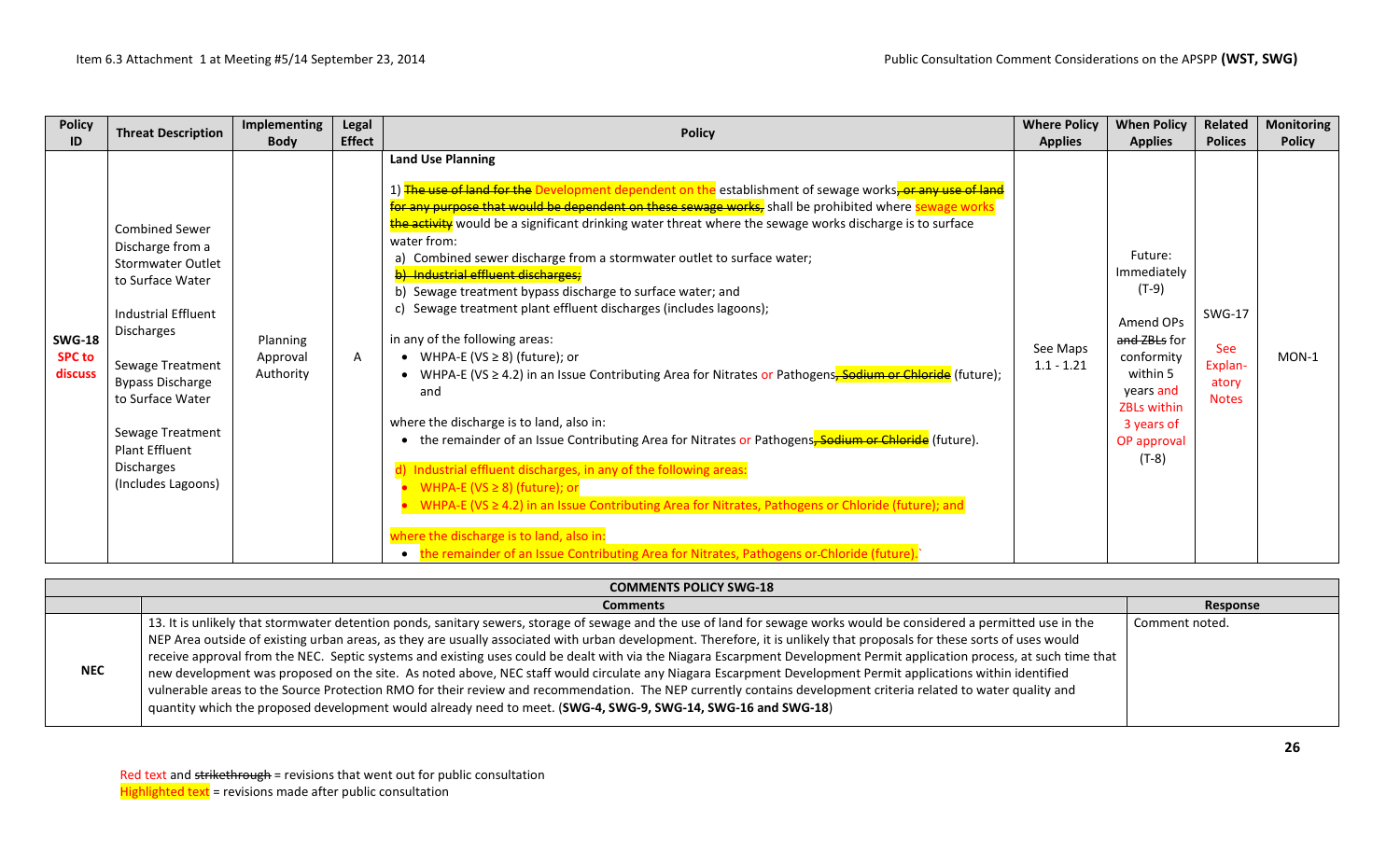|                   | 11. We note that the effect of this policy is legally binding (List A policy) and that the NEC is considered a "planning approval authority" in this policy. As noted above, the | Staff to remove NEC from the "List" |
|-------------------|----------------------------------------------------------------------------------------------------------------------------------------------------------------------------------|-------------------------------------|
|                   | NEC is not legally bound to implement SPP policies but, as noted in Comment 6, we support source protection and intend to incorporate a general policy in the NEP related        | A" policy tables in the Appendices. |
|                   | to the protection of source water that is consistent with the intent of the Clean Water Act. However, we question whether the NEC should be listed for List A policies.          | Have confirmed this revision with   |
|                   |                                                                                                                                                                                  | MOECC staff.                        |
|                   | 12. For the reasons noted above, staff does not feel it is necessary to develop a specific policy in the NEP for each SPP policy to address this matter.                         |                                     |
|                   | While the Town acknowledges that the Town's Water Pollution Control Plant (WPCP) effluent forms a significant portion of the total Sodium and Chloride loading within            | Staff propose removing Sodium       |
|                   | the ICA for Well 10, the approved Assessment Report indicates that additional analysis is required for a link between the Sodium and Chloride in the WPCP effluent and the       | and Chloride for the sub-threats    |
|                   | Sodium and Chloride in the Well 10 water supply to be established. Further, a review of the MOECC Table of Drinking Water Threats for the sub-threats identified in the          | identified in this policy as per    |
|                   | proposed SWG-17 and SWG-18 policies indicates that sewage treatment plant effluent discharges are not a prescribed drinking water threat for either Sodium or Chloride.          | Town of Orangeville comments.       |
|                   | The only sub-threat considered in SWG-17 and SWG-18 that could become a significant drinking water threat for Sodium or Chloride is industrial effluent discharges to            | However, Industrial Effluent        |
|                   | surface water in an ICA for Chloride.                                                                                                                                            | Discharges can be a significant     |
| Town of           |                                                                                                                                                                                  | threat in an ICA for Chloride (not  |
| Orangeville       | Since none of the sub-threat categories included in the proposed SWG-17 and SWG-18 polices have the potential to become a significant drinking water threat for Sodium,          | Sodium) and the policy has been     |
|                   | there is no requirement for the CTC SPC to develop a policy for these sub-threats in relation to Sodium. As such, the Town is requesting that the CTC SPC modify the             | revised to reflect this.            |
|                   | proposed SWG-17 and SWG-18 policies to remove all references to ICAs for Sodium.                                                                                                 |                                     |
|                   | Since the only sub-threat category identified in the proposed SWG-17 and SWG-18 policies that could become a significant drinking water threat in an ICA for Chloride is         |                                     |
|                   | industrial effluent discharges to surface water, the Town is requesting that the CTC SPC revise the policies for SWG-17 and SWG-18 such that they only apply to industrial       |                                     |
|                   | effluent discharges in an ICA for Chloride.                                                                                                                                      |                                     |
|                   |                                                                                                                                                                                  |                                     |
| Halton            | 19. A land use planning tool cannot be used to regulate activities (e.g. combined sewer discharge). It is not feasible to determine "any use of land for any purpose that        | Policy wording has been revised.    |
| <b>Region and</b> | would be dependent on these sewage works".                                                                                                                                       |                                     |
| lower tier        |                                                                                                                                                                                  |                                     |
| municipalities    |                                                                                                                                                                                  |                                     |